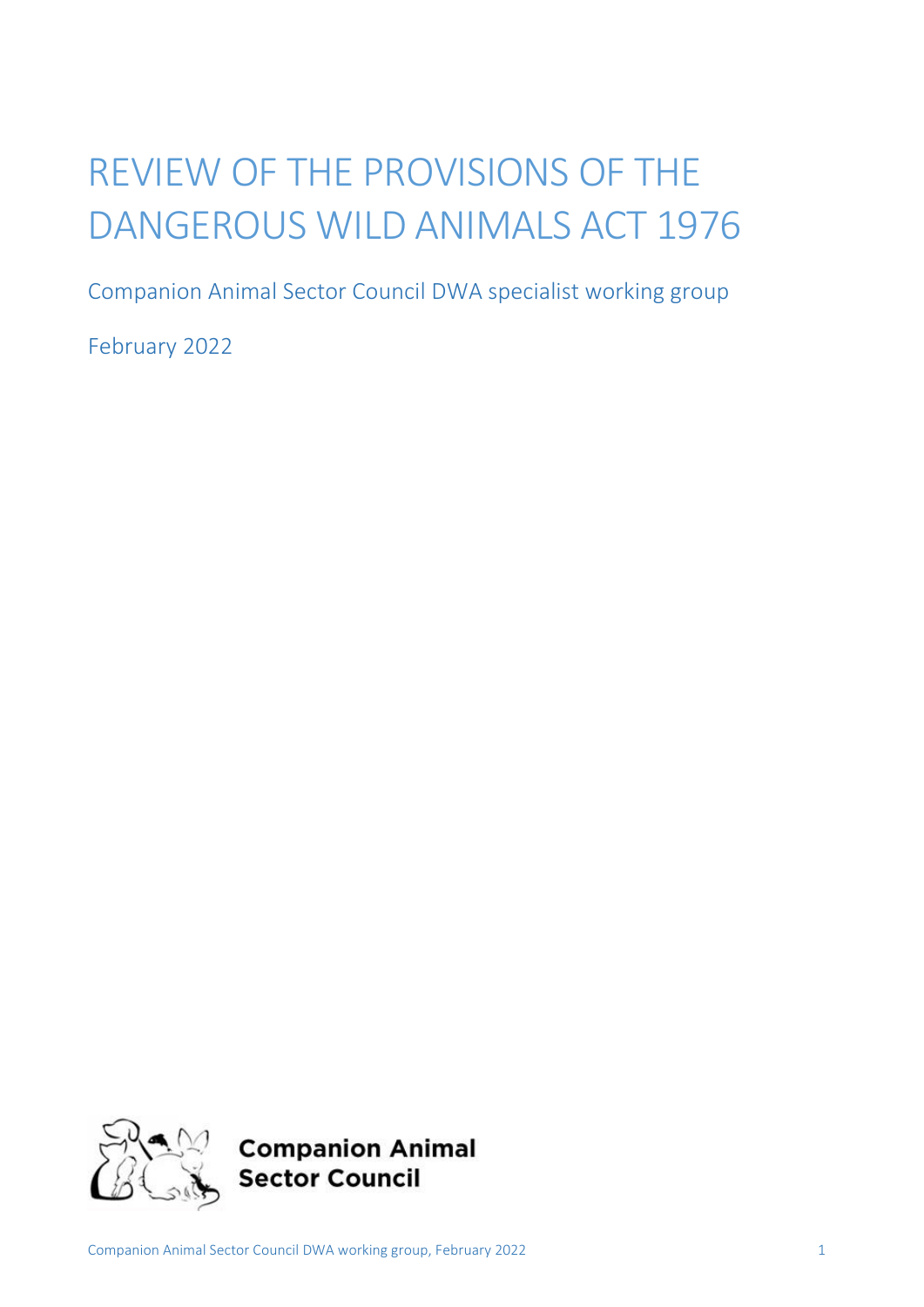# **CONTENTS**

| Part 1. Introduction and summary of                                     |  |
|-------------------------------------------------------------------------|--|
|                                                                         |  |
|                                                                         |  |
| Part 3: Proposed detailed Guidance on<br>the DWA (as amended) for Local |  |
| Part 4: Proposed guidance on licensing                                  |  |
|                                                                         |  |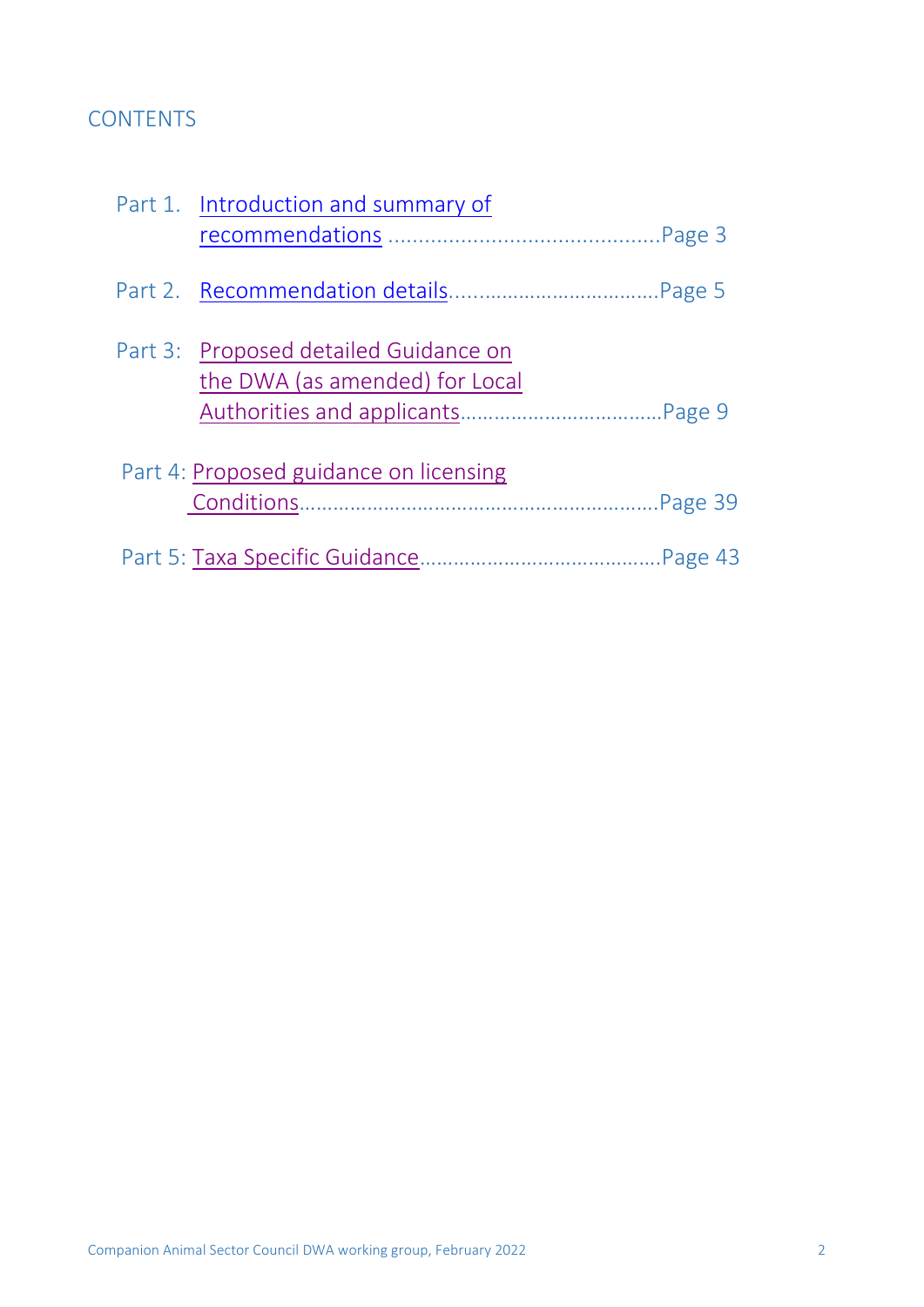# Part 1. Introduction and summary of recommendations

# <span id="page-2-0"></span>Introduction

Since its introduction in 1976 the Dangerous Wild Animals Act has remained essentially unchanged with updates being limited to minor changes to the wording, and reviews of the schedules of species covered. At no point has any detailed guidance to the act itself been issued, or any standards that are required to be met in relation to the care of the animals. This has hampered Local Authorities (LA's) in discharging their duties during the licensing process, created inconsistencies across different LA's and hampered applicants who are often unclear as to the standards they are required to meet.

This current review has been carried out by a Companion Animal Sector Council (CASC) specialist working group and builds upon work by a previous DEFRA review group which, although completed was never actioned. The aims of this review was to identify ways in which the act could be modified to improve its effectiveness and what materials could be produced that could help both LA's and applicants during the licensing process. It also considered ways in which the Act could be further modified in the future to improve consistency of the process and animal welfare standards.

Following the review the CASC working group would like to propose the following recommendations for consideration:

### Recommendations in relation to the Act

**1: Repeal the Dangerous Wild Animals Act 1976 and add the management of dangerous wild animals into the Animal Welfare (Licensing of Activities Involving Animals) (England) Regulations 2018 (LAIA) during the LAIA post implementation review in 2023.**

**2: Delete section 9(a) as it references to the start date of the Act which is no longer relevant.**

**3: Delete section 10, sub section 2 as it refences the date of operation of the Act which is no longer relevant**

**4: If the DWA Act cannot be incorporated in the Animal Welfare (Licensing of Activities Involving Animals) (England) Regulations 2018 (LAIA) then the act should be modified to provide the ability for Local Authorities to seek a warrant for entry in the event that they believed unlicenced animals were being kept;**

**5: Consider the addition of the use of a hearing process during applications.**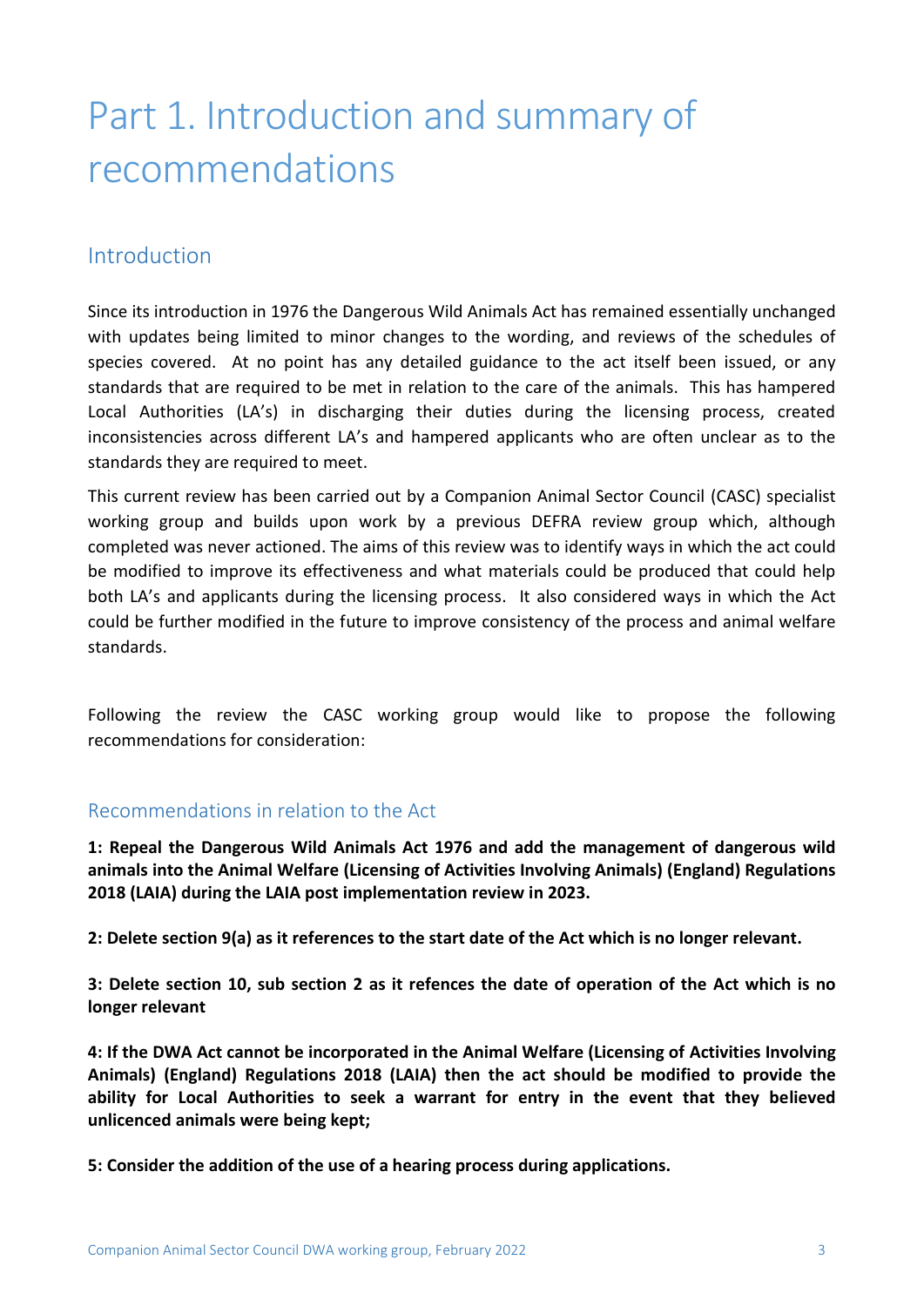# Recommendations in relation to the administrative process

#### **6: Immediately issue the following guidance documents:**

- **a) Guidance to the background and development of the Act (see Part 3)**
- **b) Guidance to the interpretation and aims of the Act and its application. (see Part 3)**
- **c) Guidance on Licence conditions. (see Part 4)**
- **d) Detailed taxa based guidance incorporating welfare considerations.(see Part 5)**

**7: Develop a standard application form to be used by all local authorities.** 

**8: Develop a central list of individuals with knowledge of particular licensable species.**

Further details and rationale for the recommendations can be found in the next section of this report.

# Details of the Companion Animal sector Council

CASC is a multi-disciplinary group who's member organisations are drawn from a wide range of stakeholders, including trade organisations, enforcement authorities, veterinary organisations, hobby keeper groups, academia and welfare organisations. This gives CASC the ability to draw on a wide range of experience and opinions to develop a consensus position, with high stakeholder engagement, on subjects relating to all aspects of animal welfare in companion animals (excluding dogs, cats and equines). The CASC DWA specialist Working Group was comprised of representatives from: The Sustainable Users Network, Reptile and Exotic Pet Trade Association, City of London Authority, National Fancy Rat Society, Ornamental Aquatic Trade Association, British Rabbit Council, British Herpetological Society, British Small Animal Veterinary Association, British Veterinary Zoological Society and the Federation of British Herpetologists. The group was chaired by The Sustainable Users Network.

CASC can be contacted via its website [\(www.casc.org.uk\)](http://www.casc.org.uk/) or by email at [secretariat@casc.org.uk.](mailto:secretariat@casc.org.uk)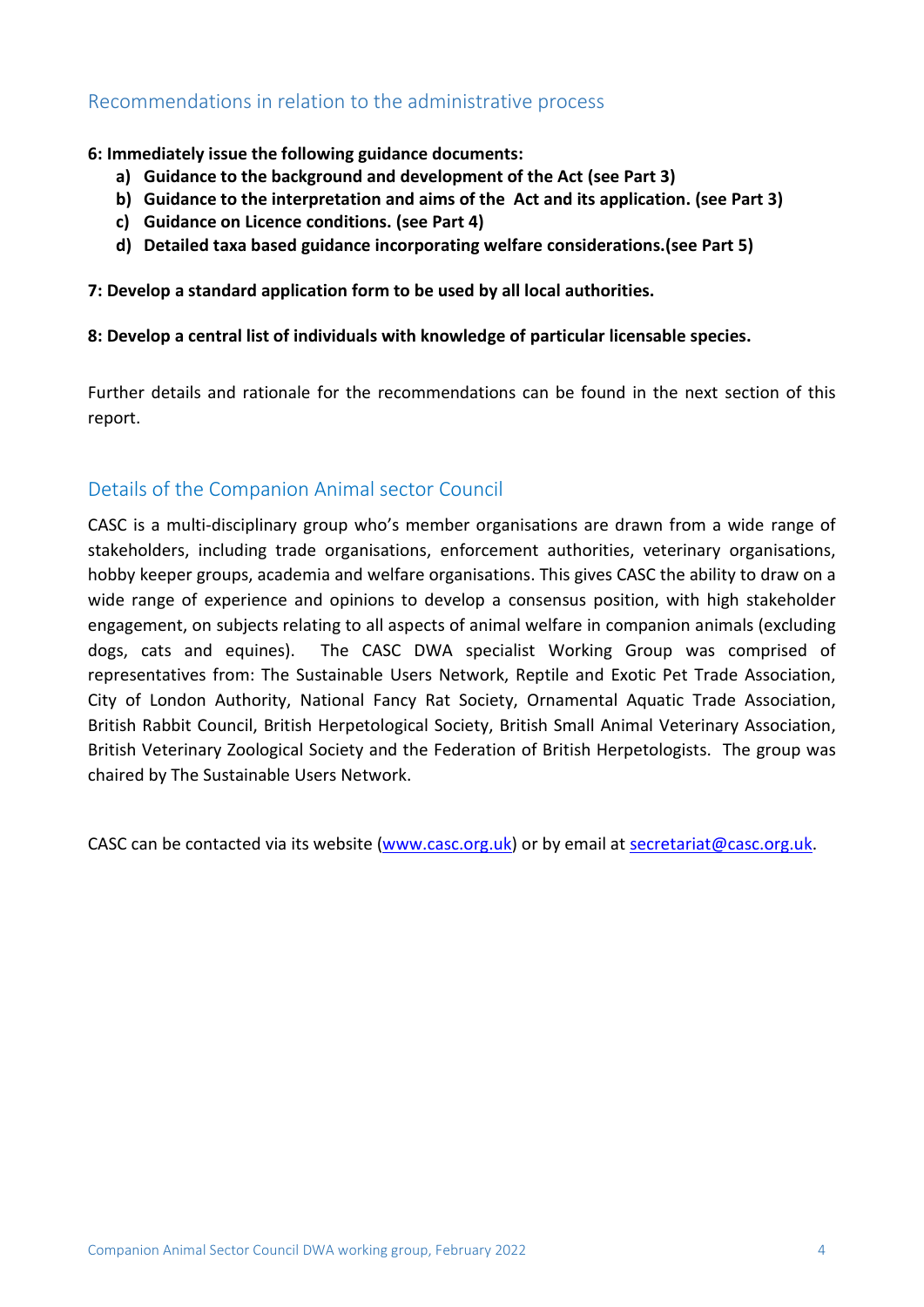# <span id="page-4-0"></span>Part 2: Recommendation detail and rationale

This section provides detailed explanations for each of the proposed recommendations.

## Changes to the Act

The recommendations that involve a change to the Act deliver robust improvements that would improve the clarity and delivery of the licensing process. We understand that such changes will require a significant amount of work and that they may not be deliverable within a short timeframe. We ask however that they be noted for future implementation, especially considering the opportunity for changes presented by the 2023 post implementation review of the Animal Welfare (Licensing of Activities Involving Animals) (England) Regulations 2018 where these recommendations could be enacted and guidance introduced intended to ensure all parties are aware of their responsibilities, assist with constancy between LA's and improve animal welfare..

# **1. Repeal the Dangerous Wild Animals Act 1976 and add the management of dangerous wild animals into the Animal Welfare (Licensing of Activities Involving Animals) (England) Regulations 2018 (LAIA).**

The Animal Welfare (Licensing of Activities Involving Animals) (England) Regulations 2018 (LAIA) were introduced to replace a range of animal welfare legislation (Pet Animals Act 1951, Animal Boarding Establishments Act 1963, Breeding of Dogs Act 1973, Breeding of Dogs Act 1991, Breeding and Sale of Dogs (Welfare) Act 1999). This simplified their application by incorporating them into a single piece of modern legislation.

Although LAIA is primarily concerned with animal welfare it could be used to address some of the short fallings on the DWA Act 1976. Incorporating the DWA Act into LAIA as a licensable activity has many benefits. It would:

- (a) update the administration process' by aligning with the updated procedures contained in LAIA
- (b) Introduce guidance to ensure the consistency of inspections
- (c) allow the powers of entry to be consistent across different legislation, making it more appropriate for Local Authorities and improving enforcement
- (d) bring a focus on animal welfare, allowing it to be incorporated into any guidance
- (e) simplify application by having a single piece of legislation
- (f) require no changes to the licencing administration since Local Authorities are already the authority responsible for licencing activities under LAIA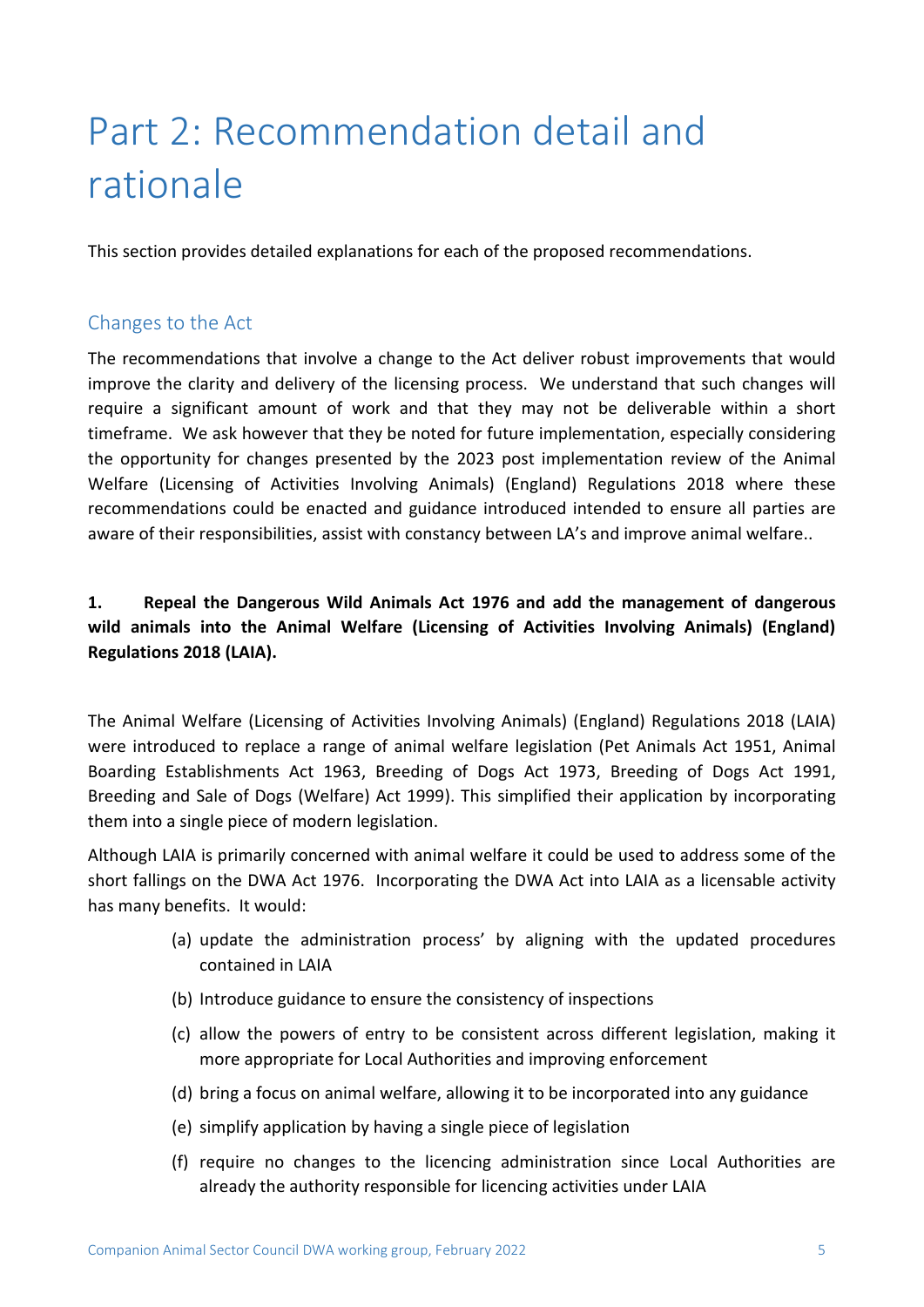(g) Allow the use of the appeals process defined in the LAIA regulations

The LAIA Act will undergo its post implementation review in 2023 and this would be a suitable opportunity to incorporate the requirements of the DWA Act into it.

**Recommendation**: **Repeal the Dangerous Wild Animals Act 1976 and add the management of dangerous wild animals into the Animal Welfare (Licensing of Activities Involving Animals) (England) Regulations 2018 (LAIA) during the LAIA post implementation review in 2023.**

#### **2. Section 9 (a)**

1.for the period of 90 days beginning with that date; and

#### **Recommendation: This section should be removed as it references to the start date of the Act which is no longer relevant**.

#### **3. Section 10, sub-section 2**

**10.**— (1) This Act may be cited as the Dangerous Wild Animals Act 1976.

(2) This Act shall come into operation at the expiration of a period of three months beginning with the date on which it is passed.

## **Recommendation: This sub-section should be removed as it refences the date of operation of the Act which is no longer relevant**

#### **4. Powers of entry**

Section 3 sets out the powers of entry available under the Act:

**3.**— (1) Subject to subsection (2) of this section, a local authority to which an application has been made for a licence under this Act, or which has granted such a licence, may authorise in writing any veterinary surgeon or veterinary practitioner or such other person as it may deem competent to do so to inspect any premises where any animal is proposed to be held in pursuance of a licence for which an application has been made under this Act, or where any animal is or may be held in pursuance of a licence which has been granted under this Act; and any persons authorised under this section may, on producing their authority if so required, enter any such premises at all reasonable times and inspect them and any animal or other thing found there, for the purpose of ascertaining whether or not a licence should be granted or varied or whether an offence has been or is being committed against this Act.

The powers of entry contained in this section are limited to premises in respect of which a licence has been applied for or granted. If a Local Authority believes that unlicenced animals are being kept then they have no right to requests a warrant for entry. Instead they must rely on voluntary access or else seek to use powers contained in other legislation (the Convention on International Trade in Endangered Species or the Animal Welfare Act 2006 for example). This is not consistent with other animal keeping legislation (Animal Welfare (Licensing of Activities Involving Animals)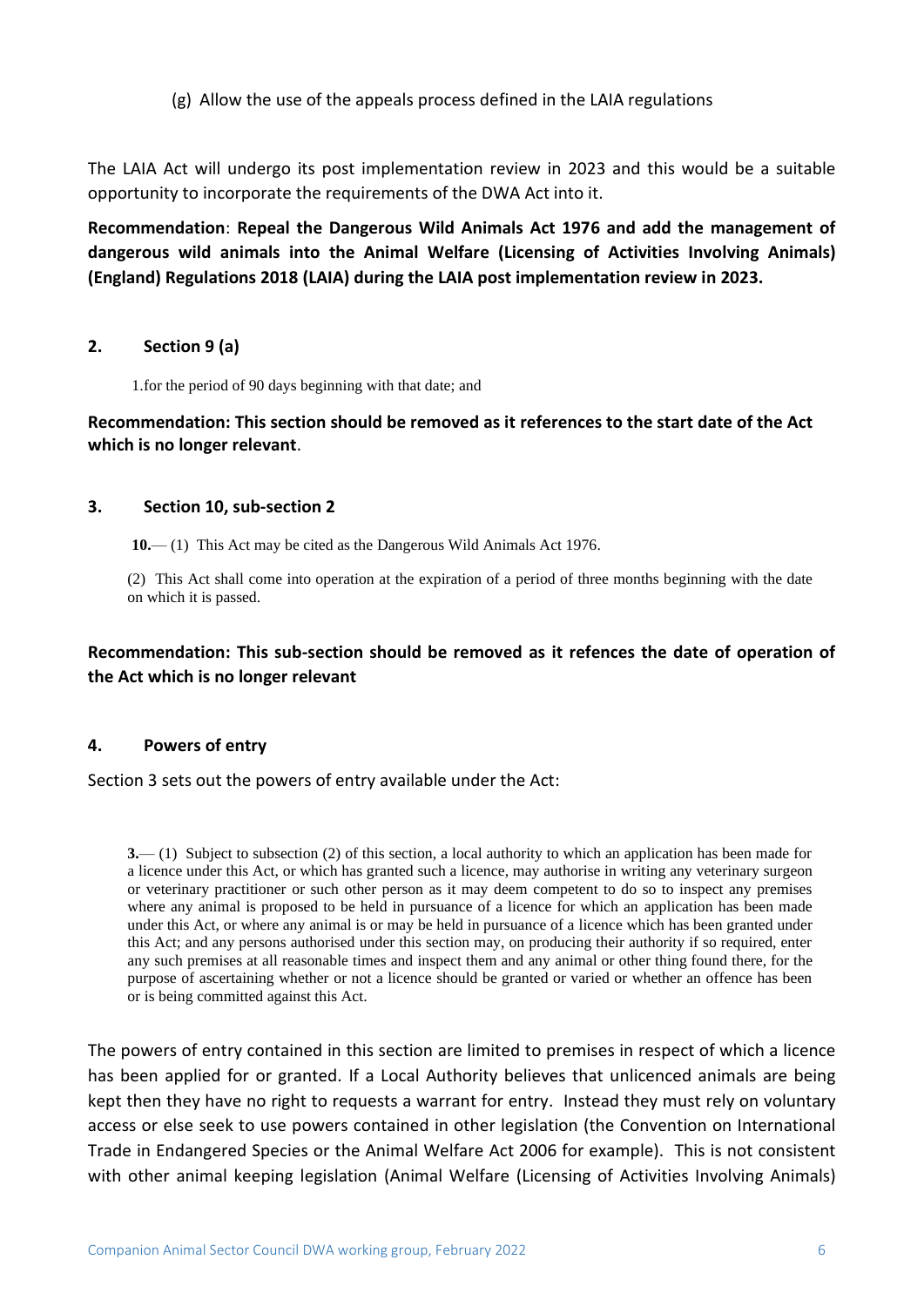(England) Regulations 2018) where powers of entry are available in the event of a Local Authority believing that the legislation had been breached.

In an earlier consultation it was proposed that the power of entry should be extended so that local authorities, with a warrant, could enter to inspect premises where they had reason to believe that unlicensed animals were being kept. Unfortunately this cannot be addressed using the legislative reform order process and changes to the primary legislation would be required. The incorporation of the DWA Act into LAIA would be the easiest way to achieve this as these regulations legislate for such powers of entry.

# **Recommendation: That the Act be modified to provide the ability for Local Authorities to seek a warrant for entry in the event that they believed unlicenced animals were being kept;**

**OR,**

## **That the DWA Act is incorporated into the Animal Welfare (Licensing of Activities Involving Animals) (England) Regulations 2018 (LAIA) (see recommendation 1 for details)**

## 5. **Introduce the principle of a pre-licencing hearing**

The holding of hearings are unusual in this field of licensing (and potentially time-consuming and expensive) but by this method the Council *could* afford the applicant an opportunity to verbally state his views prior to determination of the application. This might be appropriate if refusal is a distinctly possible outcome and there are points of contention that could be clarified at a hearing. A similar opportunity to make representations may be achieved by the submission of written statements. However, in all cases the local authority must observe the normal rules of natural justice and deal with the application expeditiously and without unreasonable delay (there is no time limit put upon the period allowed for determination.)

### **Recommendation: Consider the addition of the use of a hearing process during applications.**

## Changes to administrative process

The recommendations in this section do not require changes to the Act itself but consist of guidance that could be created to assist the delivery of the current licencing process. Such guidance could be issued immediately and independently of any of the recommendations detailed above, but would still remain relevant after the implementation of any of the recommended changes to the Act.

### **6. Issue detailed guidance for Local Authorities and applicants**

There is no guidance available for Local Authorities or applicants. This leads to inconsistent approaches from different Local Authorities and confusion and mis-understanding among applicants. Producing a single set of guidance documents would assist Local Authorities,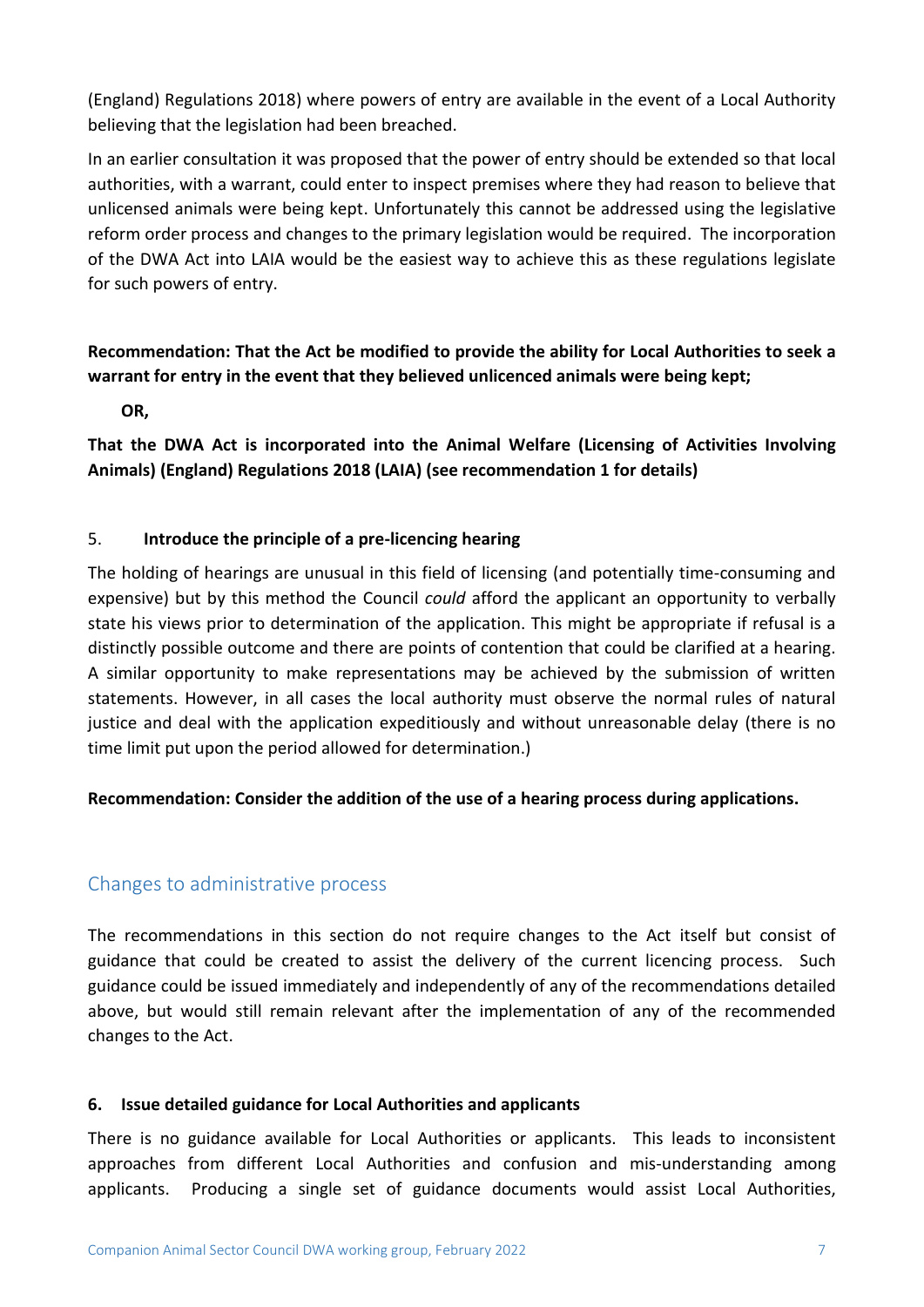increasing understanding and constancy. Applicants would also benefit by understanding the requirements placed on them before application, saving Local Authority time and therefore money.

Guidance documents do not require any legislative changes and so could be issued with a minimum of delay. CASC's wide range of stakeholders (including veterinary and Local Authority representation) make it ideally placed to produce guidance with a broad buy in from stakeholders. Much guidance development has already been done and is included in this report.

#### **Recommendation: Immediately issue the following guidance documents:**

- **(a) Detailed guidance to the Dangerous Wild Animals Act and its application. (see Part 2)**
- **(b) Guidance on Licence conditions. (see Part 3)**
- **(c) Detailed taxa based guidance incorporating welfare considerations.(see Part 4)**

#### **7. Develop a standard application form to be used by all local authorities.**

There is no standard application form used by all Local Authorities. This leads to inconstancy across the UK with applicants being required to submit different information on applications. A standard application forms would provide consistency across the UK, ensuring all applicants are treated equally and fairly.

#### **Recommendation: Develop a standard application form for use by all Local Authorities**.

#### **8. Develop a central register of taxa specialists.**

Many of the animals licenced under the DWA Act are species rarely encountered by Local Authorities, or even by vets. There are many individuals with specialist knowledge of particular animals who could be a source of specialist information. The names and contact details of specialists could be held in a central list which Local Authorities could access if needed. This could be coordinated by CASC and hosted on their website.

## **Recommendation: Develop a central list of individuals with knowledge of particular licensable species.**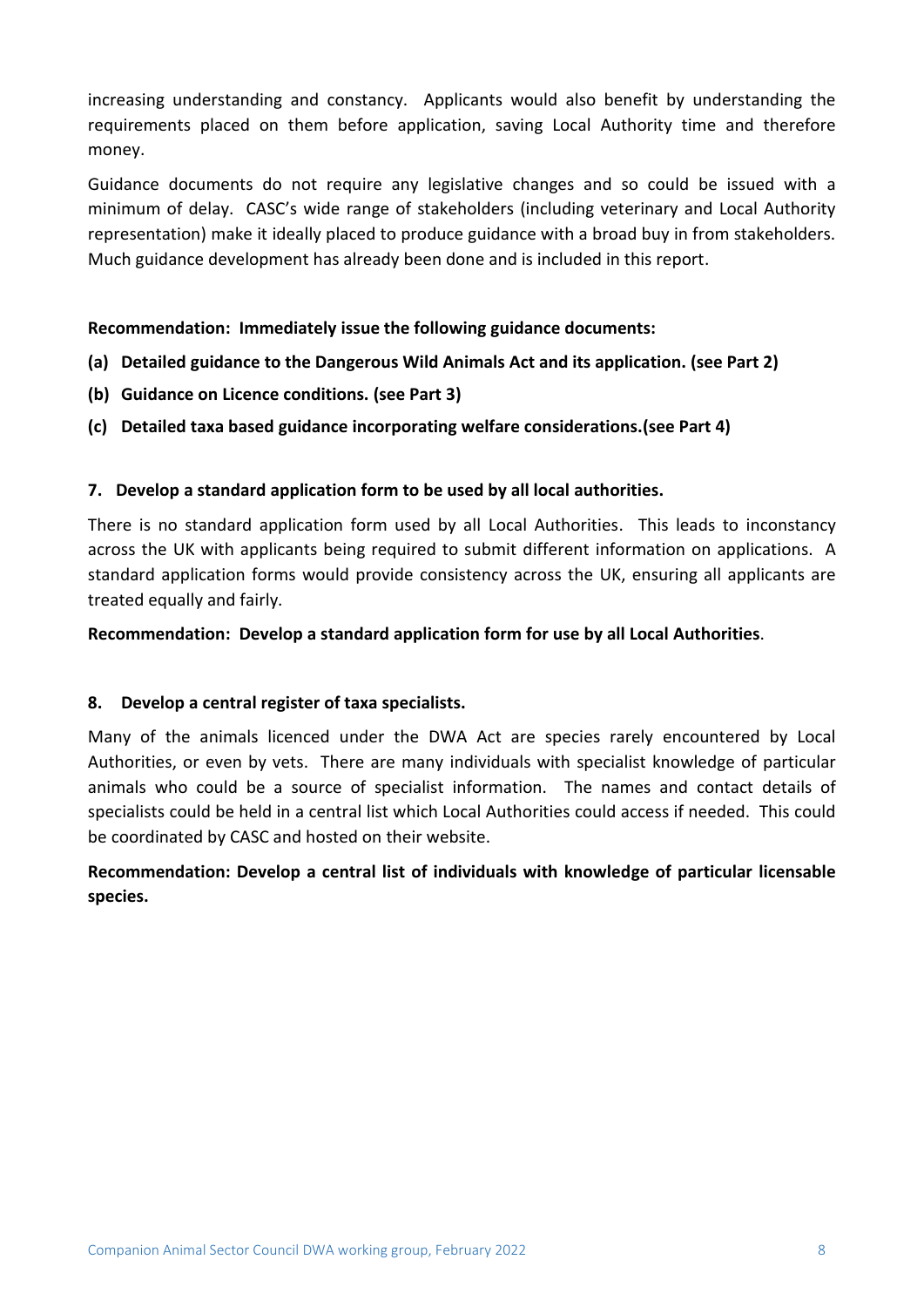# Part 3: Proposed Detailed Guidance on the Dangerous Wild Animals Act 1976 (DWA) (as amended) for Local Authorities and applicants

<span id="page-8-0"></span>Guidance on the background of the Act, its implementation and subsequent modifications

- 1. Background
- 2. Consultations and reviews undertaken since introduction
- 3. Changes made to the Act since its introduction
- 4. Guidance issued on the interpretation and administration of the Act

# Guidance to the aims and interpretation of the Act

- 1. The Licensing Procedure
- 2. Provisions of the Act
- 3. Offenses
- 4. Annexe's

A-Schedule of species requiring a DWA licence

B-Wording of the Act after the 2009 modification order.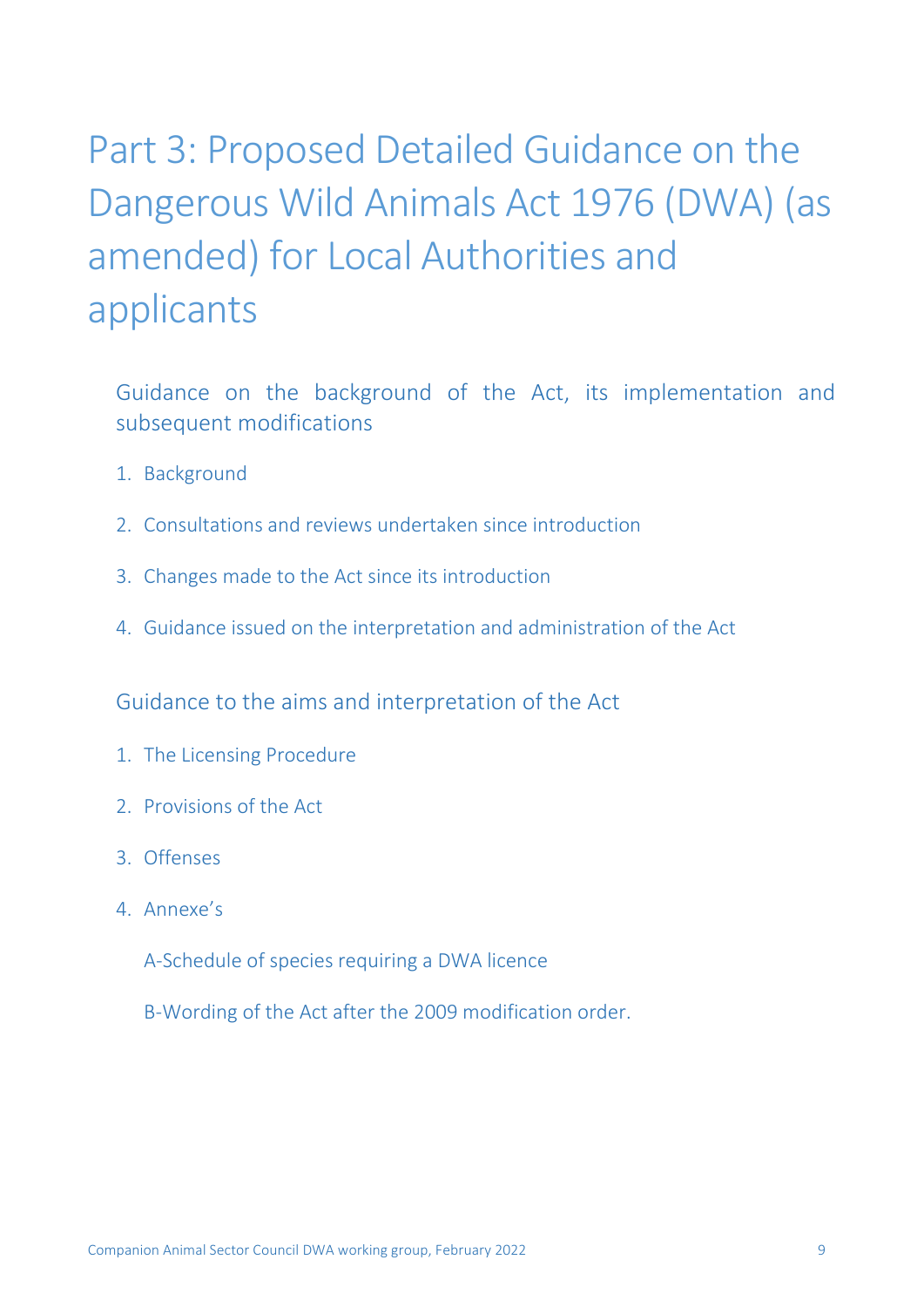# Guidance on the background of the Act, its implementation and subsequent modifications

# Introduction

This guidance provides information regarding the development of the DWA Act and changes that have been implemented since its introduction. It is suitable for LA's and applicants.

# 1. Background

1.1 The Dangerous Wild Animals Act 1976 ("the Act") came about following the fashion in the 1970s for keeping exotic animals, such as lions and tigers. Its primary purpose is to seek to protect the public from risks arising from the keeping of dangerous wild animals (DWA). It is intended to protect the public at large, by regulating the keeping of DWA, rather than the animal keepers themselves. The Act also contains some ancillary welfare provisions. The Act applies in England, Wales and Scotland, but has been devolved in relation to Scotland, and Northern Ireland now has its own legislation to regulate the private keeping of DWA.

1.2 The Act does not contain a definition for DWA but instead it lists in a Schedule those animals that are subject to the provisions of the Act. It includes animals such as tigers, lions, chimpanzees, gorillas, crocodiles, venomous snakes and spiders. Local authorities are responsible for administering and enforcing the Act and anyone wishing to keep an animal listed in the Schedule must obtain a licence from his or her local authority. The Act does not apply to those DWA kept in zoos, circuses, pet shops or scientific establishments as these are covered by separate legislation.

1.3 There has been long-standing demand for reform of the Act from animal keeping organisations and growing anecdotal evidence has suggested a high level of non-compliance with the Act. A government-funded study<sup>1</sup> by the International Zoo Veterinary Group (IZVG), published in 2001, examined the Act's effectiveness. IZVG reported that the Act had been broadly effective inasmuch as there had been no reported serious injuries to the public.

1.4 There was however compelling circumstantial evidence to support claims of significant levels of non-compliance. They pointed to the view of many keepers that the controls extended to non-dangerous animals, to some species which are now farmed in significant numbers and widespread disparities in licence and inspection fees set by local authorities. They also identified weaknesses in the enforcement of the Act, leading to fears of widespread flouting of its provisions, and hearsay evidence that some local authorities were adopting blanket policies to refuse all licence applications.

1.5 It was considered that Act did not adopt a proportionate approach to the regulation of dangerous wild animals based on risk to the public, it was not consistent with other relevant

<sup>1</sup> Greenwood AG, Cusdin PA and Radford M (2001) Effectiveness Study of the Dangerous Wild Animals Act 1976 . Defra Research Contract CR0246.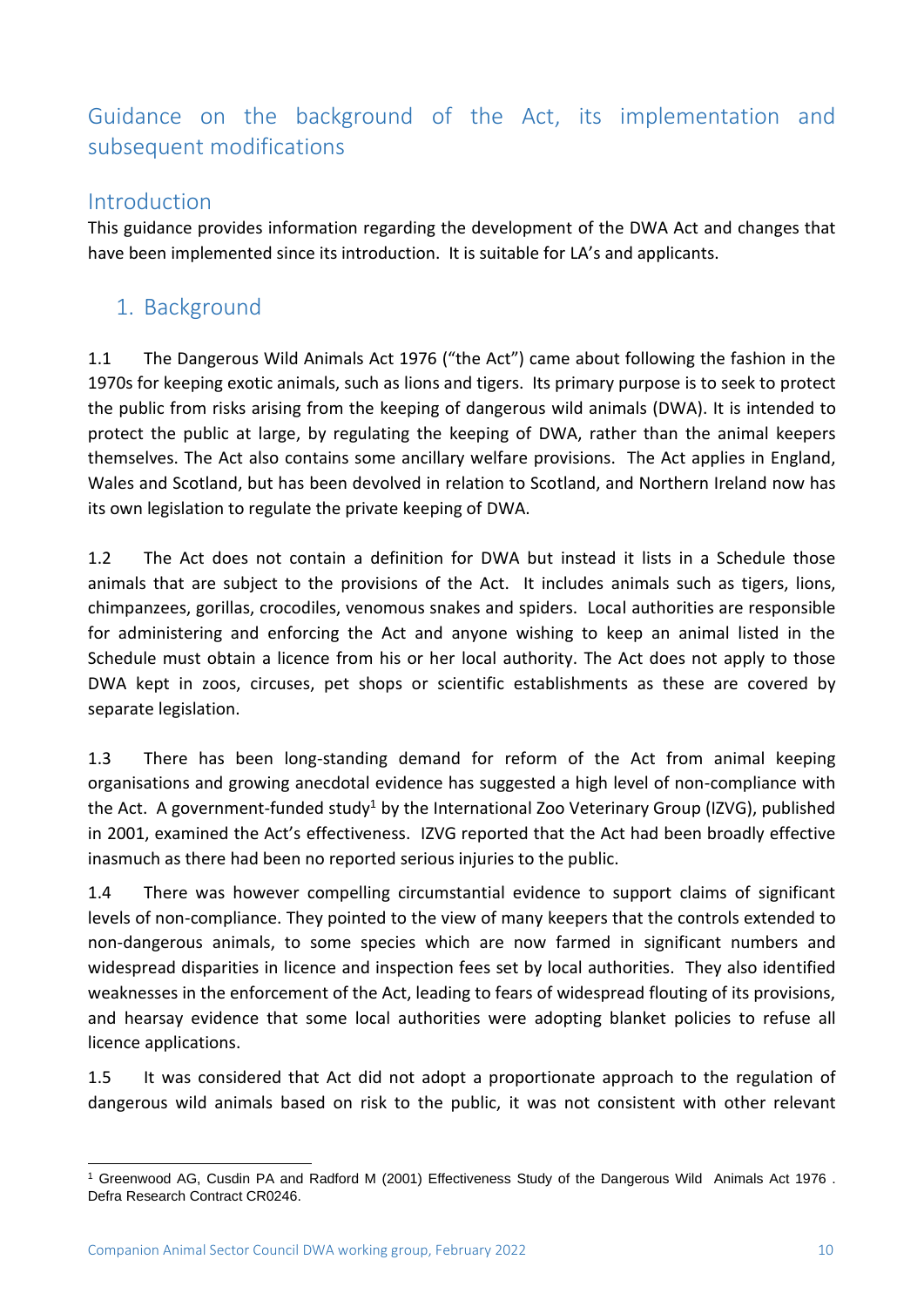legislation relating to public safety and the enforcement and inspection regime was not consistent with Hampton principles<sup>2</sup>.

1.6 It is important to note that the Act is a regulatory piece of legislation and not a prohibitive one. It does not deny the right for people to keep those animals listed on the Schedule, as long as an appropriate licence has been obtained. Local Authorities should not adopt a blanket policy of not issuing DWA licenses as a method of preventing ownership within their area of jurisdiction. Such a policy would be unlawful and open to legal challenge by applicants.

# 2. Consultations and reviews undertaken since introduction

2.1 The review of the Act has been underway since 2000 and there has been wide consultation of stakeholders throughout this process. The review began with the consultant's study of the effectiveness of the Act (undertaken by IZVG), which itself included surveying the views of stakeholders.

2.2 Following an initial consultation on this report in 2001/2, Defra formulated proposals for addressing the shortcomings of the Act and undertook a public consultation<sup>3</sup> exercise in Autumn 2004. 100% of respondents supported the broad proposal that the Act required revision to improve its effectiveness, bring it up to date and make it fit for purpose. However, 98% of respondents had caveats about some of the detail of those proposals (some arguing for less regulation and others for more).

2.3 Following the consultation in 2004, the Government further considered the reform of the Act. This consideration has particularly taken into account the wider regulatory and policy framework relevant to keeping of DWA. It became clear that the situation had developed since introduction of the Act in 1976 and there were other potential options to tackle problems. Since 1976, there is also a greatly increased emphasis that regulation should be more focused on risk and seek to minimise regulatory burdens in line with 'Better Regulation' policies. The proposals, set out in a 2008 consultation<sup>4</sup>, sought to reduce the level of regulatory burden on both local authorities and animal keepers, with those adopting and maintaining higher standards benefitting most from the deregulation exercise.

2.4 This process has lead to regulatory reform of the Act, with changes to the provisions of the Act (highlighted later in this guidance) to come into force in October 2009. In addition to the changes to the Act we have undertaken to draft this comprehensive guidance for local authorities and keepers. Through the latest consultation process, we sought input from stakeholders which will hopefully ensure a shared sense of ownership of this guidance and ensure that it is fit for purpose and delivers what is required. In addition, a small working group of main stakeholders was convened to help compile this guidance to ensure those areas of most concern to interested parties were addressed.

2.5 The changes referred to above, and detailed further in this guidance, form the second part of measures to ensure that the Act is relevant and places a burden on keepers and the local authorities who administer the Act it that is proportionate to the assumed risk. The first measure

<sup>&</sup>lt;sup>2</sup> Hampton P (2005) Reducing administrative burdens: effective inspection and enforcement. Report to HM Treasury.

<sup>3</sup> Defra (2004) Proposals for Improving the Effectiveness of the Dangerous Wild Animals Act 1976

<sup>4</sup> Defra (2008) Consultation on changes to the arrangements for licensing the keeping of dangerous wild animals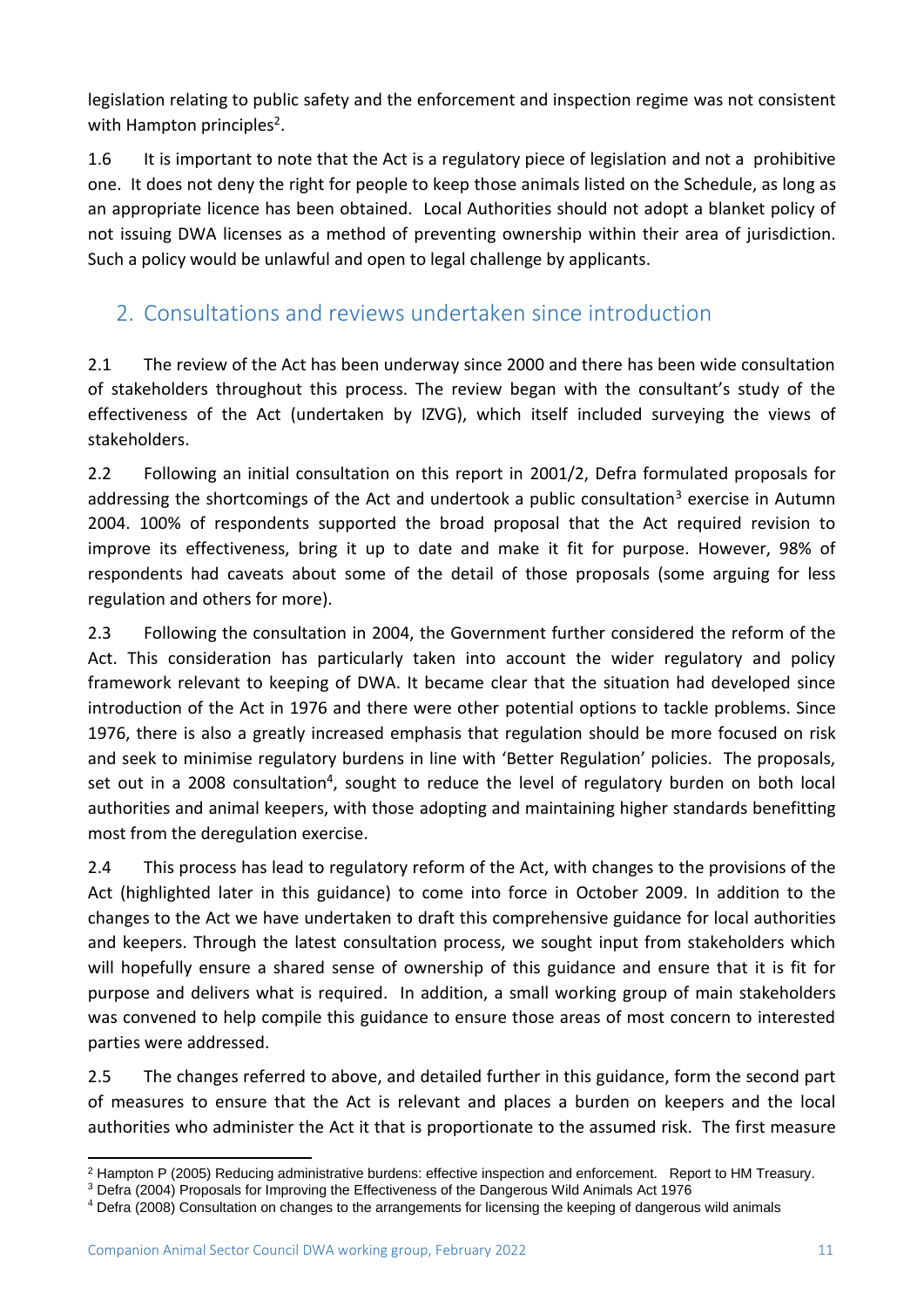was taken in October 2007 when the list of species subject to the Act was revised, and those species that posed little or no threat to public safety were removed. A small number of species were added.

2.6 The review process has enabled wide consultation with all the stakeholder groups, local authorities and many individuals with an interest, ensuring ample opportunity to feed views in to Government. Stakeholders views tend to be divided into two opposing camps – those with an interest in keeping animals desiring 'lighter touch' regulation and those concerned primarily with animal welfare desiring tighter controls aimed at delivering welfare objectives. It is hoped that the changes to the Act will satisfy both camps.

# 3. Changes made to the Act since its introduction

3.1 The Act came into force on 22 October 1976 and aside from substitutions for the Schedule (the list of species requiring of a licence), the latest being in October 2007, the main body of the Act has remained substantively unamended since that time, apart from updating to references to other statutes.

## **Changes to the Schedule of species**

# **1981 Modification Order – SI 1981/1173**

3.2 This Order added a large number of species to the Schedule, in all 12 families were added and one removed. The majority of these were large and clearly dangerous species, such as elephants, hippopotamus and rhinoceros, which up until that time had been considered to be zoo species and unlikely to be kept by the general public as pets. However, large private collections of zoo animals were becoming more common at the time.

## **1984 Modification Order – SI 1984/1111**

3.3 This Order extended the Schedule to include New World monkeys and certain mustelids, snakes, spiders, scorpions and hybrids and was also used to "tidy up" the earlier Order and amend some errors contained therein.

## **2007 – The Dangerous Wild Animals Act 1976 (Modification) (No.2) Order No.2465**

3.4 This most recent revision of the Schedule took place in 2007. A review of the Act highlighted the need to update and revise it, as there was believed to be wide-spread noncompliance amongst some animal keepers. A number of the species listed in the 1980's were considered to be no more dangerous than domestic cats or dogs and this had further undermined the Act's credibility.

3.5 Following the review of the Schedule, the Department sought advice from a selected group of experts in formulating proposals on which species should be removed or added to it These experts took a number of factors into account, including the likelihood and capacity of the animal causing serious injury to humans.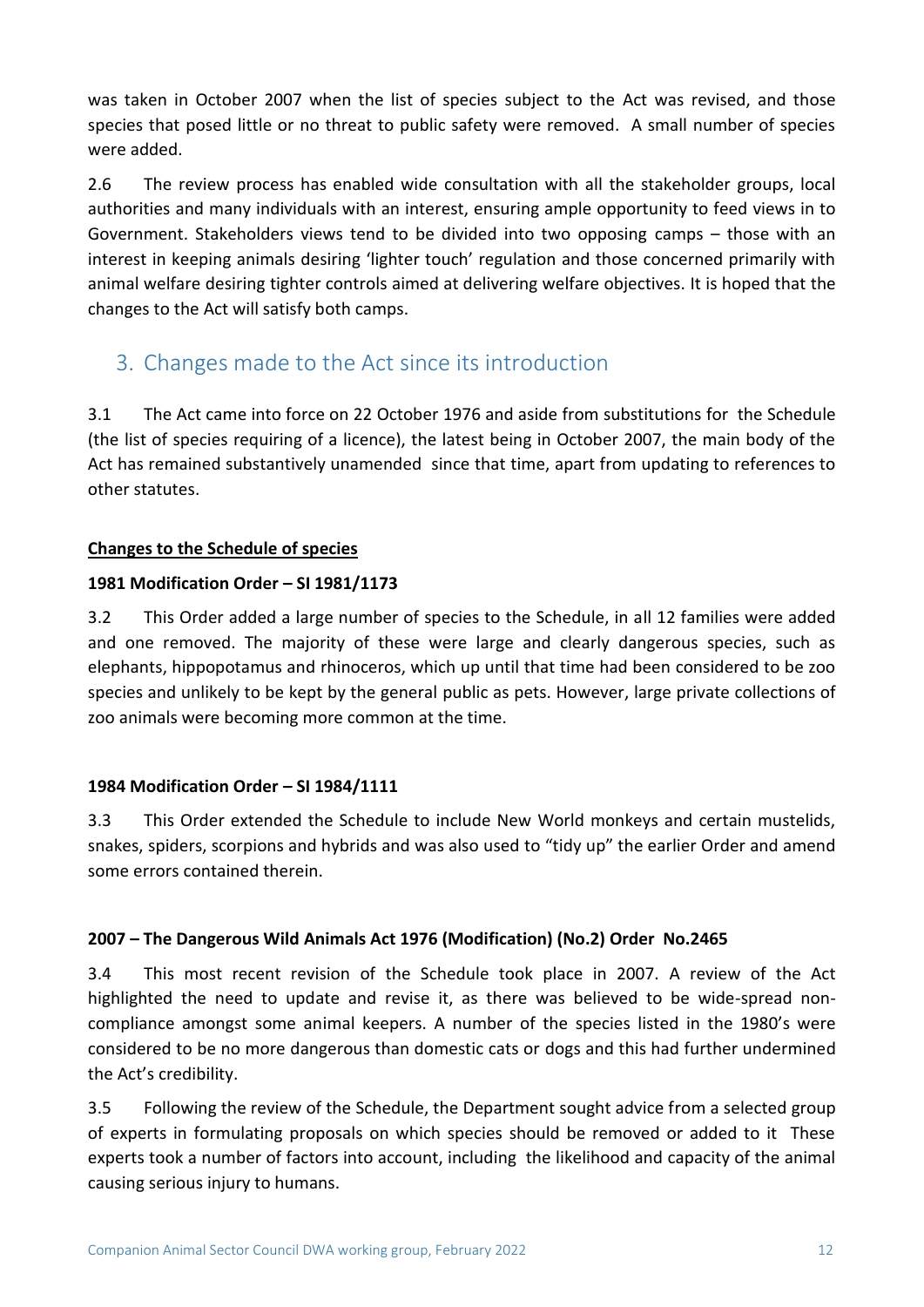3.6 The Department went out to public consultation, setting out the options for improving the effectiveness of the Act. Some of the responses recommended amendments (both additions and deletions) to the Schedule but few suggestions were backed up with new evidence in support of them. Ministers agreed to the revision of the Act's species list by secondary legislation, to limit it to those species which the experts thought presented a genuine threat to the public. Consequently four species of snake, a species of scorpion and the Dingo were added to the Schedule but over thirty species were removed from licensing control. A copy of the current Schedule can be found at **Annex A**.

### **Changes to the main body of the Act**

#### **Legislative Reform (Dangerous Wild Animals) (Licensing) Order 2009**

3.7 Under section 1 of the Legislative and Regulatory Reform Act 2006 the Minister can make an Order for the purpose of *'removing or reducing any burden, or the overall burdens resulting directly or indirectly for any person from any legislation'* and section 1(3) of that Act defines a 'burden' as:

- a financial cost:
- an administrative inconvenience:
- an obstacle to efficiency, productivity or profitability; or
- a sanction, criminal or otherwise, which affects the carrying on of any lawful activity

3.8 The changes to the Act brought about by this Order will reduce the level of burden, both financial and administrative, imposed on animal keepers and on local authorities which administer and enforce the Act, whilst retaining the public safety benefits of the legislation. They are in line with the Government's intention to deregulate where desirable and regulate with as light a touch as possible. It is also intended that the principle of risk assessment should be entrenched throughout the regulatory system, so that the burden of enforcement falls most on highest-risk areas and least on those of low risk.

3.9 There are three changes, falling from the lengthy review process and consultations with stakeholders, to the current provisions of the Act and brought about by this Order and these are:

- *(a) to remove the mandatory requirement for inspections to be carried out in respect of certain applications for a replacement, or second, licence;*
- *(b) to extend the period of validity of a licence from a maximum of one calendar year to two years;*
- *(c) to provide that licences (other than in the case of licence renewals) will come into force immediately upon their being granted (rather than, as was previously the case, from either the date of grant or the beginning of the next following year).*

Further details on these amendments can be found in section 7, "Provisions of the Act".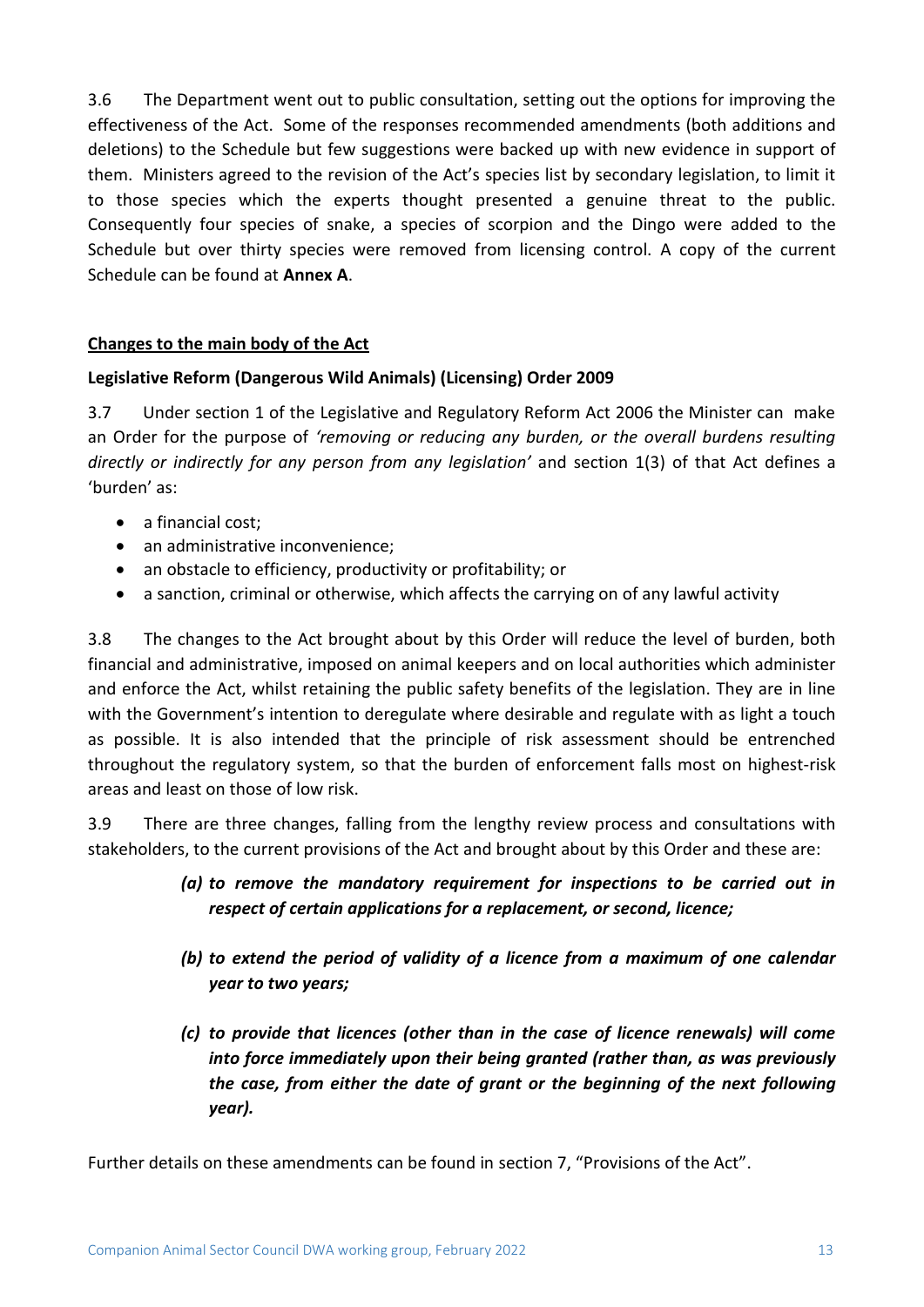3.10 There were a number of strong responses against a further proposal to remove from the Act the requirement for local authorities to consider welfare issues ahead of licensing the keeping of animals and to rely on the provisions of the Animal Welfare Act (AWA) instead. Further consideration of this issue took place within the Department. Although the AWA provides increased welfare protection for kept animals, it does not allow for prospective assessment of the suitability of an individual to look after the welfare needs of an animal or provide for a prelicensing inspection to ensure the premises where animals are to be kept is suitable. For these reasons it was decided not to pursue this proposal.

3.11 The Order bringing about these changes comes into force in October 2009. A copy of the Act as revised by the 2009 Order can be found at **Annex B** highlighting the deletions from the original 1976 Act (in italics) and the new provisions brought about by the Order (in bold)

# 4. Guidance issued on the interpretation and administration of the Act

4.1 Since the Act's inception in 1976 there has been little guidance provided to local authorities. In anticipation of the Act originally coming into force the Home Office sent a circular<sup>5</sup> to local authorities and police informing them of the main provisions of the Act. The circular outlined the intentions of the Act, summarising each section and bringing certain licensing issues to the attention of the licensing authorities. Since being issued however, the circular has all but disappeared and few people have access to a copy. Further guidance on the Act, and other legislation relating to the keeping of wild animals, also appeared in Defra Circular 1/2002 – The Keeping of Wild Animals - but this did not go into any great detail.

<sup>5</sup> Home Office Circular 112/1976 on the Dangerous Wild Animals Act 1976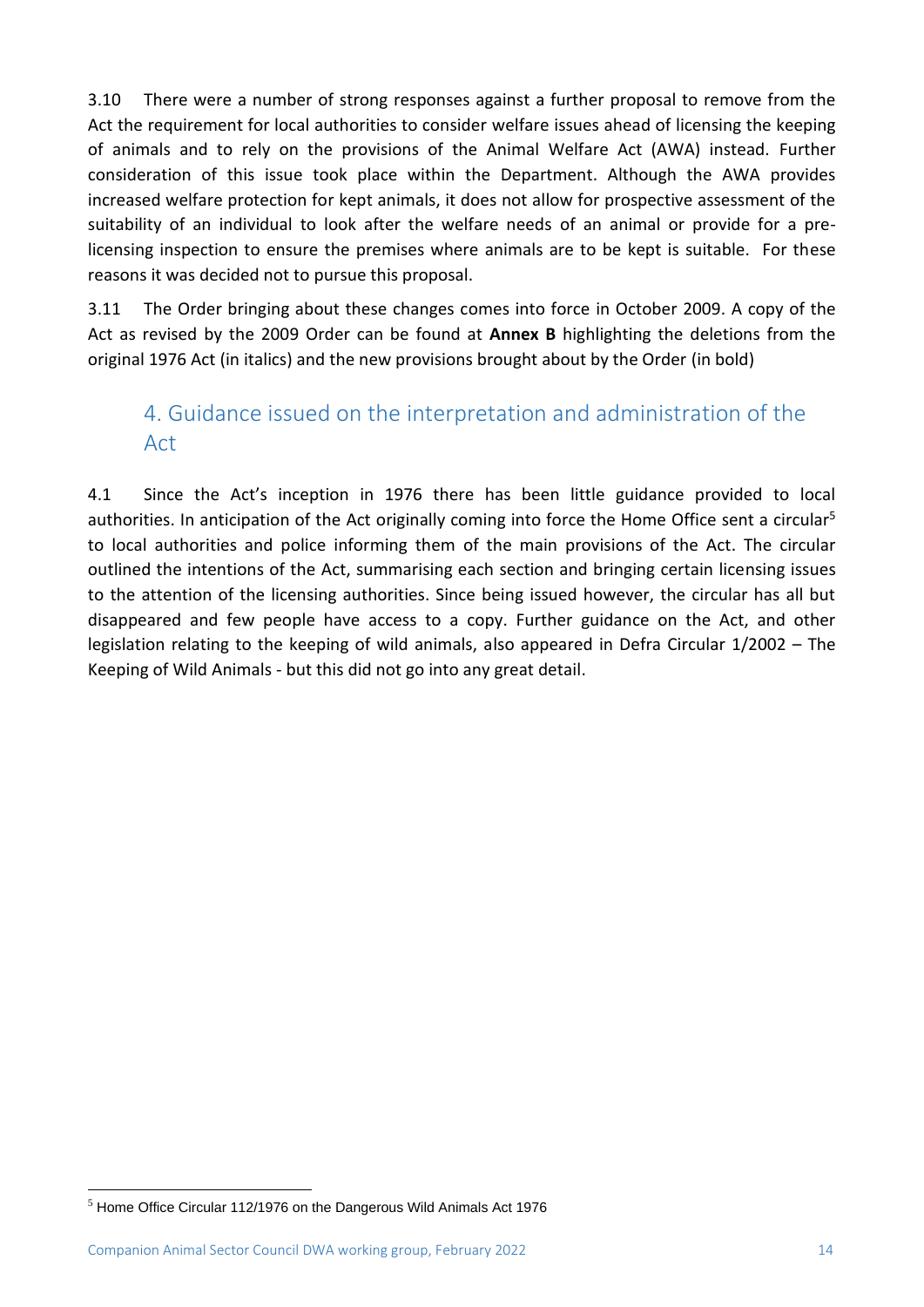# Guidance to the aims and interpretation of the Act

# Introduction

This guidance provides information on the aims of the Act and the outcomes that it seeks to deliver. It is suitable for LA's and applicants.

# 1. The Licensing procedure

1.1 Within a local authority administration of the Act is normally the responsibility of Environmental Health Officers; however it may also be administered by Trading Standards Officers or Licensing Officers.

1.2 Once an interested individual contacts the local authority an application form is sent out, usually following an informal discussion with the enforcing officer about the proposal. Application forms can vary widely between authorities, from a basic form requesting information on the applicant's contact details and the proposed types of animals, to more comprehensive forms requiring details on size and type of accommodation proposed, food items they intend to offer, and whether they intend breeding the animals.

1.3 Most application forms have a declaration which must be signed by the applicant to certify that they have not been disqualified from keeping DWA under the Act<sup>6</sup>. Additionally many authorities request details on other animal related convictions<sup>7</sup>, which may affect whether or not the authority decides to grant a licence, either because a court has disqualified a person from keeping DWA or because the applicant cannot be deemed a "suitable person"<sup>8</sup>. It seems that in practice authorities must rely on an applicant's declaration or local knowledge to determine whether such convictions or disqualifications have been made, as they have no access to a central register of convictions.

1.4 Once the authority has received the application form and fee, an inspection date is set, and the inspection is usually carried out by a local authority officer and a suitably competent veterinary surgeon appointed by the authority. In the majority of local authorities the appointed officer (usually an Environmental Health Officer) has delegated powers to grant a licence based on the inspecting veterinary surgeon's report. If an inspector's report recommends a licence is not to be granted then a decision may be reached either by the appointed officer, by committee within the department or by referral to a subcommittee of the elected members of the Council. The LA may choose to waive inspections, or not to use a competent veterinary surgeon for renewals of existing licenses.

<sup>6</sup> Section 1 (2) *(d)* of the Act

 $7$  Section 6 (2) of the Act

<sup>8</sup> Section 1 (3) *(b)* of the Act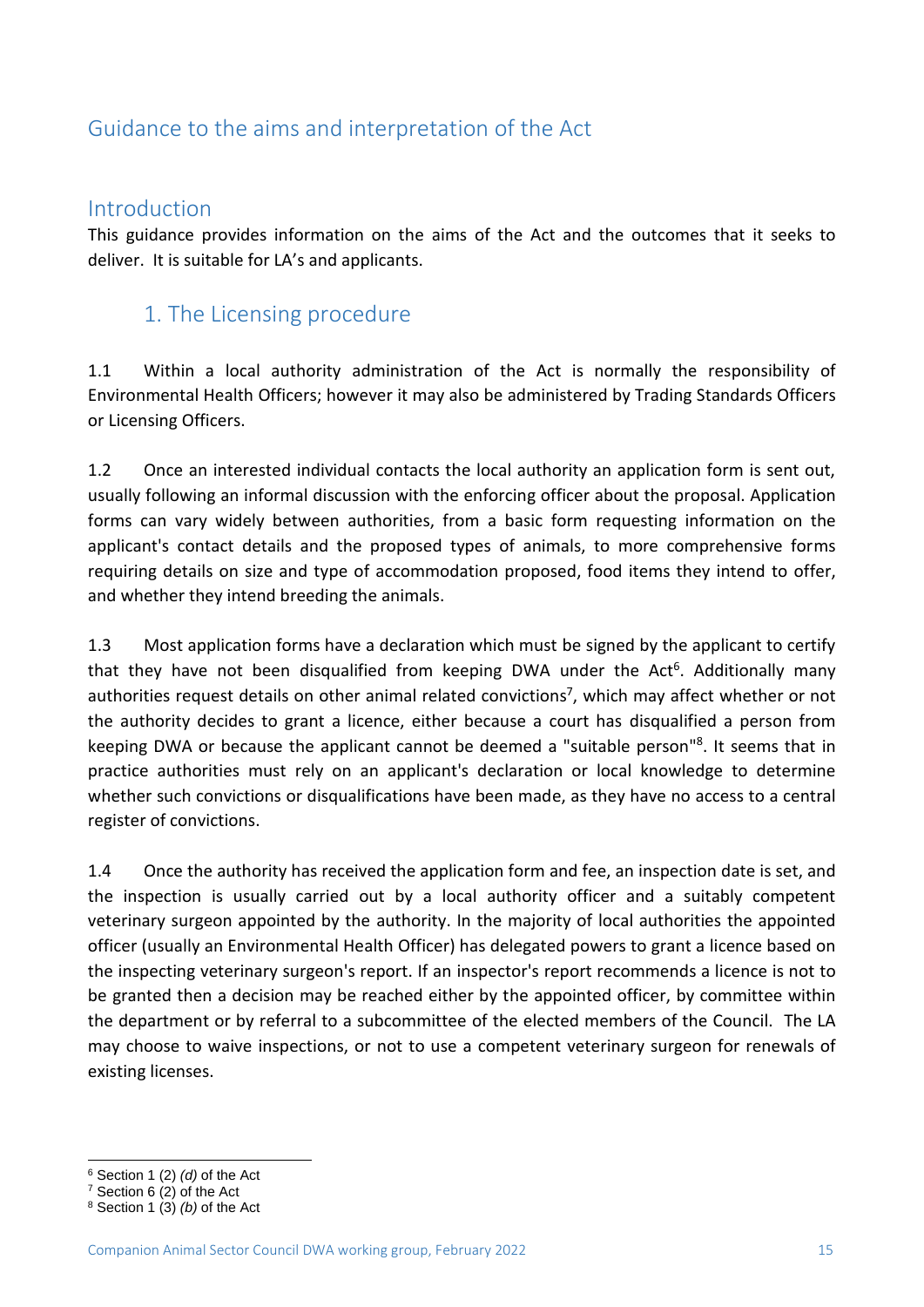1.5 Most councils have a system to check up on application forms requested and not submitted. If no submission is forthcoming, they make a follow-up call to discover the reason why. Similarly, if a licence lapses, an inspection will be made by a council officer to ensure that no DWAs are being kept without a licence.

# 2. Provisions of the Act

2.1 The Act is arranged in a number of sections, as listed below, covering various provisions. This chapter attempts to explain what each of the sections and subsections are designed to do. In addition this chapter also addresses those additional issues which have been highlighted during the review of the Act as being in need of clarification.

# ARRANGEMENTS OF SECTIONS

Section:

- 1 licences
- 2 Provisions supplementary to section 1
- 3 Inspection by local authority
- 4 Power to seize and to dispose of animals without compensation
- 5 Exemptions
- 6 Penalties
- 7 Interpretation
- 8 Power of Secretary of State to modify the Schedule
- 9 Protection of existing keepers
- 10 Short title, commencement and extent
- 11 Schedule

## DWA Act Section 1 - Licences

Section 1 contains the main licensing provisions.

**Subsection (1)** creates the principal offence of keeping a dangerous wild animal - that is, any animal of a kind specified in the first column of the Schedule (the list of species requiring a licence) - without a local authority licence. There are exceptions to this requirement, as conferred by Section 5, and these are for animals in zoos, circuses, licensed pet shops and also designated establishments within the meaning of the Animals (Scientific Procedures) Act 1986. Further details can be found in Section 5 below.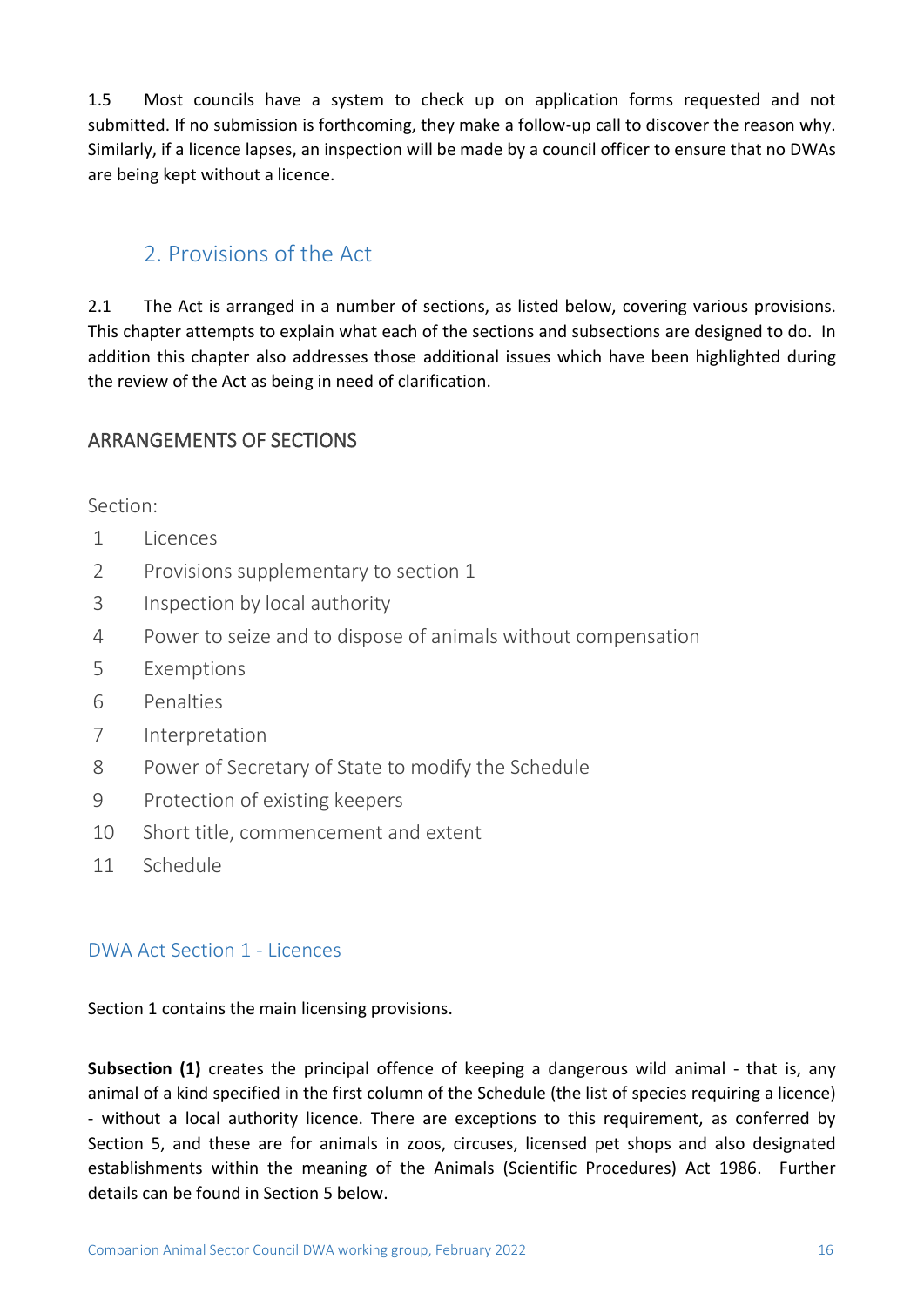#### *Retrospective licences*

Section 1(1) states *"..no person shall keep any dangerous wild animal except under the authority of a licence granted in accordance with the provisions of this Act by a local authority."* This makes it clear that licences must be obtained by keepers **prior** to keeping any such animal on their premises. Applications from keepers who already own and possess dangerous wild animals can only be for relicensing. **There is no provision in the Act whereby local authorities can issue licences retrospectively** and such licences should not be issued as a means of avoiding prosecutions.

**Subsection (2)** specifies certain information which must be provided in an application before a local authority can grant a licence. These are: (a) the specie/s of animal/s and the number of animals of each species to be kept and (b) the premises where the animal will be normally kept. In addition the application must: (c) be made to the local authority in whose area the premises are situated; (d) be made by someone who is over 18 years of age and not disqualified under the Act from keeping any dangerous wild animal. In addition (e) the application must be accompanied *"by such fee as the authority may stipulate (being a fee which is in the authority's opinion sufficient to meet the direct and indirect costs which it may incur as a result of the application)*. The fee is therefore payable whether or not a licence is granted.

The discretion as to the level of the fee, subject to the words in brackets**, is intended to enable the individual authority to recover the full administrative cost of administering this system - but no more**.

#### *Considerations for setting Fees*

There appears to be a wide variance in the level of fees charged by local authorities. Section 1(2*)(e)* of the Act provides that any application for a licence is accompanied by a fee stipulated by the local authority and in their opinion being sufficient to meet the direct and indirect costs which it may incur as a result of the application. The implication is that fees charged by local authorities should only reflect those costs reasonably incurred and should not be used for profit-making or as a punitive tool to dissuade keepers from keeping dangerous wild animals or applying for a licence. **Local authorities should endeavour to keep fees to a minimum and should be able to justify the level of fees in the event of a challenge**. A keeper can challenge fees through the courts or with the local government ombudsman under maladministration.

**Subsection (3)** specifies the matters about which a local authority must be satisfied before granting a licence. The granting of the application should not be contrary to the public interest in any way, the applicant must be a suitable person to hold a licence and the local authority must also be satisfied that the conditions in which the animal is proposed to be kept will safeguard its welfare.

**Subsection (4)** provides that a licence shall not be granted, save in exceptional circumstances, to a person who does not both own and possess (or proposes to own and possess) the animal concerned. The intention behind this provision is to ensure that a licence will normally be issued to the person likely to have the most effective control over the animal by virtue not only of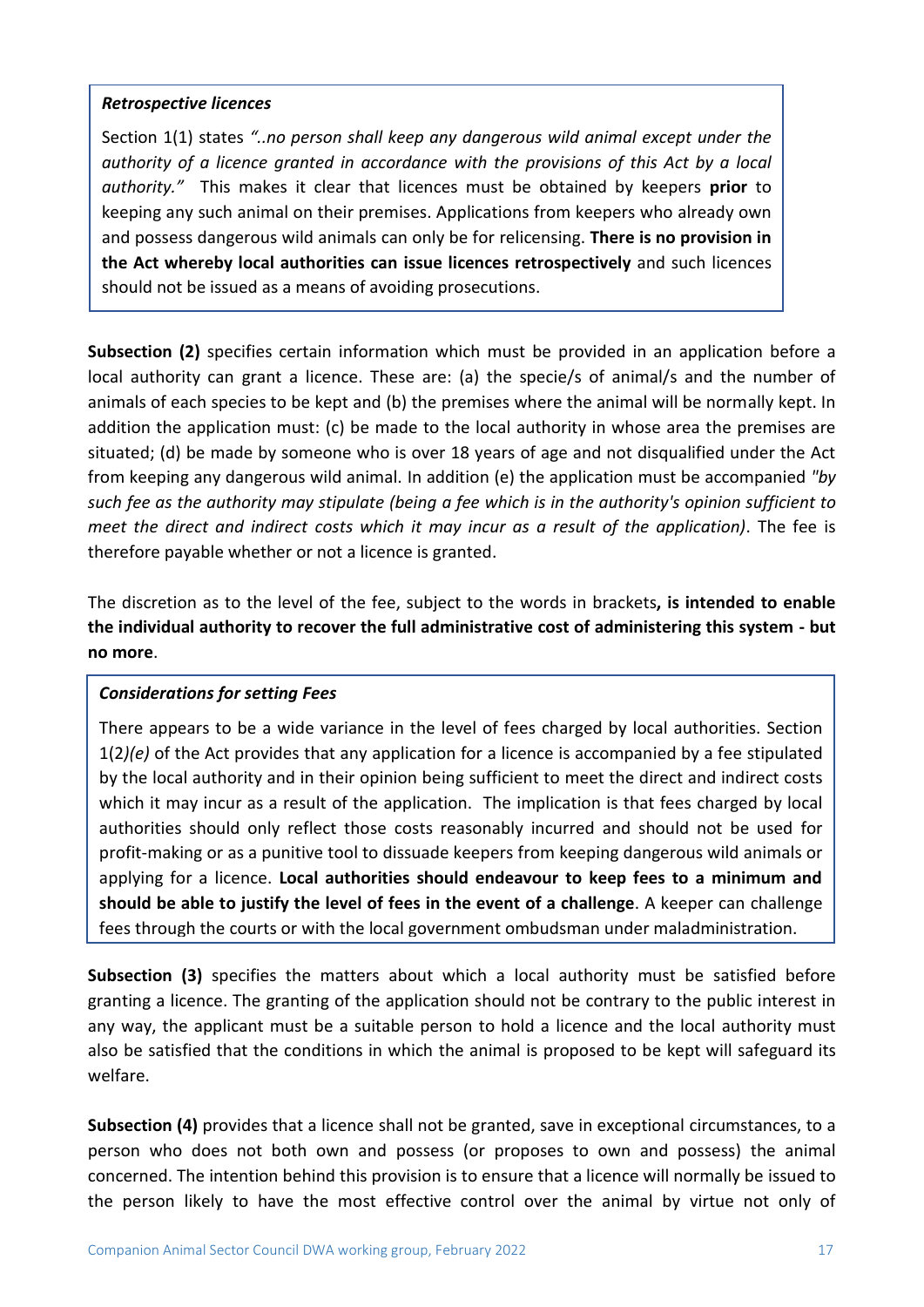possession but also of ownership. Exceptionally, however, a local authority may be prepared to grant a licence, for example, to an absentee owner's employee or a person effectively in charge of an animal the ownership of which cannot quickly or with certainty be established.

**Subsection (5)** requires (subject to subsection (5A) of this section) a local authority to obtain a satisfactory report from a competent vet (with experience in the species involved, but not necessarily a Secretary of State zoo inspector or specialist international zoo vet) on the proposed accommodation before granting a licence, and this includes upon relicensing in some cases. The inspection is required to contain information enabling the local authority to decide whether the premises are suitable (i.e. safe and appropriate for the species) and to describe the conditions of the premises and animals. The latter infers that the vet should report on the provisions of the welfare requirements listed in Section 1(3) *(c-f)* of the Act, with the local authority laying down the particulars about which it needs to be informed, usually by way of an inspection form.

It should be noted that a veterinary report is mandatory only if a licence is to be granted. A local authority is therefore free to refuse to grant a licence without such a report. Nothing in the Act imposes any other restriction on the reports which a local authority may wish to obtain from other persons whether a licence is to be granted or not.

**Subsection (6)** specifies the conditions which **must** be attached to a licence. Where, subject to subsections (2) and (5) of section 1 of the Act, a local authority decides to grant a licence then certain conditions must be specified. These require that the persons who may keep the animal shall be specified in the licence based on information which must be provided by the applicant. Although the Act is silent about the competence to be expected of any person so specified, it is envisaged that local authorities will wish to be satisfied by the applicant about the suitability of other proposed keepers.

The conditions must also specify: where the animal is normally to be kept; that the animal should not be moved from that premises or can only be moved in such circumstances shown on the licence; the holding, by the licensee, of an adequate policy of insurance against injury or damage caused by the animal; the number and kinds of animals permitted to be kept; a requirement that the licensee makes available a copy of the licence to any other person authorised to be a keeper under it. This has regard to the fact that, under section 2(4). such a keeper may be liable for breach of a licence condition. Finally conditions must be attached for securing the animal's welfare as detailed in paragraphs *(c)* to *(f)* of Section 1 subsection (3) of the Act. There may be additional "species specific" conditions which could also be included falling from the veterinary inspection report as required in section 1(5) above and reference could also be made to the "duty of care" requirements of the Animal Welfare Act.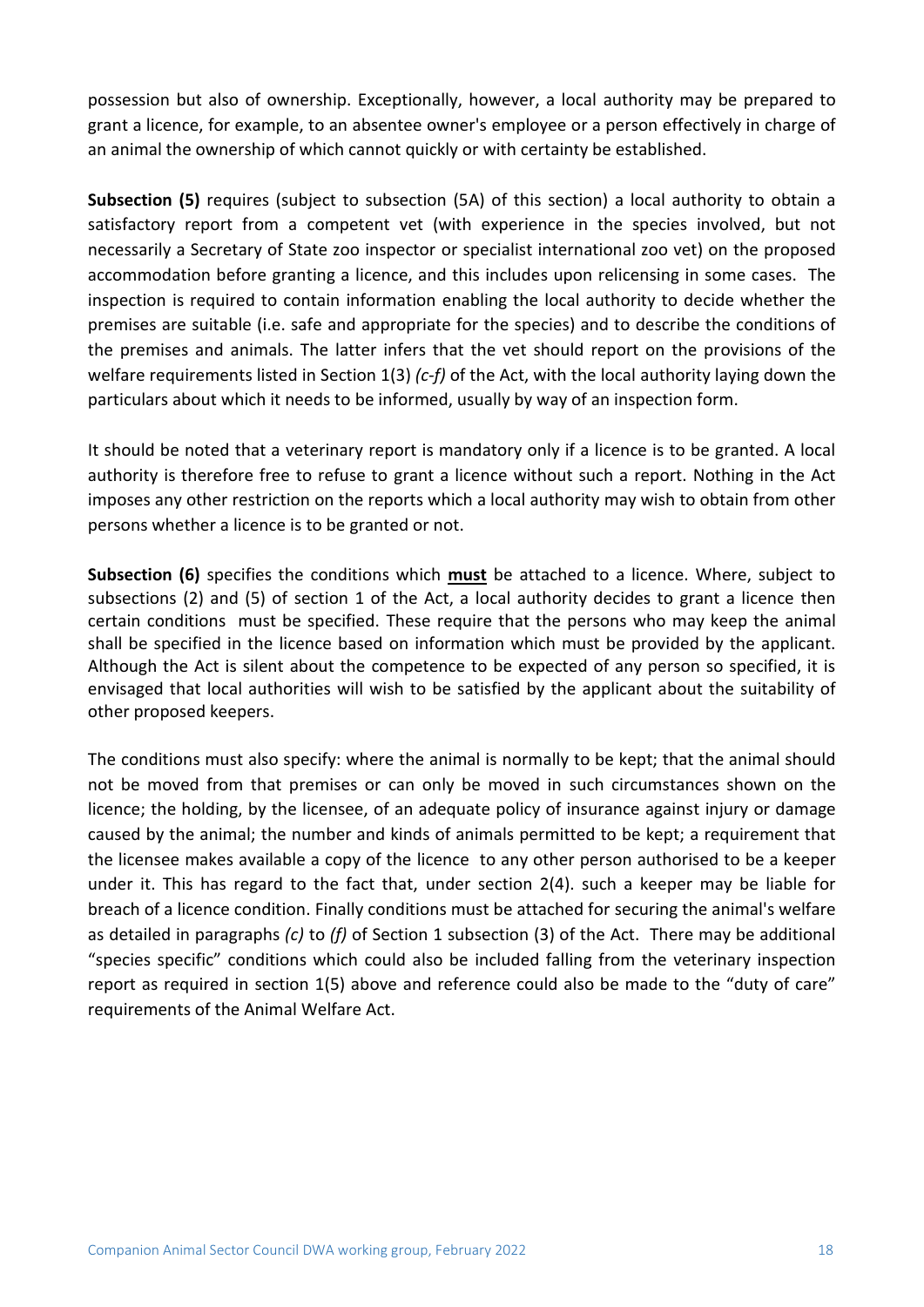### *These conditions, or similarly worded ones, must appear on a license:*

- Only the person/persons named on the license shall be entitled to keep the animal
- The animal shall normally only be kept at the premises specified in the license
- The animal shall not be moved from the specified premises or may only be moved in accordance with conditions specified in the license
- The licensee must hold a current insurance policy, approved by the council, which insures him, and any others named on the license, against liability for damage caused by the animal
- Only the species and number of animals listed on the license may be kept
- The licensee shall make available a copy of the license and its contents to any other person listed on the license as being able to look after the animal
- *Any other conditions which in the opinion of the authority are necessary or desirable to ensure the welfare as specified in paragraphs (c) to (f) of subsection 3 of the Act.*

**Subsection (7)** allows other conditions to be attached at the authority's discretion and these will be over and above those required by subsection (6). Conditions specified in subsection (6) cannot be revoked by subsequent conditions applied under subsection (7). In determining the type of conditions to be attached to a licence the local authority will no doubt wish to consult as widely as possible and may wish to take account of the view of, for example, specialist vets, the police and fire authorities. Some examples of additional conditions which could be attached to a licence are shown below. See also Annex C which provides model licence conditions and examples of additional conditions.

Local Authorities should not attach additional conditions that are unreasonable or unrelated to the aims of the act, nor should they use them to discourage ownership or licence applications.

*Examples of additional conditions which could be applied under subsection (7) to aid enforcement of the Act -* 

*"In the event of sale or disposal of a licensed animal the licensee shall immediately notify the authority of the sale or disposal and inform the authority of the name and address of the person to whom the animal was sold or disposed".* 

This information will help local authorities to ensure that animals do not end up in the possession of keepers whose premises have not been inspected for suitability and who have not been granted an appropriate licence.

*"In the event of the escape of an animal kept under the authority of this licence the licensee shall notify the Police and the licensing authority at the earliest possible opportunity"*

This will enable the enforcement bodies to take appropriate and timely action to try and ensure public safety.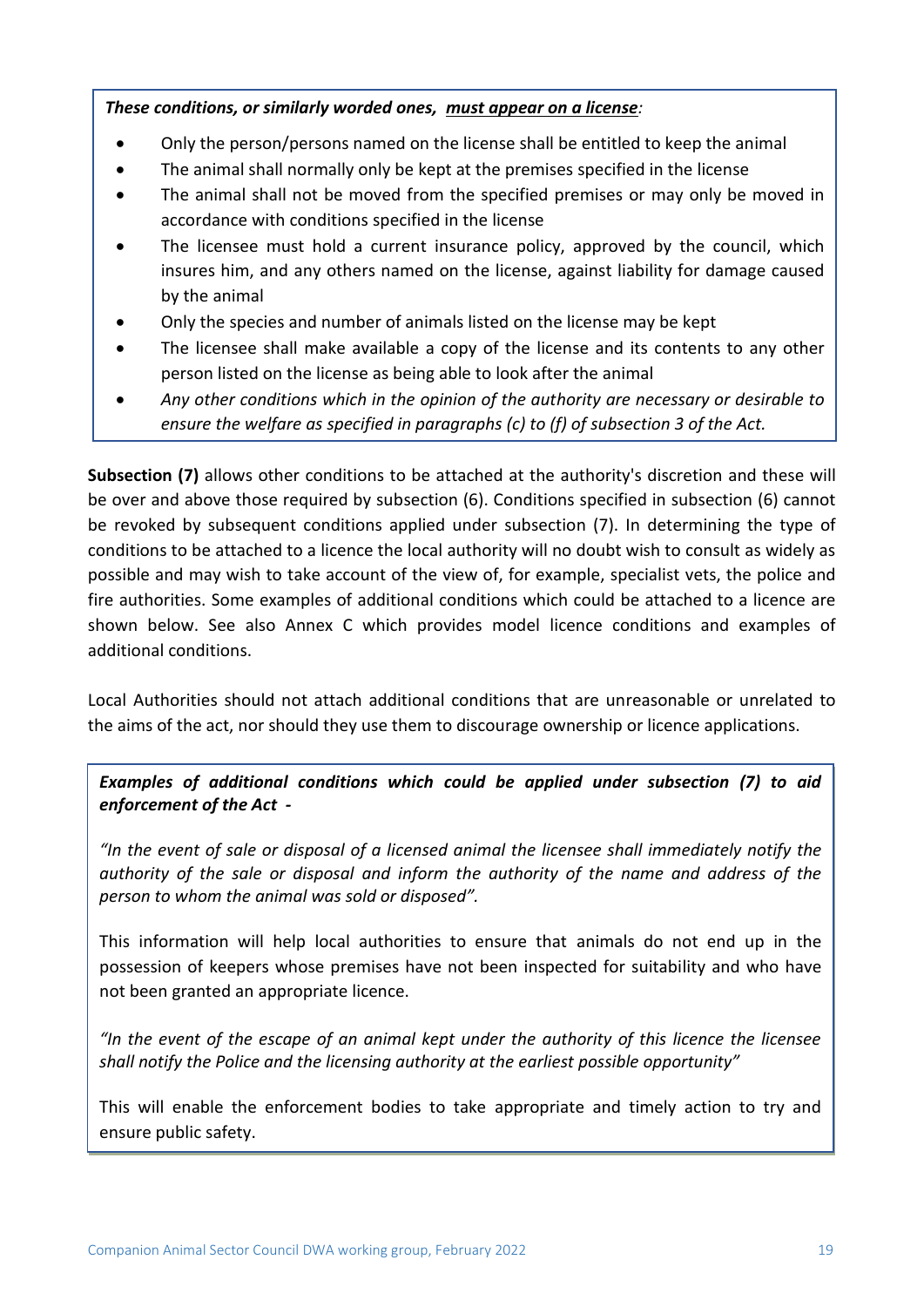**The 2009 Provision introduced changes to the Act in respect to inspections and now allows Local Authorities some discretion not to inspect a premises on the application to renew a licence, and in some other limited circumstances.**

**Subsection (5A) (a) - (d)** is a new provision and removes the mandatory requirement, contained in subsection (5), for inspections to be carried out in respect of certain applications, i.e. where someone already has an existing valid licence, where what is required is the replacement of a licence only for a species that is subject to an existing licence, or the grant of a licence in respect of a species from the same family as a species for which a licence is currently held. So:

where the holder of an existing licence applies for another licence in respect of:

- the same species of animal as is subject to his existing licence;
- or an animal of another species within the same family of species as that which is subject to his current licence;

and where:

- the conditions of the new licence as regards the keeping of any animal are to be substantially the same as the existing licence (*a renewal for example*); and
- the local authority is satisfied that the grant of the new licence is not contrary to the public interest on the grounds of safety, nuisance or otherwise;

**inspections will be required only when the local authority considers it to be necessary. Inspections will remain a requirement in relation to all other applications for a licence**.

The intention of this provision is to provide local authorities with flexibility in the requirements for undertaking inspections and should reduce administrative and financial burdens on local authorities and keepers. It will enable inspections and administrative effort to be more focused on risk and on the regulatory objectives. The ability to forego renewal inspections only applies in limited circumstances however and local authorities will retain the power to authorise veterinary inspection of licensed premises at any reasonable time, including upon renewal of a licence.

**Subsection (8)** provides that where a local authority proposes to attach to a licence a condition allowing an animal to be kept for any continuous period exceeding 72 hours at premises outside its own area, it shall consult the local authority in whose area the premises are situated. The provisions of Section 1(6)(a)(iii) allow for the movement of animals from a specified premises and this subsection introduces additional safeguards for periods longer than 72 hours (a period considered a reasonable time to allow for the short-term stay of animals in, for example, a television or film studio). The provision is designed to ensure that there is no possibility of some other local authority being unaware of the presence in its area of a dangerous wild animal (or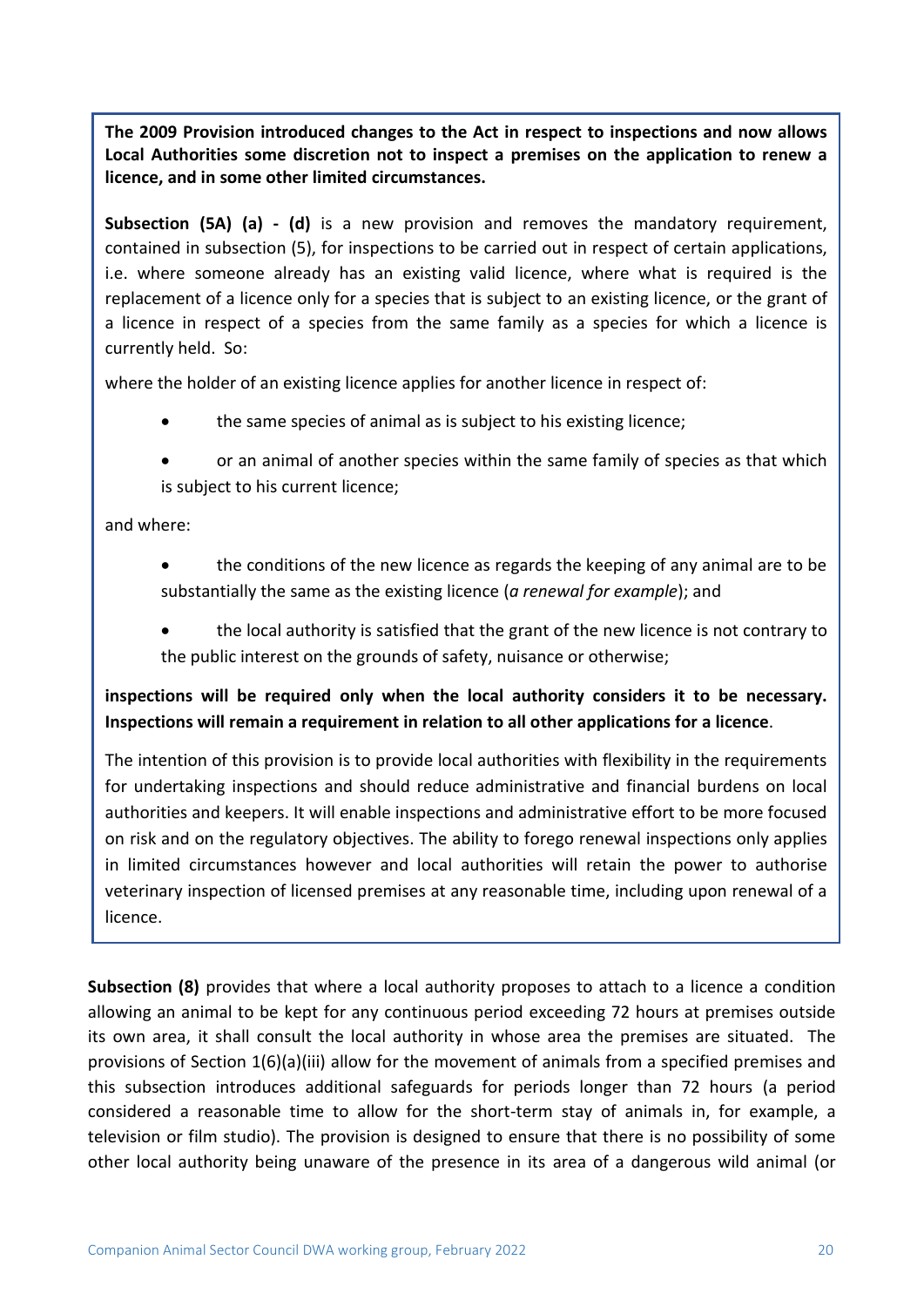more than three days) and can help ensure that such movement does not compromise public safety. It may also allow for inspection of premises for suitability.

**Subsection (9)** gives power to the local authority, subject to certain restrictions, to vary, revoke or add to licence conditions, including those conditions which have previously been varied under that section. However, it is clear that any condition specified under subsection (6) may not be revoked and any condition specified under paragraph *(a)* (ii) of that subsection may not be varied. With the latter the implication is that any proposed change to premises would require complete relicensing, to include a veterinary inspection.

**Subsection (10)** prescribes when variations to licences are to take effect. If the variation was requested by the licence holder then the variation takes effect immediately after the local authority decides to make it, but in any other case the variation shall not take effect until the licence holder has become aware of the variation and has been given a reasonable time to comply with it. Local authorities will need to use their discretion here with regard to how long they allow for compliance.

# DWA Act Section 2 - Provisions supplementary to Section 1

**The 2009 Provisions modified the implementation dates of granted licenses and allowed for licenses to be valid for up to 2 years**

**Subsection (2)** allows (subject to subsection (3A)(a) of this section) for a licence to come into force immediately upon being granted.

**Subsection (3)** allows (subject to subsection (3A)(b) of this section and the provisions of the Act with respect to cancellation) for any licences granted under the Act to be valid for two years before expiring.

**Subsection (3A)** refers to circumstances where an application is made for renewal of an existing licence prior to the expiry of that existing licence.

**Subsection (3A)(a)** - states that if a licence is subsequently granted it comes into force on the date of expiry of the existing licence whether it is granted before, on or after that expiry date.

**Subsection (3A)(b)** - states that where a licence is granted, or refused, after the date of expiry of existing licence then the existing licence remains in force (valid) until such granting or refusal.

**Subsection (3B)** states that, for the purposes of subsection (3A) of this section, a licence cannot be considered to be a renewal licence, and be issued as such, unless it covers species contained in the existing licence (whether or not either licence also relate to some other species).

Previously the period of validity of a licence was one calendar year and this meant that licences commencing part-way through the year also expired at year- end, even if they only ran for a month or two. Extending the validity of a licence to twenty-four consecutive months means that this will enable all licences to run their full course and will also lead to savings for keepers in application fees and a reduction in administration burden for local authorities.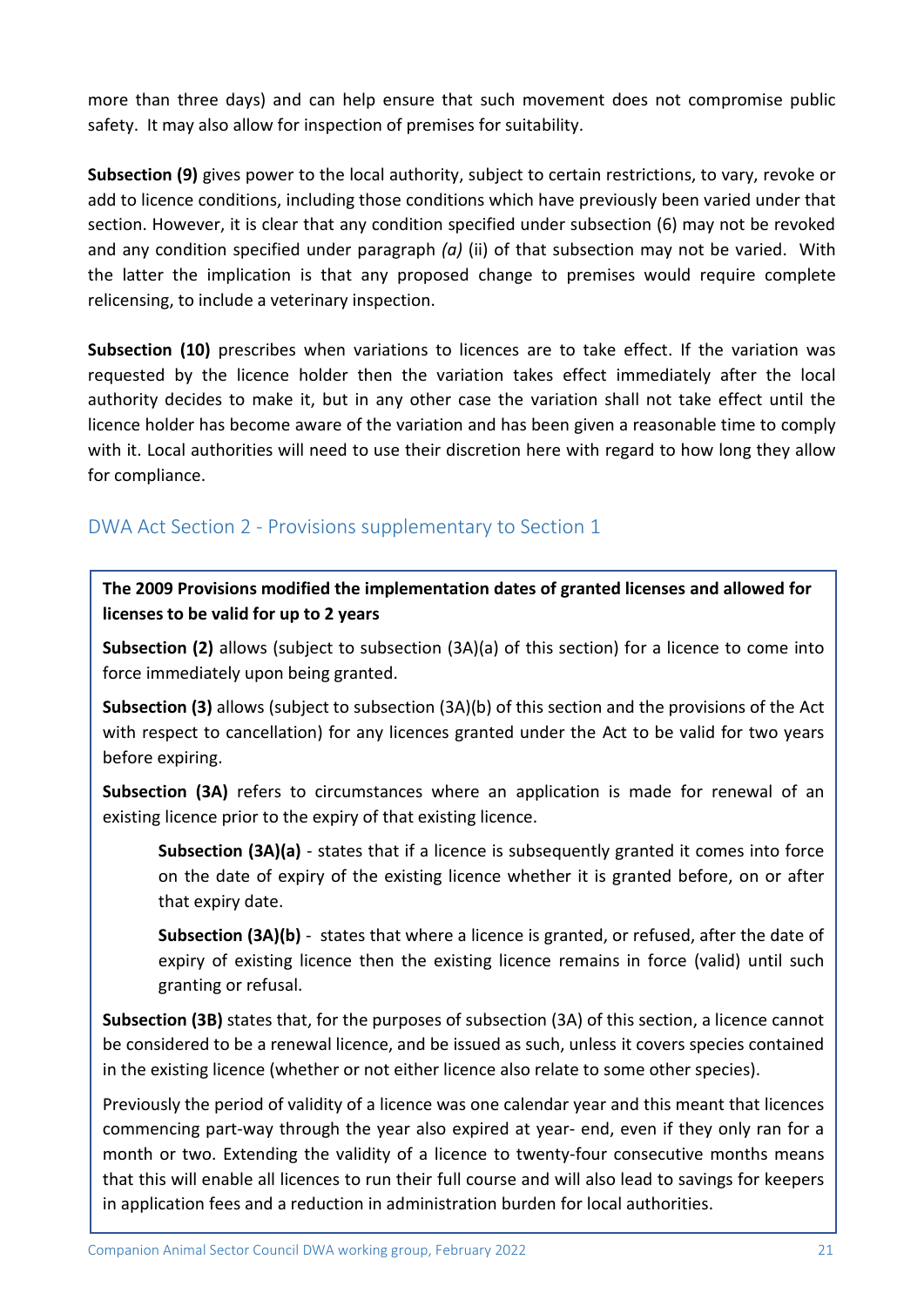**Subsection (1)** provides for an appeal to a magistrates' court where someone is unhappy about the refusal of a local authority to grant a licence under the Act, or where a licensee is unhappy with a condition on a licence (whether it was included when it was granted or added later) or by the variation or revocation of any condition on a licence. Where someone does appeal, the magistrates' court can decide on the issue of granting, or the licensing conditions, as it sees fit but it must have regard to the provisions of the Act.

**Subsection (4)** allows for a licence to remain in force for a period of twenty-eight days in the event of the death of the licensee, as if the original licence had been granted to the personal representatives of the deceased. In addition, if an application is made for a new licence within the twenty-eight day period then the original is considered to be still in force pending the grant or refusal of that application.

**Subsection (5)** makes it an offence to contravene the provisions of Section 1(1) of the Act, which is the requirement to have a licence granted by a local authority in order to keep a dangerous wild animal.

**Subsection (6)** makes it an offence, *subject to subsection (7) of Section 2*, for a licensee (or any other person entitled to keep the animal and who was primarily responsible) to contravene or fail to comply with any condition of a licence.

**Subsection (7)** provides a defence for a person charged under subsection (6) to prove that they took all reasonable precautions and exercised all due diligence to try and avoid committing the offences detailed within it.

**Subsection (8)** simply makes reference to the use of the word "sheriff" in place of "magistrates' court" for the application of this section in Scotland.

# DWA Act Section 3 - Inspection by local authority

**Subsection (1)** empowers a local authority to authorise a veterinarian or "such other person as it may deem competent to do so" to inspect premises where an animal is being kept, or is proposed to be kept, and empowers those authorised to enter and inspect such premises at all reasonable times in order to ascertain:

- whether or not a licence should be granted,
- a licence condition varied,
- or whether an offence under the Act has been or is being committed.

**A local authority may thus authorise an official to inspect in relation to considerations of amenity, nuisance, fire hazard, public health, sound insulation, planning etc or a veterinarian, zoologist or anyone with specialised knowledge of a particular animal to inspect in relation to the identification of an animal or its welfare. This power is given to the local authority considering an application or which has granted a licence, although the authority can only grant a licence in the first instance on the basis of a satisfactory report from a veterinary surgeon or practitioner** (Section 1(5) refers).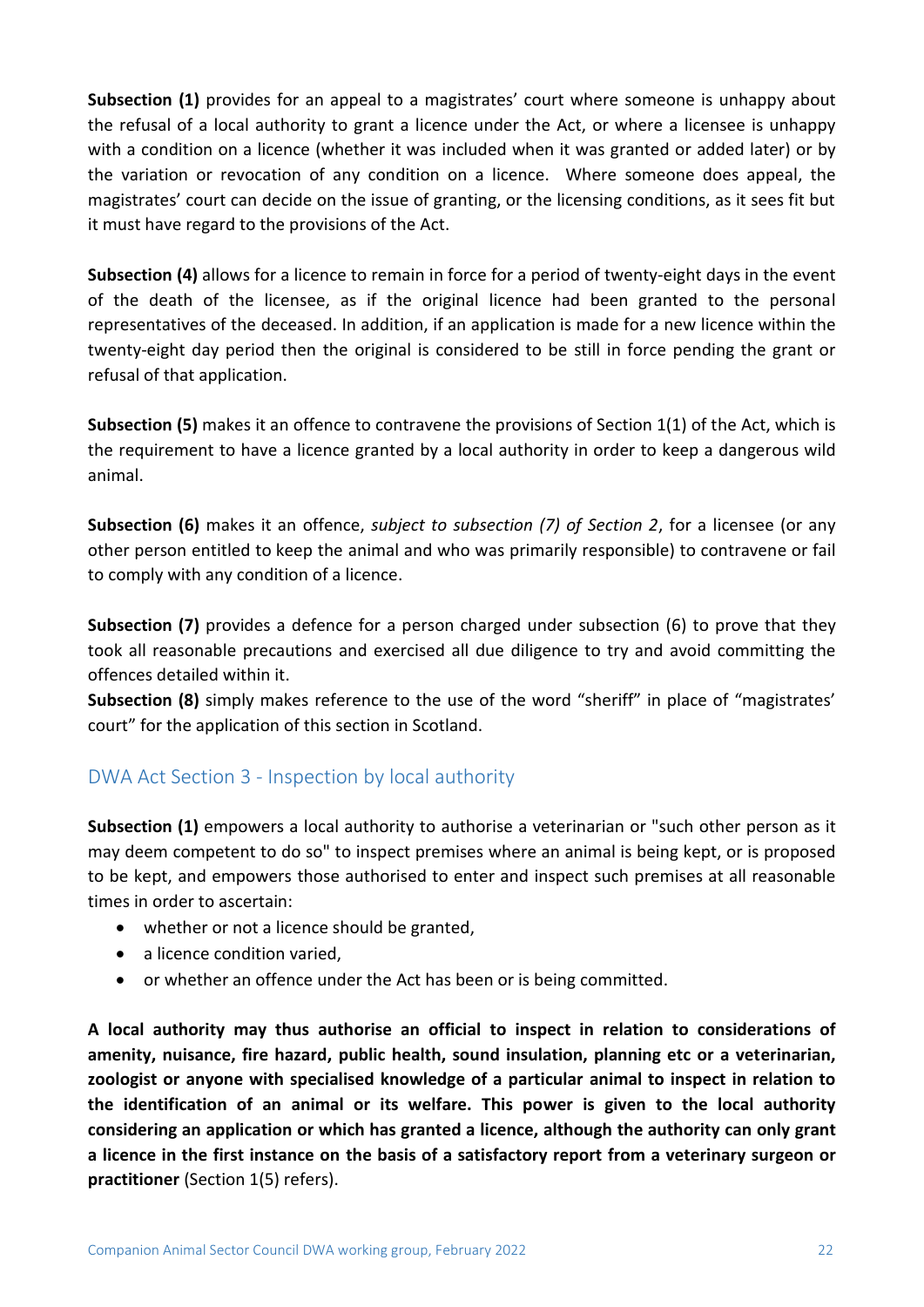**Subsection (2)** provides (further to the provisions of Section 1(6) under which a licensing authority may attach a condition to a licence permitting the animal to be kept in another area) that a local authority shall not authorise an inspection of premises outside its area unless it has obtained the approval of the other local authority concerned.

**Subjection (3)** enables a local authority to recover reasonable inspection costs from the applicant or licensee.

**Subsection (4)** makes it an offence to wilfully obstruct or delay any person in the exercise of his power of entry or inspection.

# DWA Act Section 4 - Power to seize and dispose of animals without compensation

**Subsection (1)** provides the local authority with the power to seize any animal kept in its area, retain the animal in its possession or destroy or otherwise dispose of it, if the animal is being kept without a licence (Section 1 (1) of the Act) or the keeper contravenes or fails to comply with any condition contained in a licence.

**Subsection (2)** allows local authorities to recover the amount of expenditure incurred, in exercising its powers under subsection (1)(a) of this section, from any person who was the keeper of the animal at the time of seizure.

**Subsection (3)** similarly allows local authorities to recover the amount of expenditure from keepers when exercising its powers under subsection (1)(b) of this section.

Local authorities have a responsibility to ensure that any placing of a seized animal pays attention to security and welfare and is only placed to a licensed person or exempt organisation. In addition they will also wish to bear in mind the need to contact the Wildlife Licensing and Registration Service of the Animal and Plant Health Authority (APHA) executive agency in any case involving an endangered species.

# DWA Act Section 5 – Exemptions from the controls of the act

The provisions of the Act do not apply to any dangerous wild animal kept in the following:-

**Subsection (1)** a zoo within the meaning of the Zoo Licensing Act 1981 where a licence is in force (or for the time being is not required) under that Act.

**Subsection (2)** a circus – and a judgement in the case of South Kesteven District Council v Mackie and others in 1999 determined that animals kept in the winter quarters of travelling circuses were also exempt from licensing under the Act.

**Subsection (3)** premises licensed as a pet shop under the Animal Welfare (Licensing of Activities Involving Animals) (England) Regulations 2018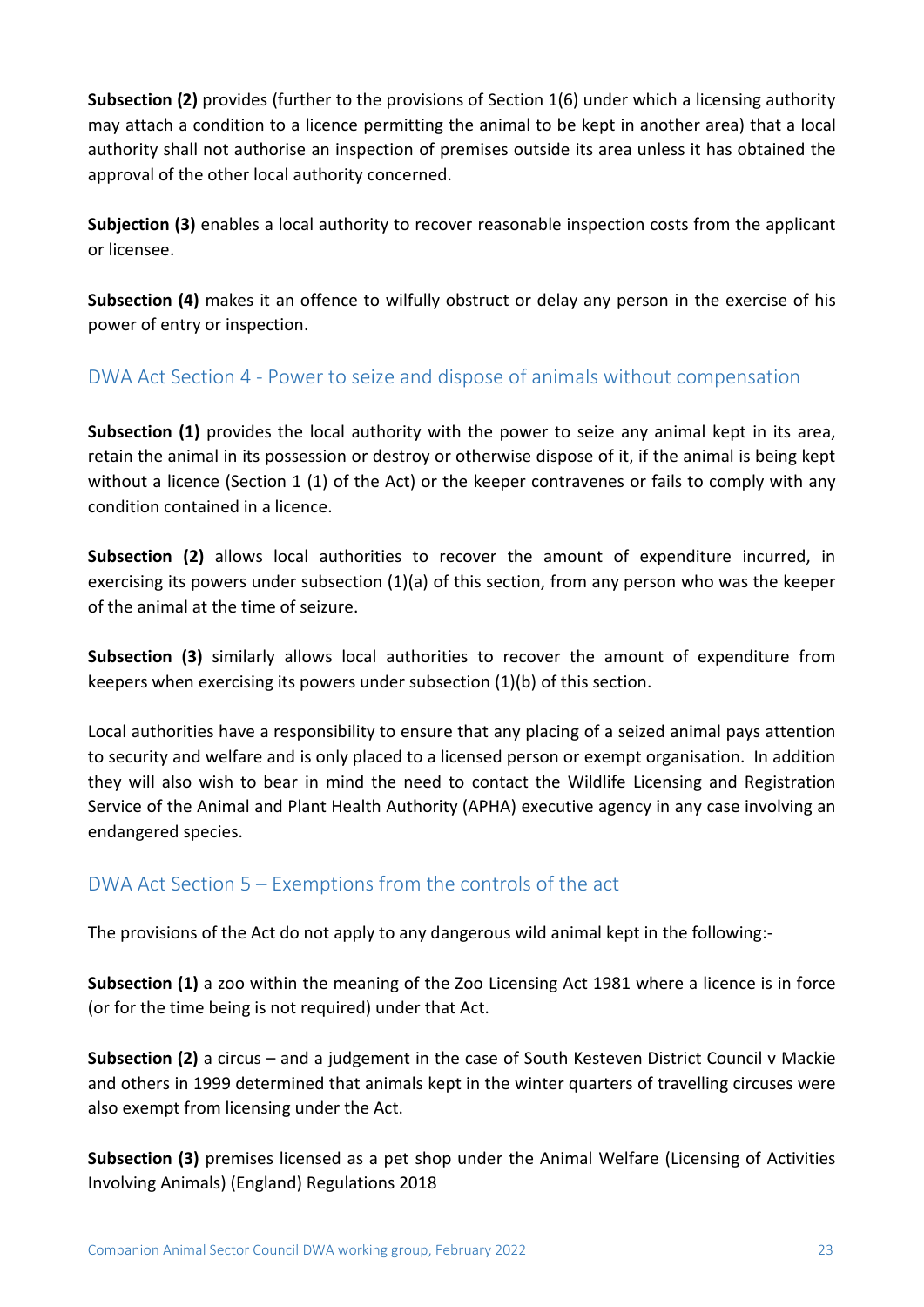**Subsection (4)** a place which is designated as an establishment within the meaning of the Animals (Scientific Procedures) Act 1986.

### DWA Act Section 6 - Penalties

**Subsection (1)** of the Act was amended by sections 38 and 46 of the Criminal Justice Act 1982, which set a level of fine which may be awarded by a Magistrate, rather than having a fixed penalty. The penalty for an offence under the Act is currently a fine not exceeding level 5 (which equates to £5,000 In 2009). Level 5 is the highest level on the magistrate's scale, short of a prison sentence, and this gives an indication of the perceived seriousness accorded to an offence under the Act.

**Subsection (2)** provides that, where a person is convicted of any of the offences contained in the Act, or has been convicted of an offence regulated under the following animal keeping legislation; *The Animal Welfare (Licensing of Activities Involving Animals) (England) Regulations 2018, Protection of Animals Act 1911, the Protection of Animals (Scotland) Acts 1912 to 1964, the Performing Animals (Regulation) Act 1925, the Pet Animals Act 1951, the Animals (Cruel Poisons) Act 1962, the Animal Boarding Establishments Act 1963, the Riding Establishments Acts 1964 and*, *1970, or the Breeding of Dogs Act 1973, or of an offence under any of sections 4, 5, 6(1) and (2), 7 to 9 and 11 of the Animal Welfare Act 2006,*the court has the ability to cancel any licence to keep a dangerous wild animal which that person holds and even disqualify them from keeping any dangerous wild animal for a period which the court sees fit, whether they are a holder of a licence or not.

**Subsection (3)** states that where a court has ordered the cancellation of a keepers licence, or his disqualification (further to the previous subsection) it can, if it thinks fit, suspend this order pending an appeal.

Further information regarding offences contained in the Act can be found in Section 7.

## DWA Act Section 7 - Interpretation

Section 7 defines the meaning to be given to references to keeping a dangerous wild animal and of other expressions used in the Act.

In normal circumstances simple possession will constitute "keeping" for the purpose of the Act and where this occurs in circumstances other than those exempted by Section 5 will require the possessor either to be the holder of a licence or named or described in a licence if an offence is not to be committed. The concept of possession is modified in two ways:

**Subsection (1)** in the event of an escape, the possession which existed immediately before the escape is deemed to continue until the animal returns into the possession of a person who is a "keeper" under the Act.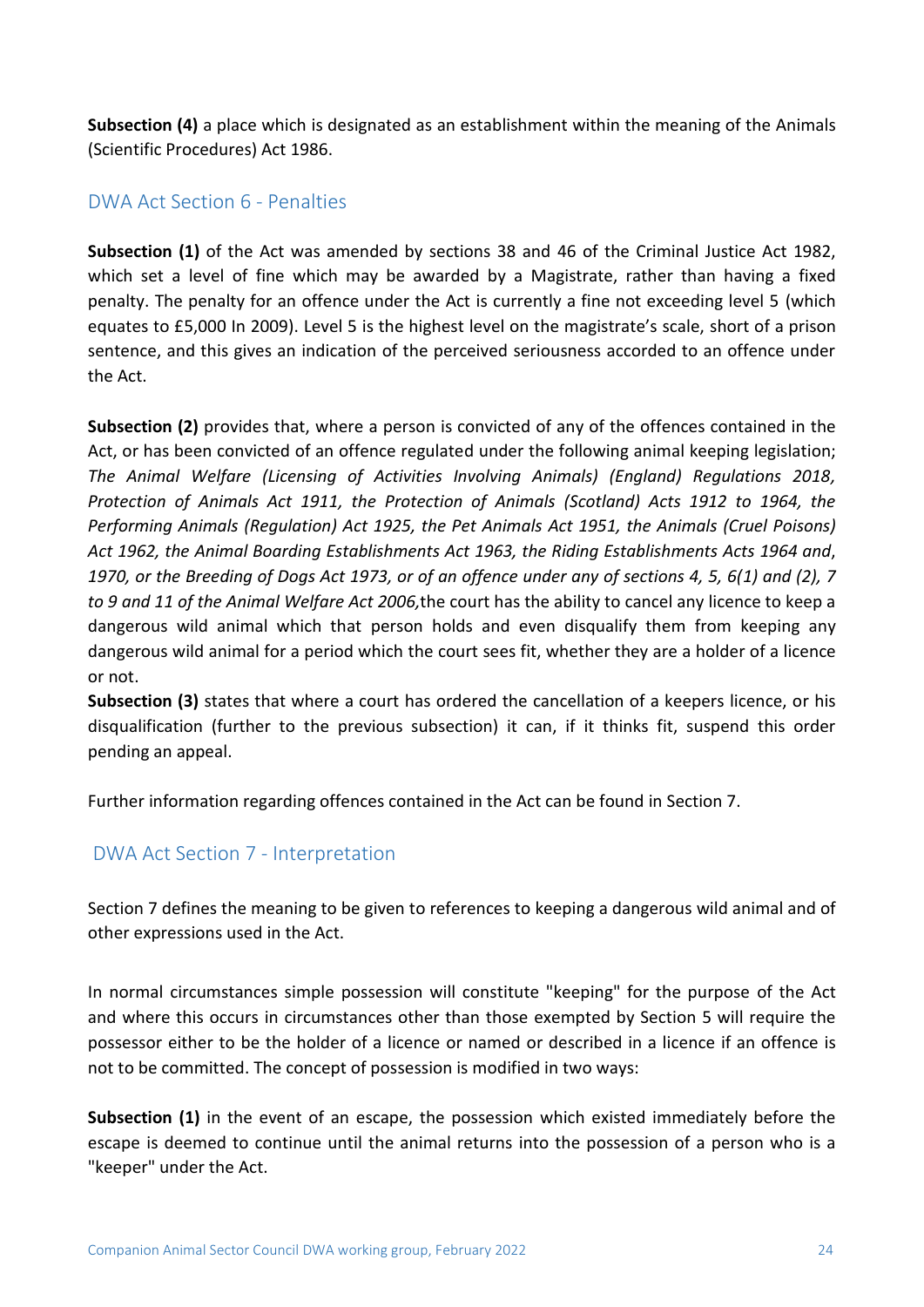**Subsection (2)** in the case of certain temporary possessions, for example: where someone is preventing an animal from causing damage; restoring an animal to its owner; providing veterinary treatment; or transporting an animal on behalf of the keeper, then these people are excluded and are not required to obtain a licence when the possession of the animal arises in those capacities alone.

**Subsection (3)** simply expands on the usage of "keeper" within the Act with regard to the previous subsections.

**Subsection (4)** expands on the meanings of some of the expressions used in the Act, for example:

- "damage" includes the death of, or injury to, any person;
- "dangerous wild animal" means any animal which is currently specified in the first column of the Schedule to the Act;
- "premises" includes any place

Other definitions are provided for "circus", "local authority", "veterinary practitioner" and "veterinary surgeon".

**Subsection (5)** explains that the second, or right hand, column of the Schedule to the Act, showing common names of species, is included by way of explanation only. In the event of any dispute or proceedings only the first (or left hand) column, containing the scientific names, is to be taken into account.

# DWA Act Section 8 - Power of Secretary of State to modify the Schedule

**Subsection (1)** allows the Secretary of State to extend the scope of the Act to include animals not currently listed on the Schedule, or to remove animals which are and currently need to be licensed. Such modifications need to be made by order, which itself would be revoked by any subsequent order under this subsection.

**Subsection (2)** reiterates that the power conferred by subsection (1) is exercisable by a statutory instrument which is subject to annulment by either the House of Commons or the House of Lords.

## DWA Act Section 9 - Protection of existing keepers

Section 9 made provision for persons with a dangerous wild animal at the date of commencement of the Act to be able to keep such animals without a licence for a period of 90 days (Section 9(a).

The intention was to give keepers adequate time to apply for a licence or dispose of the animals if they did not wish to keep them. Section 9(b) allowed those keepers who applied for a licence within the 90 day period to keep the animals without a licence until such time that the licence was granted or refused or the application withdrawn. This is no longer relevant as the act has been in force since 1976.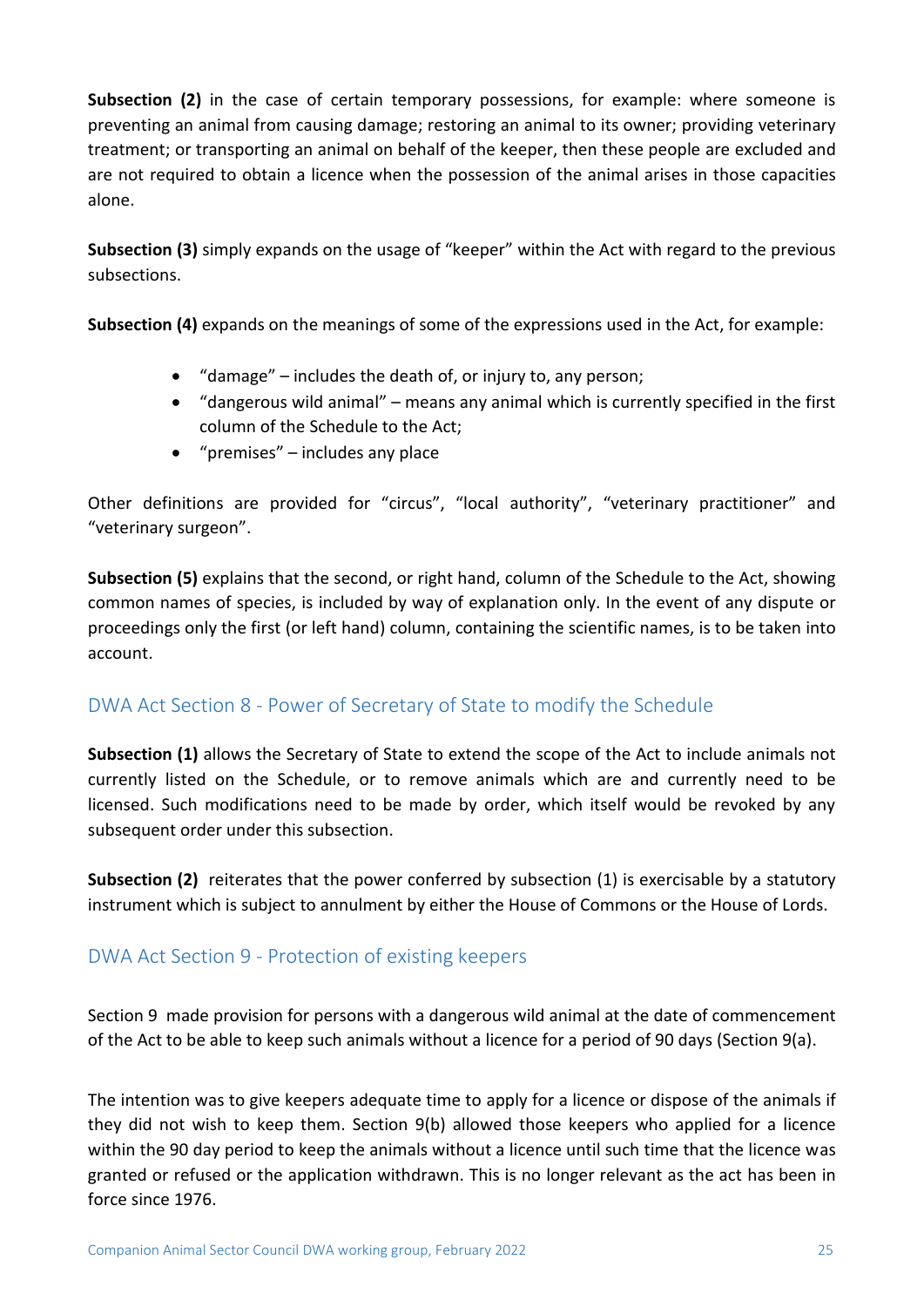# DWA Act Section 10 - Short title, commencement and extent

Section 10 provides details of the name, commencement date and extent of the Act.

**Subsection (1)** gives the short title of the Act.

**Subsection (2)** provided for it to come into operation three months after its passing, that is on 22 October 1976.

**Subsection (3)** noted that the Act did not extend to Northern Ireland. The Act applies in England, Wales and Scotland, but has been devolved in relation to Scotland. Northern Ireland now has its own legislation to regulate the private keeping of dangerous wild animals.

## 11 DWA Act: The Schedule

The Schedule to the Act lists the kinds of dangerous wild animals subject to control. The left-hand column is the authoritative scientific classification and the right-hand column gives the common or popular names of the animals, by way of general guidance. In the event of any dispute or proceedings only the left-hand column is to be taken into account. If a local authority is in any doubt about particular species it should consult a competent zoologist or taxonomist.

The Schedule was most recently revised (under Section 8 of the Act) in October 2007, further details can be found in "Changes to the Act" in part 3 and a copy of the recent Schedule, can be found in **Annex A**.

# 3. Offences

There are several offences scattered throughout the Act:

**Section 2 subsection (5)** – makes it an offence to contravene the provisions of Section 1(1) of the Act, which is the requirement to have a licence granted by a local authority in order to keep a dangerous wild animal.

**Section 2 subsection (6)** – makes it an offence, *subject to subsection (7) of Section 2*, for a licensee (or any other person entitled to keep the animal) to contravene any condition of a licence. *Subsection (7) provides for a defence for a person being charged under Section 2(6) to prove that all reasonable precautions were taken to avoid such an offence.*

**Section 3 subsection (4)** – makes it an offence for any person to obstruct or delay any person authorised by the local authority to enter or inspect premises where dangerous wild animals are proposed to be held, or held already.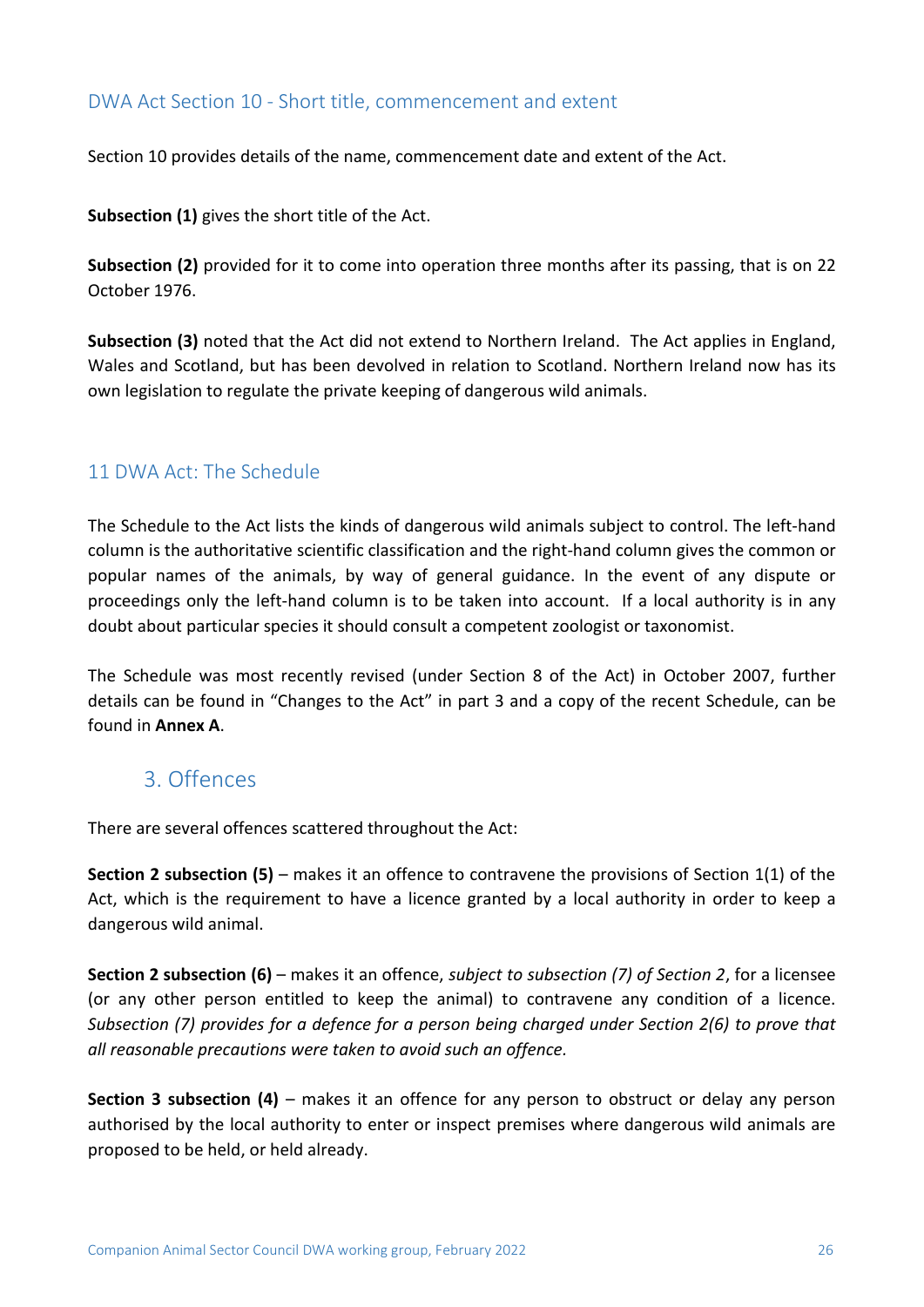As stated previously the penalty for an offence under the Act is currently a fine not exceeding Level 5. There are further penalties available to courts and these are detailed in Chapter 6 above.

The provisions of sections 111 and 222 of the Local Government Act 1972 give local authorities all the powers they need to prosecute for offences under this Act.

# 4. Annexes

- **Annex A –** Schedule to the Act 2007
- **Annex B –** Dangerous Wild Animals Act 1976 (as amended by the Legislative Reform (Dangerous Wild Animals) (Licensing) Order 2009) highlighting deletions and additions brought about by the Order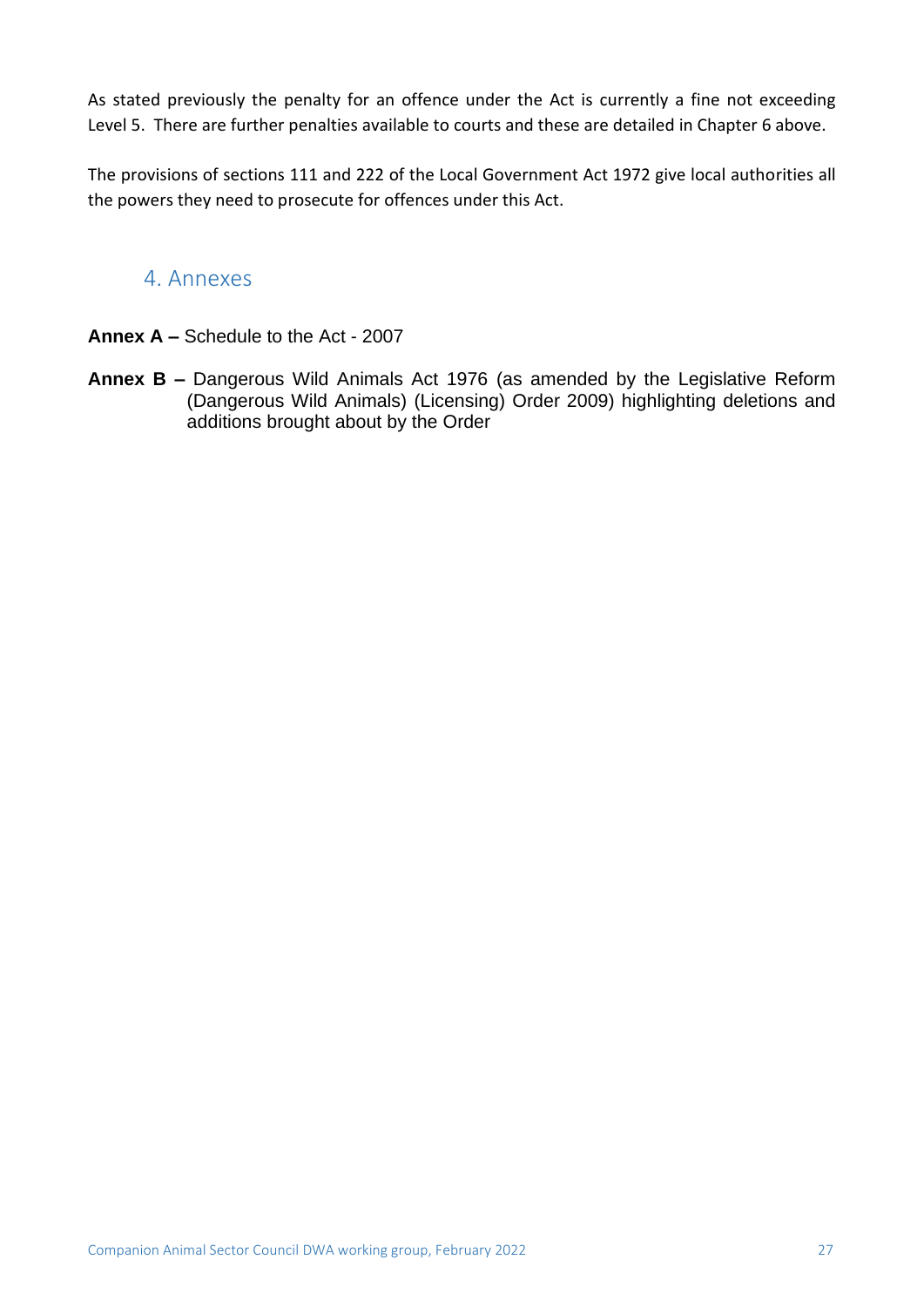# **SCHEDULE (2007 NO. 2465) KINDS OF DANGEROUS WILD ANIMALS**

NOTE: See section 7(5) of this Act for the effect of the second column of this Schedule

| <b>Scientific name of kind</b>                                                                                            | <b>Common name or names</b>                                                                                                                                                                                     |
|---------------------------------------------------------------------------------------------------------------------------|-----------------------------------------------------------------------------------------------------------------------------------------------------------------------------------------------------------------|
|                                                                                                                           |                                                                                                                                                                                                                 |
| <b>MAMMALS</b>                                                                                                            |                                                                                                                                                                                                                 |
|                                                                                                                           |                                                                                                                                                                                                                 |
| <b>Marsupials</b>                                                                                                         |                                                                                                                                                                                                                 |
| Family Dasyuridae:<br>The species Sarcophilus laniarius.                                                                  | The Tasmanian devil.                                                                                                                                                                                            |
| Family Macropodidae:<br>The species Macropus fuliginosus,<br>Macropus giganteus, Macropus robustus<br>and Macropus rufus. | The western and eastern grey kangaroos, the<br>wallaroo and the red kangaroo.                                                                                                                                   |
| <b>Primates</b>                                                                                                           |                                                                                                                                                                                                                 |
| <b>Family Cebidae:</b><br>All species except those of the genera<br>Aotus, Callicebus and Saimiri.                        | New-world monkeys (including capuchin,<br>howler, saki, uacari, spider and woolly<br>monkeys).<br>Night monkeys (also known as owl monkeys),<br>titi monkeys and squirrel monkeys are<br>excepted.              |
| Family Cercopithecidae: All species.                                                                                      | Old-world monkeys (including baboons, the<br>drill, colobus monkeys, the gelada, guenons,<br>langurs, leaf monkeys, macaques, the<br>mandrill, mangabeys, the patas and<br>proboscis monkeys and the talapoin). |
| Family Hominidae:<br>All species except those of the genus Homo.                                                          | Anthropoid apes; chimpanzees, bonobos,<br>orang-utans and gorillas.                                                                                                                                             |
| <b>Family Hylobatidae: All species.</b>                                                                                   | Gibbons and Siamangs.                                                                                                                                                                                           |
| Family Indriidae:<br>All species of the genera Propithecus and<br>Indri (Avahi laniger is excepted).                      | Leaping lemurs (including the indri and<br>sifakas). The woolly lemur is excepted.                                                                                                                              |
| Family Lemuridae:<br>All species except those of the genus<br>Hapalemur.                                                  | Large lemurs.<br>Bamboo or gentle lemurs are excepted.                                                                                                                                                          |
| <b>Edentates</b>                                                                                                          |                                                                                                                                                                                                                 |
| Family Dasypodidae:<br>The species Priodontes maximus.                                                                    | The giant armadillo.                                                                                                                                                                                            |
| Family Myrmecophagidae:<br>The species Myrmecophaga tridactyla.                                                           | The giant anteater.                                                                                                                                                                                             |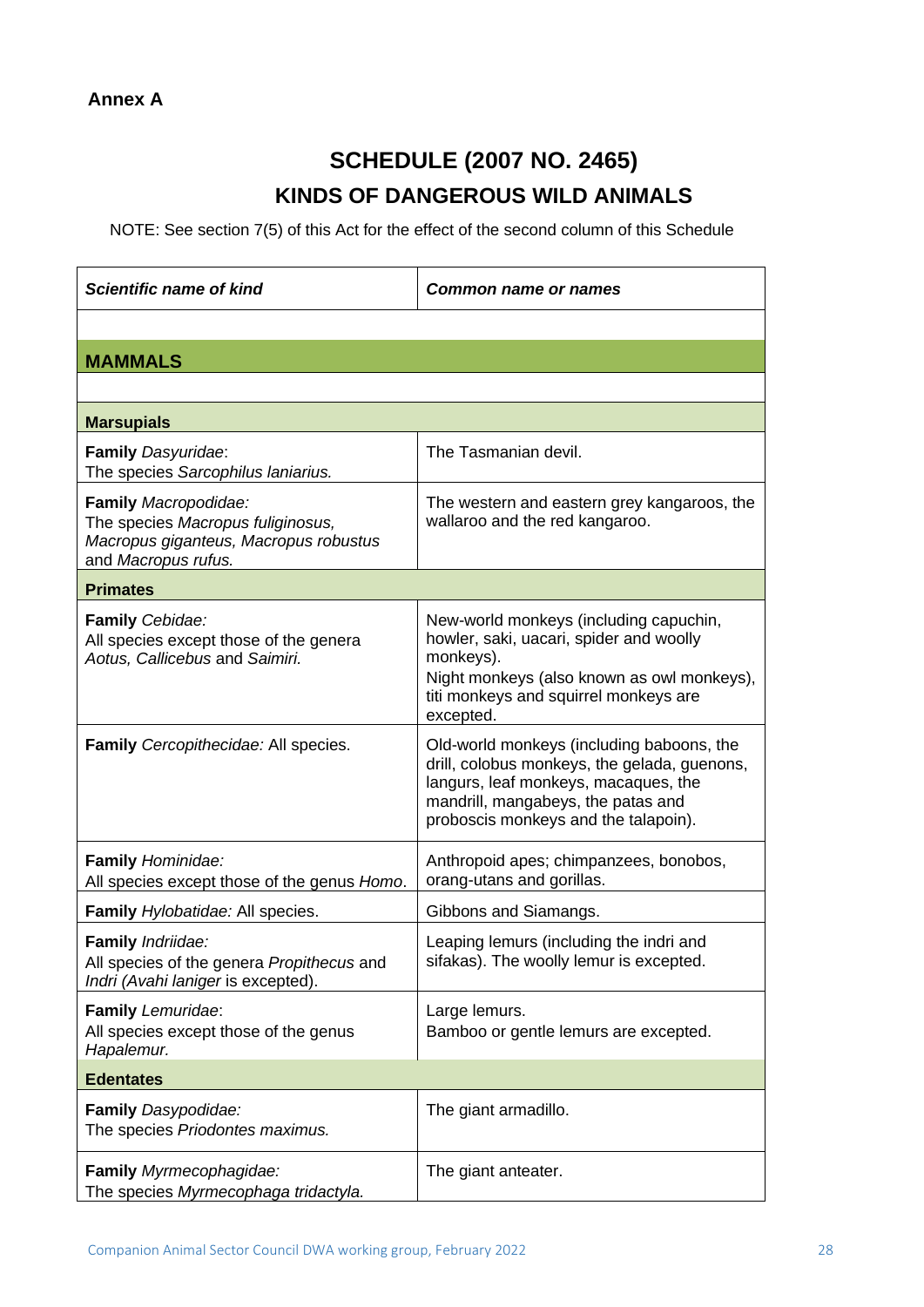| <b>Carnivores</b>                                                                                                                                                                                                                                                                                                                                                                                                                                                                                                                                                                                                                                                                     |                                                                                                                                                                                                                                                                                                                                                                                                                                                                      |  |  |
|---------------------------------------------------------------------------------------------------------------------------------------------------------------------------------------------------------------------------------------------------------------------------------------------------------------------------------------------------------------------------------------------------------------------------------------------------------------------------------------------------------------------------------------------------------------------------------------------------------------------------------------------------------------------------------------|----------------------------------------------------------------------------------------------------------------------------------------------------------------------------------------------------------------------------------------------------------------------------------------------------------------------------------------------------------------------------------------------------------------------------------------------------------------------|--|--|
| Family Canidae:<br>All species except those of the genera<br>Alopex, Cerdocyon, Dusicyon, Otocyon,<br>Pseudolopex, Urocyon, Vulpes and<br>Nyctereutes.<br>The species Canis familiaris, other than the<br>subspecies Canis familiaris dingo, is also<br>excepted.                                                                                                                                                                                                                                                                                                                                                                                                                     | Wild dogs, wolves, jackals, the maned wolf,<br>the bush dog and the dhole.<br>Foxes, raccoon dogs and the domestic dog<br>(but not the dingo) are excepted.                                                                                                                                                                                                                                                                                                          |  |  |
| Family Felidae:<br>All except-<br>i.<br>the species Felis silvestris,<br>Otocolobus manul, Leopardus<br>tigrinus, Oncifelis geoffroyi, Oncifelis<br>guigna, Catopuma badia, Felis<br>margarita, Felis nigripes, Prionailurus<br>rubiginosus and Felis silvestris catus;<br>ii.<br>a hybrid which is descended<br>exclusively from any one or more<br>species within paragraph (a);<br>iii.<br>a hybrid of which-<br>one parent is Felis silvestris<br>1.<br>catus, and                                                                                                                                                                                                                | All cats including the bobcat, caracal,<br>cheetah, jaguar, leopard, lion, lynx, ocelot,<br>puma, serval and tiger.<br>The following are excepted:<br>(a) the wild cat, the pallas cat, the little<br>spotted cat, the Geoffroy's cat, the kodkod,<br>the bay cat, the sand cat, the black-footed<br>cat, the rusty-spotted cat and the domestic<br>cat;<br>(b) a hybrid cat which is descended<br>exclusively from any one or more species<br>within paragraph (a); |  |  |
| 2.<br>the other parent is a first<br>generation hybrid of Felis<br>silvestris catus and any cat not<br>within paragraph (a);<br>iv.<br>any cat which is descended<br>exclusively from any one or more<br>hybrids within paragraph (c)<br>(ignoring, for the purpose of<br>determining exclusivity of descent,<br>the parents and remoter ancestors of<br>any hybrid within paragraph (c));<br>any cat which is descended<br>v.<br>exclusively from Felis silvestris catus<br>and any one or more hybrids within<br>paragraph (c) (ignoring, for the<br>purpose of determining exclusivity of<br>descent, the parents and remoter<br>ancestors of any hybrid within<br>paragraph (c)). | (c) a hybrid cat having as one parent a<br>domestic cat and as the other parent a first<br>generation hybrid of a domestic cat and any<br>cat not within paragraph (a);<br>(d) any cat which is descended exclusively<br>from any one or more hybrids within<br>paragraph (c);<br>(e) any cat which is descended exclusively<br>from a domestic cat and any one or more<br>hybrids within paragraph (c).                                                             |  |  |
| Family Hyaenidae:<br>All except the species Proteles cristatus.<br><b>Family Mustelidae:</b><br>All species of the genera Amblonyx,<br>Arctonyx, Aonyx, Enhydra, Lontra, Melogale,<br>Mydaus, Pteronura and Taxidea.<br>The genus Lutra except the species Lutra<br>lutra.<br>The species Eira barbara, Gulo gulo, Martes                                                                                                                                                                                                                                                                                                                                                             | Hyænas. The aardwolf is excepted.<br>Badgers (except the Eurasian badger), otters<br>(except the European otter) and the tayra,<br>wolverine, fisher and ratel (otherwise known<br>as the honey badger).                                                                                                                                                                                                                                                             |  |  |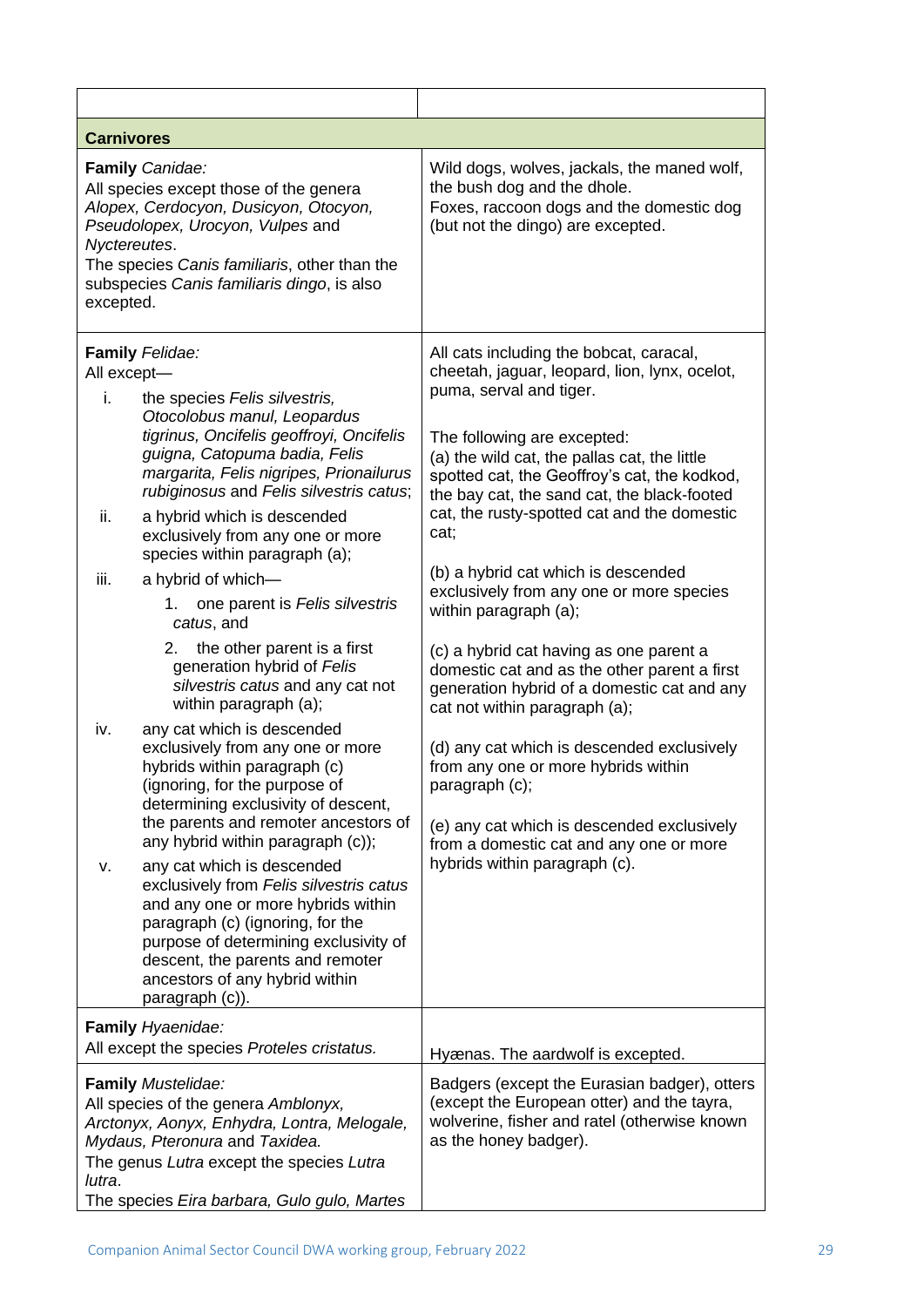| pennanti and Mellivora capensis.                                                                                                   |                                                                                                                        |
|------------------------------------------------------------------------------------------------------------------------------------|------------------------------------------------------------------------------------------------------------------------|
| <b>Family Ursidae:</b><br>All species including the species Ailuropoda<br>melanoleuca and Ailurus fulgens.                         | All bears including the giant panda and the<br>red panda.                                                              |
| Family Viverridae:<br>All of the genus Civettictis.<br>All of the genus Viverra.<br>The species Cryptoprocta ferox.                | The African, large-spotted, Malay and Indian<br>civets and the fossa.                                                  |
| <b>Pinnipedes</b>                                                                                                                  |                                                                                                                        |
| Family Odobenidae: All species.                                                                                                    | The walrus.                                                                                                            |
| <b>Family</b> Otariidae: All species.                                                                                              | Eared seals.                                                                                                           |
| Family Phocidae:<br>All species except Phoca vitulina and<br>Halichoerus grypus.                                                   | True or earless seals.<br>The common seal (or harbour seal) and grey<br>seal are excepted.                             |
| <b>Elephants</b>                                                                                                                   |                                                                                                                        |
| Family Elephantidae: All species.                                                                                                  | Elephants.                                                                                                             |
| <b>Aardvark</b>                                                                                                                    |                                                                                                                        |
| Family Orycteropodidae:<br>The species Orycteropus afer.                                                                           | The aardvark.                                                                                                          |
| <b>Odd-toed ungulates</b>                                                                                                          |                                                                                                                        |
|                                                                                                                                    |                                                                                                                        |
| Family Equidae:<br>All species except Equus asinus and Equus<br>caballus.                                                          | Asses, horses and zebras.<br>The donkey and domestic horse are<br>excepted.                                            |
| Family Rhinocerotidae: All species.                                                                                                | Rhinoceroses.                                                                                                          |
| <b>Family Tapiridae: All species.</b>                                                                                              | Tapirs.                                                                                                                |
| <b>Even-toed ungulates</b>                                                                                                         |                                                                                                                        |
| Family Antilocapridae:<br>The species Antilocapra americana.                                                                       | The pronghorn.                                                                                                         |
| Family Bovidae:<br>All species except any domestic form of the<br>genera Bos, Bubalus, Capra and Ovis.                             | Antelopes, bison, buffalo, gazelles, goats and<br>sheep.<br>Domestic cattle, buffalo, goats and sheep are<br>excepted. |
| <b>Family Camelidae:</b><br>All species of the genus Camelus.                                                                      | Camels.                                                                                                                |
| Family Cervidae:<br>All species of the genera Alces and<br>Rangifer, except any domestic form of the<br>species Rangifer tarandus. | The moose or elk and the caribou or<br>reindeer.<br>The domestic reindeer is excepted.                                 |
| Family Giraffidae: All species                                                                                                     | The giraffe and the okapi.                                                                                             |
| Family Hippopotamidae: All species.                                                                                                | The hippopotamus and the pygmy<br>hippopotamus.                                                                        |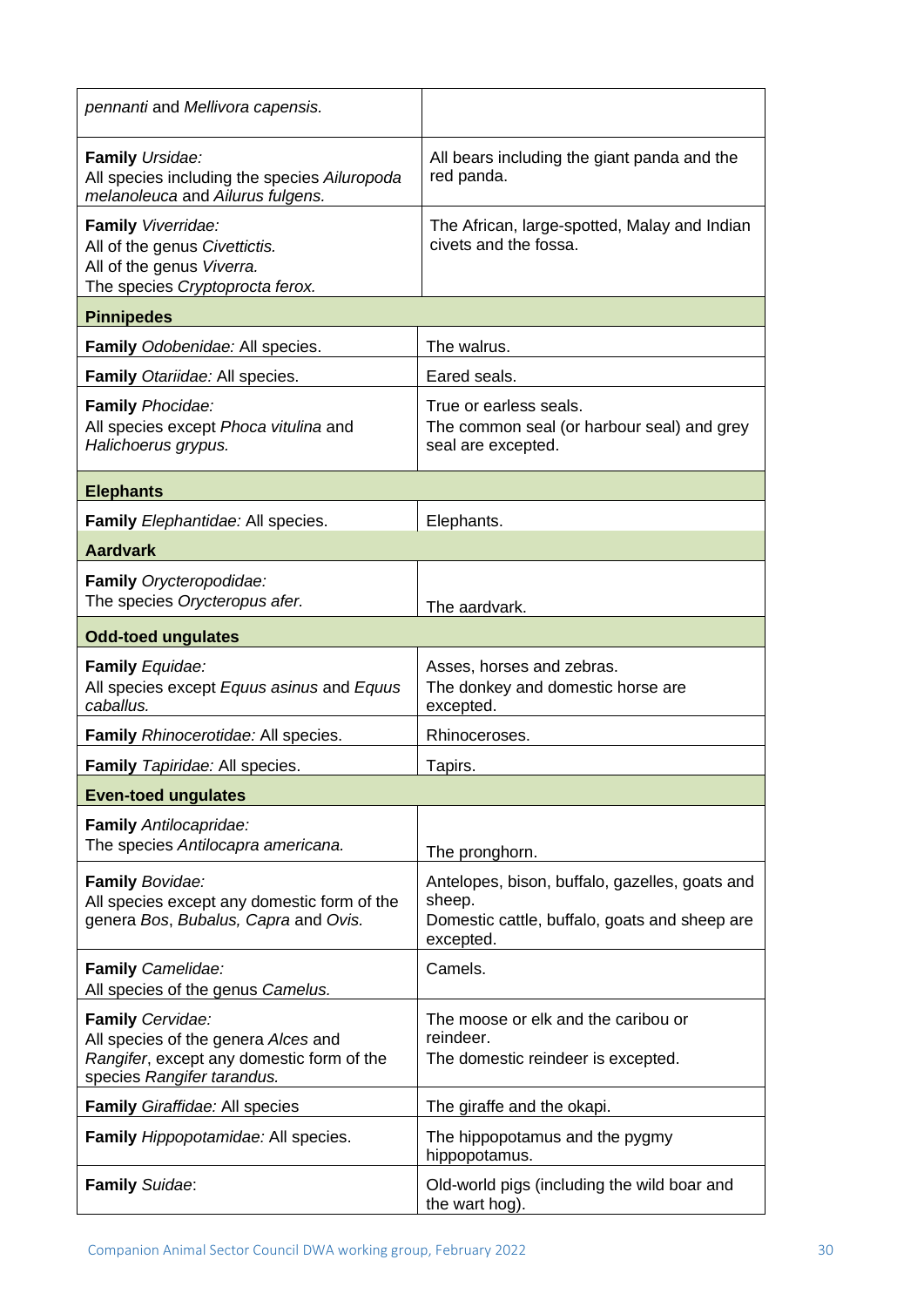| All species except any domestic form of the<br>species Sus scrofa.                                                                                                                                                                                                                                                           | The domestic pig is excepted.                                                                                                                                                                                                                                                                                                                                                         |
|------------------------------------------------------------------------------------------------------------------------------------------------------------------------------------------------------------------------------------------------------------------------------------------------------------------------------|---------------------------------------------------------------------------------------------------------------------------------------------------------------------------------------------------------------------------------------------------------------------------------------------------------------------------------------------------------------------------------------|
| <b>Family</b> Tayassuidae: All species.                                                                                                                                                                                                                                                                                      | New-world pigs (otherwise known as<br>peccaries).                                                                                                                                                                                                                                                                                                                                     |
| <b>Hybrids</b>                                                                                                                                                                                                                                                                                                               |                                                                                                                                                                                                                                                                                                                                                                                       |
| Any hybrid of a kind of animal specified<br>(other than by way of exception) in the<br>foregoing provisions of this column where at<br>least one parent is of a kind so specified,<br>and any animal of which at least one parent<br>is such a hybrid.<br>This does not include an excepted hybrid of<br>the Family Felidae. | Any mammalian hybrids with at least one<br>parent of a specified kind, and any animal of<br>which at least one parent is such a hybrid.<br>This does not apply to excepted cat hybrids.                                                                                                                                                                                               |
|                                                                                                                                                                                                                                                                                                                              |                                                                                                                                                                                                                                                                                                                                                                                       |
| <b>BIRDS</b>                                                                                                                                                                                                                                                                                                                 |                                                                                                                                                                                                                                                                                                                                                                                       |
|                                                                                                                                                                                                                                                                                                                              |                                                                                                                                                                                                                                                                                                                                                                                       |
| <b>Cassowaries</b>                                                                                                                                                                                                                                                                                                           |                                                                                                                                                                                                                                                                                                                                                                                       |
| Family Casuariidae: All species.                                                                                                                                                                                                                                                                                             | Cassowaries.                                                                                                                                                                                                                                                                                                                                                                          |
| <b>Ostrich</b>                                                                                                                                                                                                                                                                                                               |                                                                                                                                                                                                                                                                                                                                                                                       |
| Family Struthionidae: All species.                                                                                                                                                                                                                                                                                           | The ostrich.                                                                                                                                                                                                                                                                                                                                                                          |
|                                                                                                                                                                                                                                                                                                                              |                                                                                                                                                                                                                                                                                                                                                                                       |
| <b>REPTILES</b>                                                                                                                                                                                                                                                                                                              |                                                                                                                                                                                                                                                                                                                                                                                       |
|                                                                                                                                                                                                                                                                                                                              |                                                                                                                                                                                                                                                                                                                                                                                       |
| <b>Crocodilians</b>                                                                                                                                                                                                                                                                                                          |                                                                                                                                                                                                                                                                                                                                                                                       |
| Family Alligatoridae: All species.                                                                                                                                                                                                                                                                                           | Alligators and caimans.                                                                                                                                                                                                                                                                                                                                                               |
| Family Crocodylidae: All species.                                                                                                                                                                                                                                                                                            | Crocodiles and the false gharial.                                                                                                                                                                                                                                                                                                                                                     |
| Family Gavialidae: All species.                                                                                                                                                                                                                                                                                              | The gharial (otherwise known as the gavial).                                                                                                                                                                                                                                                                                                                                          |
| <b>Lizards and snakes</b>                                                                                                                                                                                                                                                                                                    |                                                                                                                                                                                                                                                                                                                                                                                       |
| <b>Family Atractaspididae:</b><br>All species of the genus Atractaspis.                                                                                                                                                                                                                                                      | Burrowing asps, also known as mole or<br>burrowing vipers and stiletto snakes.                                                                                                                                                                                                                                                                                                        |
| Family Colubridae.<br>All species of the genera Malpolon and<br>Thelotornis.<br>The species Dispholidus typus, Rhabdophis<br>subminiatus, Rhabdophis tigrinus,<br>Elapomorphus lemniscatus, Philodryas<br>olfersii,<br>Tachymenis peruviana and Xenodon<br>severus.                                                          | Certain rear-fanged venomous snakes,<br>Montpellier snakes and African vine snakes<br>(otherwise known as African twig or bird<br>snakes).<br>The boomslang, the red-necked keelback,<br>the yamakagashi (otherwise known as the<br>Japanese tiger-snake), the Argentine black-<br>headed snake, the South American green<br>racer, the Peruvian racer and the Amazon<br>false viper. |
| Family Elapidae: All species.                                                                                                                                                                                                                                                                                                | Certain front-fanged venomous snakes<br>including cobras, coral snakes, kraits,<br>mambas, whipsnakes and all Australian<br>poisonous snakes (including the death                                                                                                                                                                                                                     |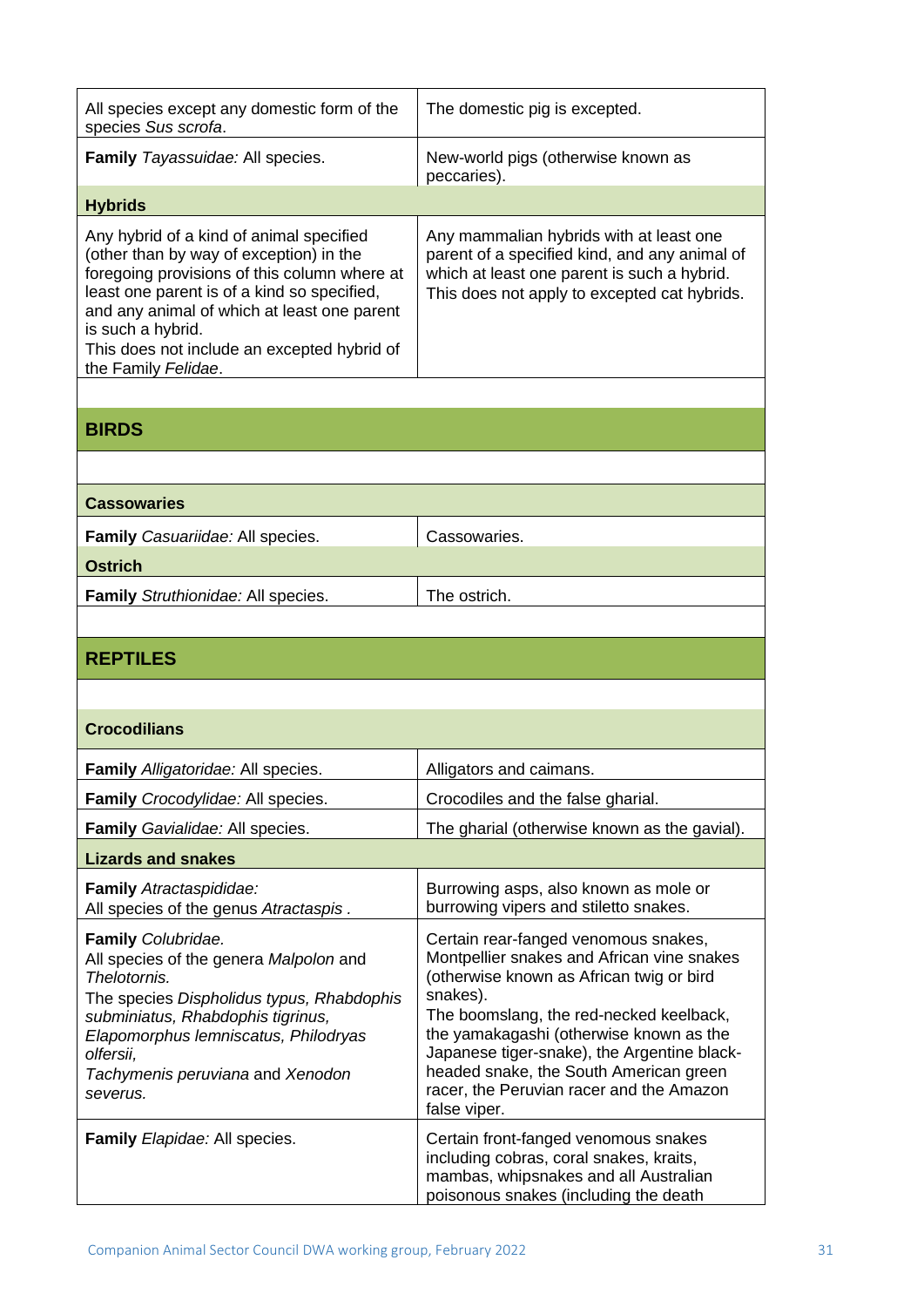|                                              | adders).                                                                                                                                                    |
|----------------------------------------------|-------------------------------------------------------------------------------------------------------------------------------------------------------------|
| Family Hydrophiidae: All species.            | Sea snakes.                                                                                                                                                 |
| <b>Family Helodermatidae: All species.</b>   | The gila monster and the (Mexican) beaded<br>lizard.                                                                                                        |
| <b>Family</b> <i>Viperidae:</i> All species. | Certain front-fanged venomous snakes<br>(including adders, the barba amarilla, the<br>bushmaster, the fer-de-lance, moccasins,<br>rattlesnakes and vipers). |

# **INVERTEBRATES**

| <b>Spiders</b>                                                       |                                                               |  |
|----------------------------------------------------------------------|---------------------------------------------------------------|--|
| Family Ctenidae:<br>The genus Phoneutria.                            | Wandering spiders.                                            |  |
| <b>Family Hexathelidae:</b><br>The genus Atrax.                      | The Sydney funnel-web spider and its close<br>relatives.      |  |
| <b>Family Sicariidae:</b><br>The genus Loxosceles.                   | Brown recluse spiders (otherwise known as<br>violin spiders). |  |
| <b>Family Theridiidae:</b><br>The genus Latrodectus.                 | The widow spiders and close relatives.                        |  |
| <b>Scorpions</b>                                                     |                                                               |  |
| <b>Family Buthidae: All species.</b>                                 | Buthid scorpions.                                             |  |
| <b>Family Hemioscorpiidae:</b><br>The species Hemiscorpius lepturus. | Middle-Eastern thin-tailed scorpion."                         |  |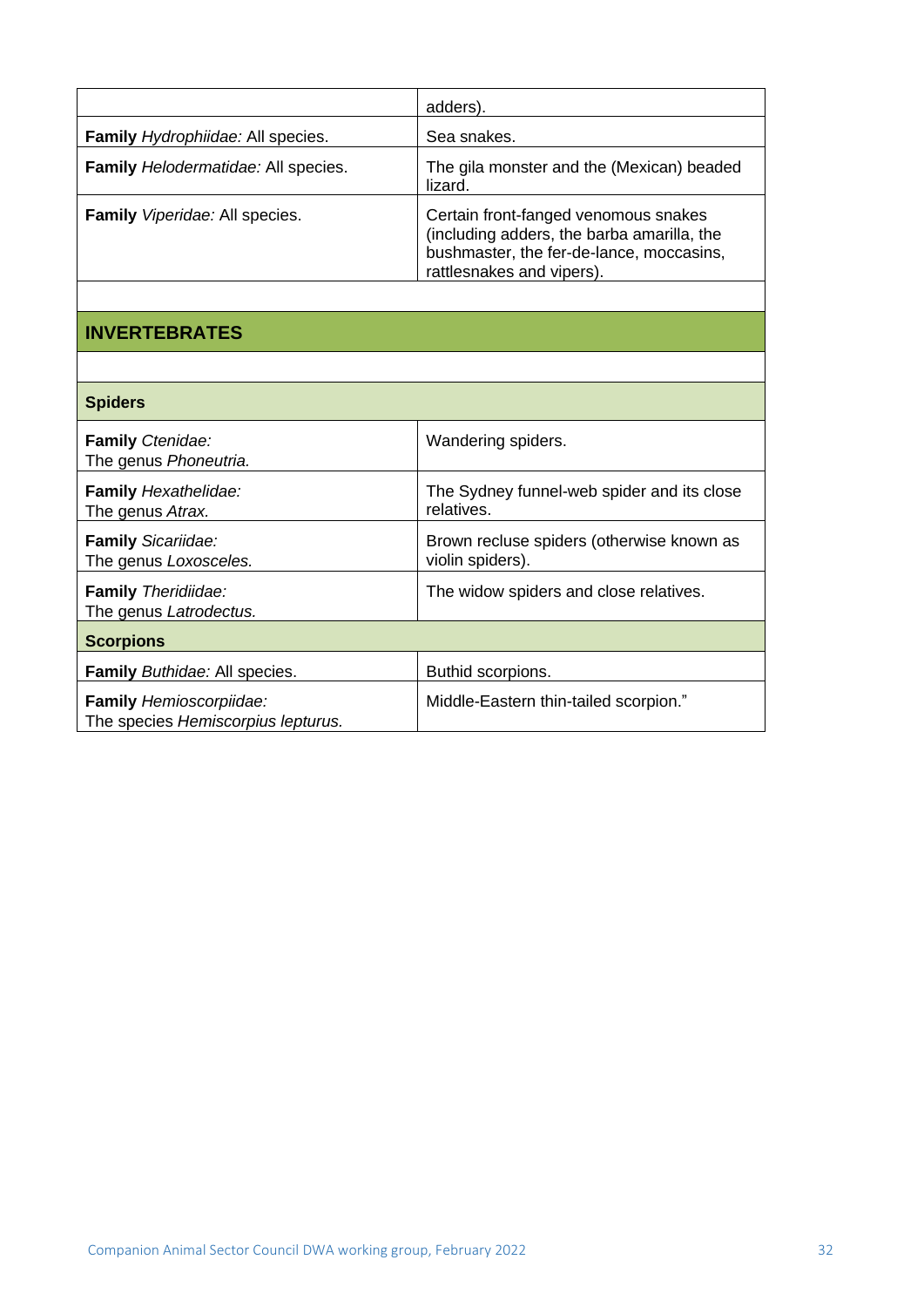# **Annex B**

**Dangerous Wild Animals Act 1976** *as it applies (by virtue of section 6(2) and the Schedule: different versions of which apply in Scotland) to England and Wales*

**The Legislative Reform (Dangerous Wild Animals) (Licensing) Order 2009** ("the Order")

The Order affected only sections 1 and 2 of the Act (as applicable to England and Wales)

Text deleted by the Order, and therefore no longer applicable, is shown as follows: [*italics*]

Text inserted by the Order is shown in **bold**

# **Dangerous Wild Animals Act 1976**

#### 1976 CHAPTER 38

*An Act to regulate the keeping of certain kinds of dangerous wild animals.* [22nd July 1976]

BE IT ENACTED by the Queen's most Excellent Majesty, by and with the advice and consent of the Lords Spiritual and Temporal, and Commons, in this present Parliament assembled, and by the authority of the same, as follows:–

#### **Licences**

**1.**— (1) Subject to section 5 of this Act, no person shall keep any dangerous wild animal except under the authority of a licence granted in accordance with the provisions of this Act by a local authority.

(2) A local authority shall not grant a licence under this Act unless an application for it—

(a) specifies the species (whether one or more) of animal, and the number of animals of each species, proposed to be kept under the authority of the licence;

(b) specifies the premises where any animal concerned will normally be held;

(c) is made to the local authority in whose area those premises are situated;

(d) is made by a person who is neither under the age of 18 nor disqualified under this Act from keeping any dangerous wild animal; and

(e) is accompanied by such fee as the authority may stipulate (being a fee which is in the authority's opinion sufficient to meet the direct and indirect costs which it may incur as a result of the application).

(3) A local authority shall not grant a licence under this Act unless it is satisfied that—

(a) it is not contrary to the public interest on the grounds of safety, nuisance or otherwise to grant the licence;

(b) the applicant for the licence is a suitable person to hold a licence under this Act;

(c) any animal concerned will at all times of its being kept only under the authority of the licence—

(i) be held in accommodation which secures that the animal will not escape, which is suitable as regards construction, size, temperature, lighting, ventilation, drainage and cleanliness and which is suitable for the number of animals proposed to be held in the accommodation, and

(ii) be supplied with adequate and suitable food, drink and bedding material and be visited at suitable intervals;

(d) appropriate steps will at all such times be taken for the protection of any animal concerned in case of fire or other emergency;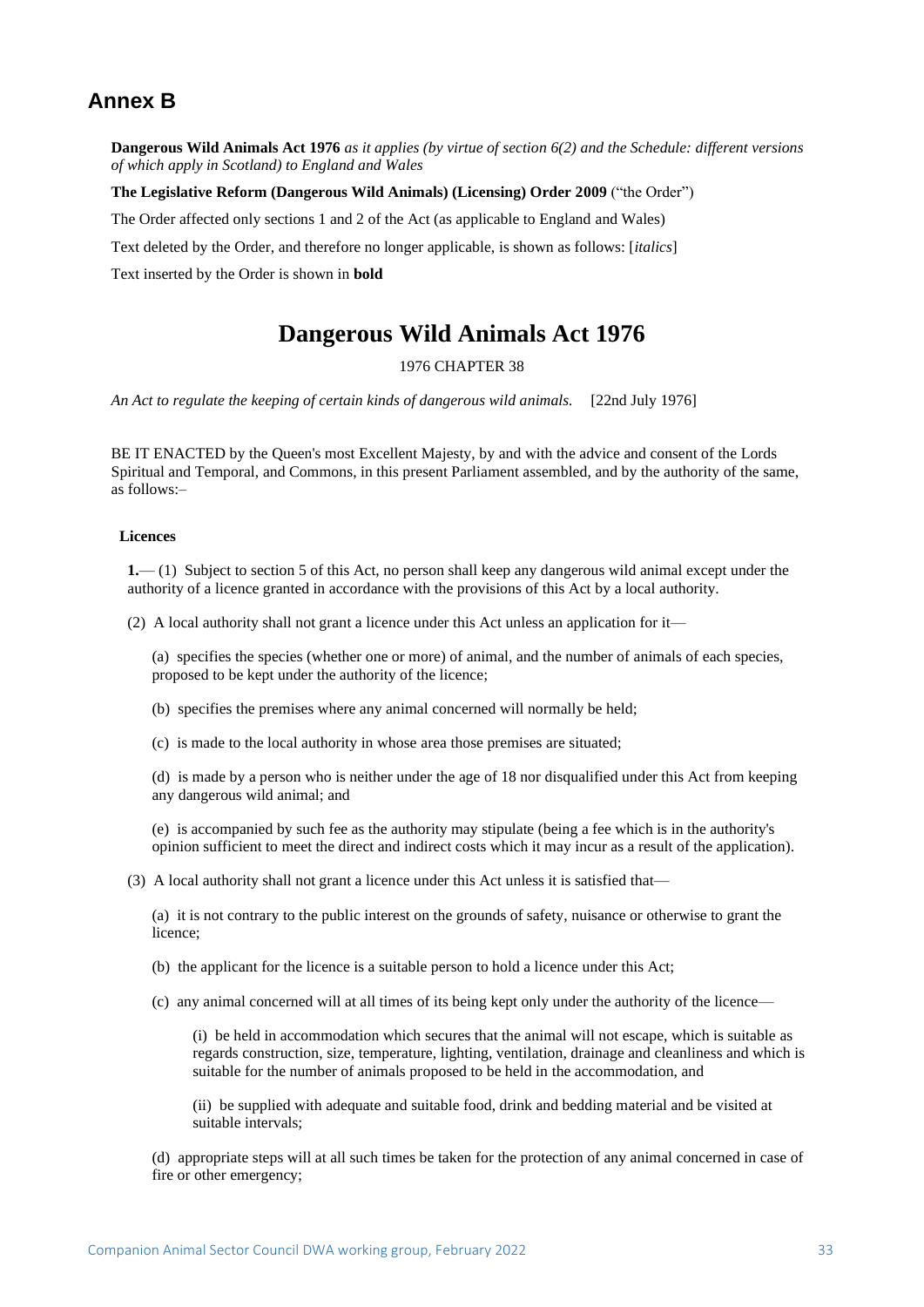(e) all reasonable precautions will be taken at all such times to prevent and control the spread of infectious diseases;

(f) while any animal concerned is at the premises where it will normally be held, its accommodation is such that it can take adequate exercise.

(4) A local authority shall not grant a licence under this Act unless the application for it is made by a person who both owns and possesses, or proposes both to own and to possess, any animal concerned, except where the circumstances are in the authority's opinion exceptional.

(5) **Subject to subsection (5A), a local authority [***A local authority*] shall not grant a licence under this Act unless a veterinary surgeon or veterinary practitioner authorised by the authority to do so under section 3 of this Act has inspected the premises where any animal will normally be held in pursuance of the licence and the authority has received and considered a report by the surgeon or practitioner, containing such particulars as in the authority's opinion enable it to decide whether the premises are such that any animal proposed to be kept under the authority of the licence may suitably be held there, and describing the condition of the premises and of any animal or other thing found there.

**(5A) Subsection (5) of this section does not apply where—**

- **(a) a person holds a licence under this Act which is in force ("the existing licence");**
- **(b) that person applies for a new licence which is not to specify any species which—**
	- **(i) is not specified in the existing licence, or**
	- **(ii) is not in the family of a species so specified;**
- **(c) the conditions of the new licence as regards the keeping of any animal concerned are to be substantially the same as those contained in the existing licence; and**
- **(d) the local authority is satisfied that the grant of the new licence is not contrary to the public interest on the grounds of safety, nuisance or otherwise.**

(6) Subject to subsections (2) to (5) of this section, a local authority may grant or refuse a licence under this Act as it thinks fit, but where it decides to grant such a licence it shall specify as conditions of the licence-

(a) conditions that, while any animal concerned is being kept only under the authority of the licence,—

(i) the animal shall be kept by no person other than such person or persons as is or are specified (whether by name or description) in the licence;

(ii) the animal shall normally be held at such premises as are specified in the licence;

(iii) the animal shall not be moved from those premises or shall only be moved from them in such circumstances as are specified in the licence;

(iv) the person to whom the licence is granted shall hold a current insurance policy which insures him and any other person entitled to keep the animal under the authority of the licence against liability for any damage which may be caused by the animal; and

(v) the terms of any such policy shall be satisfactory in the opinion of the authority;

(b) conditions restricting the species (whether one or more) of animal, and number of animals of each species, which may be kept under the authority of the licence;

(c) a condition that the person to whom the licence is granted shall at all reasonable times make available a copy of the licence to any person entitled to keep any animal under the authority of the licence;

(d) such other conditions as in the opinion of the authority are necessary or desirable for the purpose of securing the objects specified in paragraphs (c) to (f) of subsection (3) of this section.

(7) Subject to subsection (6) of this section, a local authority may, in granting a licence under this Act, specify such conditions of the licence as it thinks fit.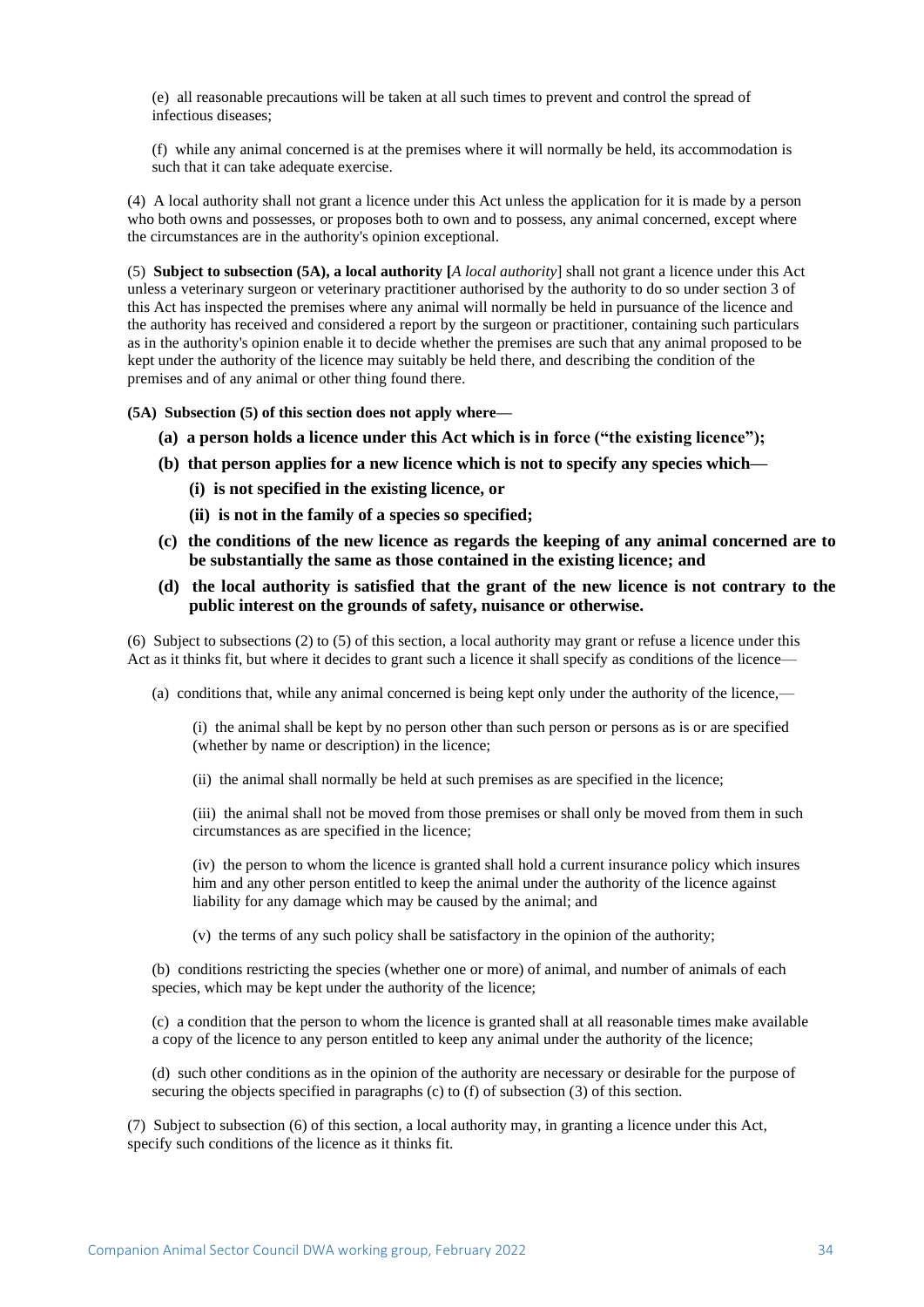(8) Where a local authority proposes to insert in a licence under this Act a provision permitting any animal to be, for any continuous period exceeding 72 hours, at premises outside the area of the authority, the authority shall consult the local authority in whose area those premises are situated.

(9) A local authority which grants a licence under this Act may at any time vary the licence by specifying any new condition of the licence or varying or revoking any condition of it (including any condition specified, or previously varied, under this subsection); but any condition of a licence specified by virtue of subsection (6) of this section may not be revoked and any condition specified by virtue of paragraph (a)(ii) of that subsection may not be varied.

(10) Where a local authority varies a licence under subsection (9) of this section, then—

(a) if the variation was requested by the person to whom the licence was granted, the variation shall take effect immediately after the authority decides to make it;

(b) in any other case, the variation shall not take effect until the person to whom the licence was granted has become aware of the variation and had a reasonable time to comply with it.

#### **Provisions supplementary to section 1**

 $2 - (1)$  Where-

(a) a person is aggrieved by the refusal of a local authority to grant a licence under this Act, or

(b) a person to whom such a licence has been granted is aggrieved by a condition of the licence (whether specified at the time the licence is granted or later) or by the variation or revocation of any condition of the licence,

he may appeal to a magistrates' court; and the court may on such appeal give such directions with respect to the grant of a licence or, as the case may be, with respect to the conditions of the licence as it thinks proper, having regard to the provisions of this Act.

[*(2) Any licence under this Act shall (according to the applicant's requirements) relate to the calendar year in which it is granted or to the next following year.*

*In the former case, the licence shall come into force at the beginning of the day on which it is granted, and in the latter case it shall come into force at the beginning of the next following year.*]

[*(3) Subject to the provisions hereinafter contained with respect to cancellation, any licence under this Act shall remain in force until the end of the year to which it relates and shall then expire:*

*Provided that if application is made for a further licence before the said date of expiry the licence shall be deemed to be still in force pending the grant or refusal of the said application, and if it is granted the new licence shall commence from the date of the expiry of the last licence.*]

**(2) Subject to subsection (3A)(a) of this section, any licence under this Act shall come into force immediately upon being granted.**

**(3) Subject to subsection (3A)(b) of this section and the provisions of this Act with respect to cancellation, any licence granted under this Act shall remain in force for two years and shall then expire:**

**(3A) Where, before the expiry of a licence granted under this Act ("the existing licence"), an application is made for a licence to be granted by way of renewal of the existing licence—**

- **(a) if a licence is so granted, it shall come into force from the date of expiry of the existing licence, whether it is granted before or after that date;**
- **(b) if the grant or refusal of that application occurs after the date of expiry of the existing licence, the existing licence shall be deemed to be still in force until the grant or refusal.**

**(3B) For the purposes of subsection (3A) of this section, a licence is not granted by way of renewal of an existing licence unless it is granted in respect of any species in respect of which the existing licence was granted (whether or not either licence also relates to some other species).**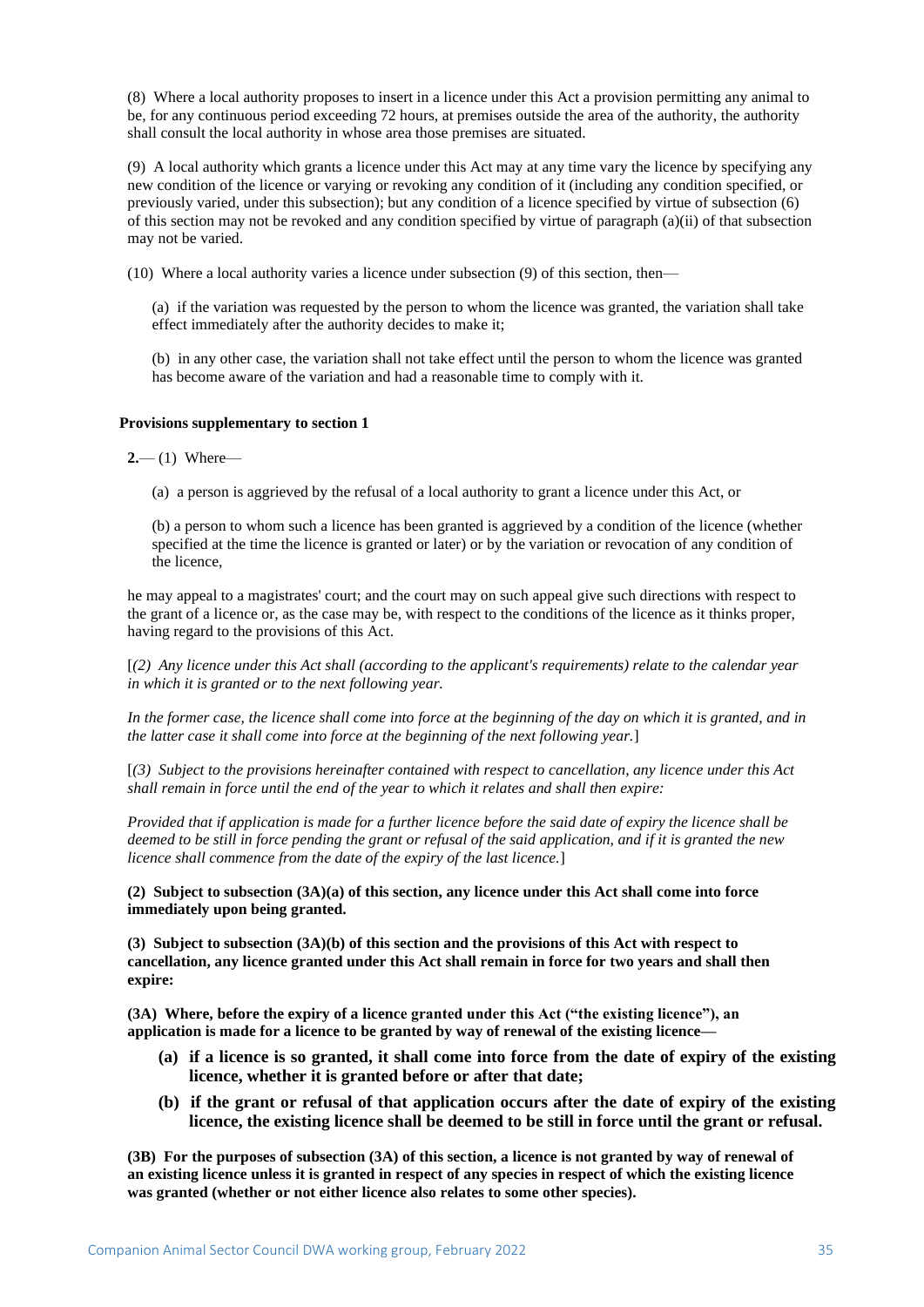(4) In the event of the death of anyone to whom a licence has been granted under this Act the said licence shall continue in force for a period of twenty-eight days as if it had been granted to the personal representatives of the deceased and if application is made for a new licence within the said period the said licence shall be deemed to be still in force pending the grant or refusal of that application.

(5) Any person who contravenes the provisions of section 1(1) of this Act shall be guilty of an offence.

(6) If any condition of a licence under this Act is contravened or not complied with, then,—

(a) the person to whom the licence was granted, and

(b) any other person who is entitled to keep any animal under the authority of the licence and who was primarily responsible for the contravention or failure to comply,

shall, subject to subsection (7) of this section, be guilty of an offence.

(7) In any proceedings for an offence under subsection (6) of this section, it shall be a defence for the person charged to prove that he took all reasonable precautions and exercised all due diligence to avoid the commission of such an offence.

(8) In the application of this section to Scotland, in subsection (1) for any reference to a magistrates' court there shall be substituted a reference to the sheriff.

#### **Inspection by local authority**

**3.**— (1) Subject to subsection (2) of this section, a local authority to which an application has been made for a licence under this Act, or which has granted such a licence, may authorise in writing any veterinary surgeon or veterinary practitioner or such other person as it may deem competent to do so to inspect any premises where any animal is proposed to be held in pursuance of a licence for which an application has been made under this Act, or where any animal is or may be held in pursuance of a licence which has been granted under this Act; and any persons authorised under this section may, on producing their authority if so required, enter any such premises at all reasonable times and inspect them and any animal or other thing found there, for the purpose of ascertaining whether or not a licence should be granted or varied or whether an offence has been or is being committed against this Act.

(2) A local authority shall not give an authority under subsection (1) of this section to inspect premises situated outside its area unless it has obtained the approval of the local authority in whose area those premises are situated.

(3) The local authority may require the person who has applied for a licence under this Act or, as the case may be, to whom the licence concerned has been granted under this Act to pay the local authority the reasonable costs of the inspection.

(4) Any person who wilfully obstructs or delays any person in the exercise of his power of entry or inspection under this section shall be guilty of an offence.

#### **Power to seize and to dispose of animals without compensation**

**4.**— (1) Where—

- (a) an animal is being kept contrary to section 1(1) of this Act, or
- (b) any condition of a licence under this Act is contravened or not complied with,

the local authority in whose area any animal concerned is for the time being may seize the animal, and either retain it in the authority's possession or destroy or otherwise dispose of it, and shall not be liable to pay compensation to any person in respect of the exercise of its powers under this subsection.

(2) A local authority which incurs any expenditure in exercising its powers under subsection  $(1)(a)$  of this section shall be entitled to recover the amount of the expenditure summarily as a civil debt from any person who was at the time of the seizure a keeper of the animal concerned.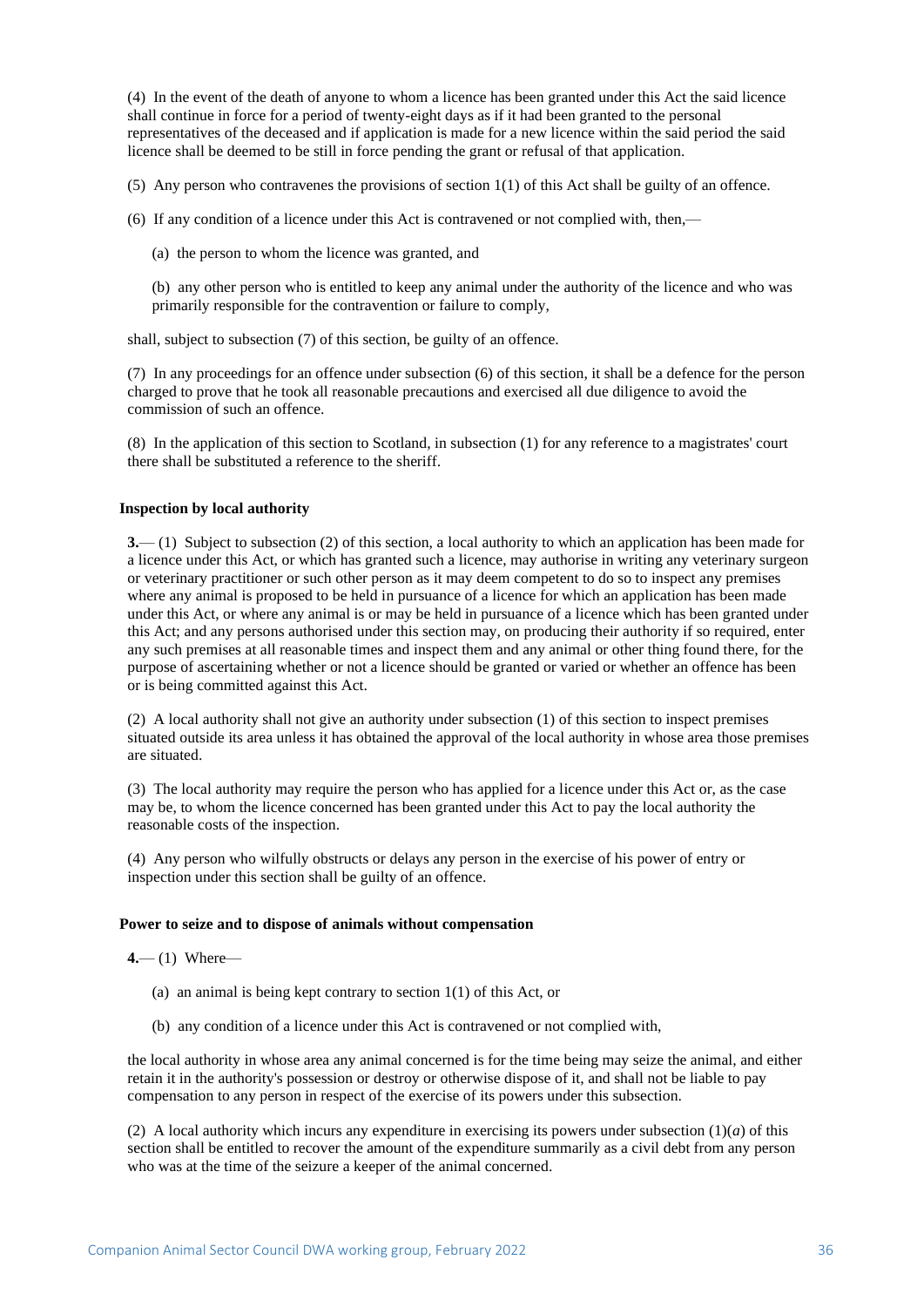(3) A local authority which incurs any expenditure in exercising its powers under subsection  $(1)(b)$  of this section shall be entitled to recover the amount of the expenditure summarily as a civil debt from the person to whom the licence concerned was granted.

#### **Exemptions**

**5.** The provisions of this Act shall not apply to any dangerous wild animal kept in:

(1) a zoo within the meaning of the Zoo Licensing Act 1981 for which a licence is in force (or is not for the time being required) under that Act;

- (2) a circus;
- (3) premises licensed as a pet shop under the Pet Animals Act 1951;

(4) a place which is a designated establishment within the meaning of the Animals (Scientific Procedures) Act 1986.

#### **Penalties**

**6.**— (1) Any person guilty of an offence under any provision of this Act shall be liable on summary conviction to a fine not exceeding level 5 on the standard scale.

(2) Where a person is convicted of any offence under this Act or of any offence under the Protection of Animals Act 1911, the Protection of Animals (Scotland) Acts 1912 to 1964, the Performing Animals (Regulation) Act 1925, the Pet Animals Act 1951, the Animals (Cruel Poisons) Act 1962, the Animal Boarding Establishments Act 1963, the Riding Establishments Acts 1964 and 1970, or the Breeding of Dogs Act 1973, or of an offence under any of sections 4, 5, 6(1) and (2), 7 to 9 and 11 of the Animal Welfare Act 2006, the court by which he is convicted may cancel any licence held by him under this Act, and may, whether or not he is the holder of such a licence, disqualify him from keeping any dangerous wild animal for such period as the court thinks fit.

(3) A court which has ordered the cancellation of a person's licence, or his disqualification, in pursuance of the last foregoing subsection may, if it thinks fit, suspend the operation of the order pending an appeal.

#### **Interpretation**

**7.**—(1) Subject to subsection (2) of this section, for the purposes of this Act a person is a keeper of an animal if he has it in his possession; and if at any time an animal ceases to be in the possession of a person, any person who immediately before that time was a keeper thereof by virtue of the preceding provisions of this subsection continues to be a keeper of the animal until another person becomes a keeper thereof by virtue of those provisions.

(2) Where an animal is in the possession of any person for the purpose of—

- (a) preventing it from causing damage,
- (b) restoring it to its owner,
- (c) undergoing veterinary treatment, or
- (d) being transported on behalf of another person,

the person having such possession shall not by virtue only of that possession be treated for the purposes of this Act as a keeper of the animal.

(3) In this Act expressions cognate with "keeper" shall be construed in accordance with subsections (1) and (2) of this section.

(4) In this Act, unless the context otherwise requires, the following expressions have the meanings hereby respectively assigned to them, that is to say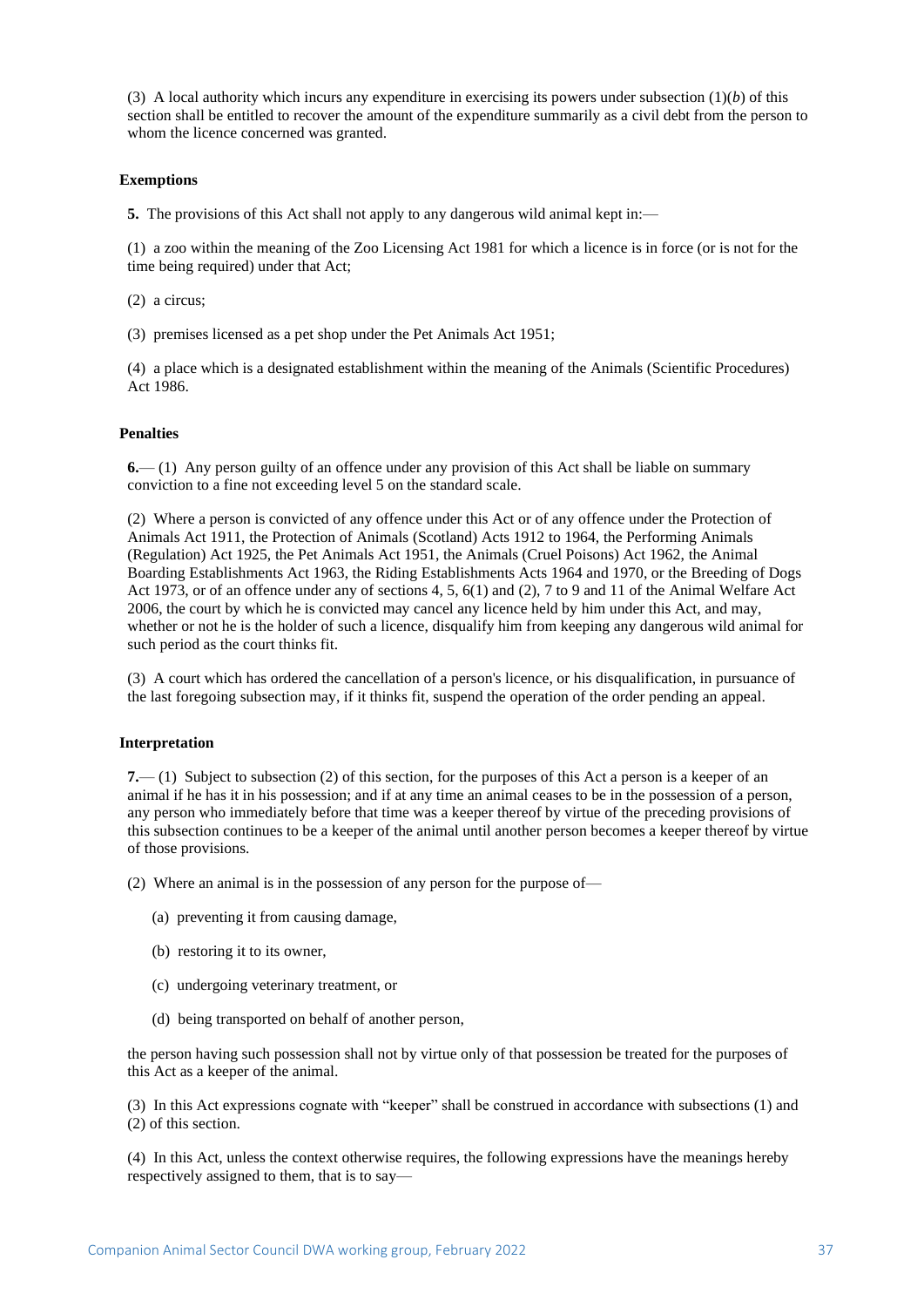"circus" includes any place where animals are kept or introduced wholly or mainly for the purpose of performing tricks or manoeuvres;

"damage" includes the death of, or injury to, any person;

"dangerous wild animal" means any animal of a kind for the time being specified in the first column of the Schedule to this Act;

"local authority" means in relation to England a district council, a London borough council or the Common Council of the City of London, in relation to Wales, a county council or county borough council, and, in relation to Scotland, a council constituted under section 2 of the Local Government etc. (Scotland) Act 1994;

"premises" includes any place;

"veterinary practitioner" means a person who is for the time being registered in the supplementary veterinary register;

"veterinary surgeon" means a person who is for the time being registered in the register of veterinary surgeons.

(5) The second column of the Schedule to this Act is included by way of explanation only; in the event of any dispute or proceedings, only the first column is to be taken into account.

#### **Power of Secretary of State to modify the Schedule**

**8.**— (1) If the Secretary of State is satisfied that the scope of this Act should be extended so as to include animals of a kind not for the time being specified in the Schedule to this Act or diminished so as to exclude animals of a kind for the time being specified in that Schedule, he may by order make the necessary modifications to that Schedule and any such order may be revoked by a subsequent order under this subsection.

(2) The power conferred by the foregoing subsection on the Secretary of State shall be exercisable by statutory instrument which shall be subject to annulment in pursuance of a resolution of either House of Parliament.

#### **Protection of existing keepers**

**9.** Notwithstanding anything in this Act, a person who immediately before the date of the commencement of this Act was keeping a dangerous wild animal at any premises and who is not disqualified as mentioned in section 6(2) of this Act, shall be entitled to keep such animal at those premises without a licence under this Act—

(a) for the period of 90 days beginning with that date; and

(b) if before the expiration of that period he applies for a licence under this Act, until the licence is granted or finally refused or the application is withdrawn.

#### **Short title, commencement and extent**

**10.**— (1) This Act may be cited as the Dangerous Wild Animals Act 1976.

(2) This Act shall come into operation at the expiration of a period of three months beginning with the date on which it is passed.

<span id="page-37-0"></span>(3) This Act does not extend to Northern Ireland.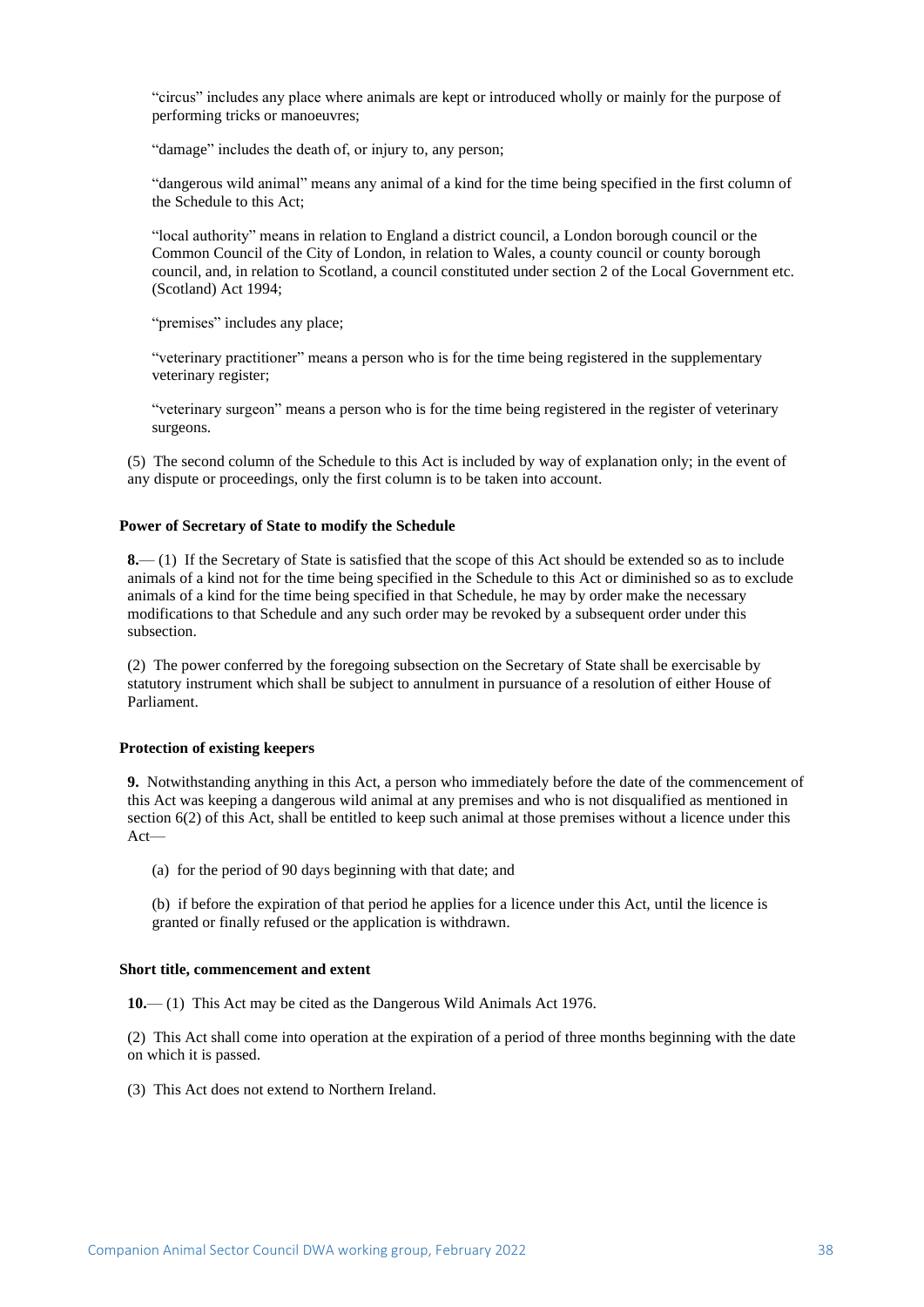# Part 4: Wording for statutory license conditions and suggested additional conditions

# Introduction

The Act requires that a license is issued and that this details the requirements the licensee must adhere to. These requirements are set out as the "conditions of the license" and are divided into 2 parts:

- a. The required conditions detailed by the Act which must be attached to each license.
- b. Additional conditions that the local authority can attach which are specific to that licence.

The following guidance is suitable for both local authorities and applicants and outlines the requirements of the licence conditions.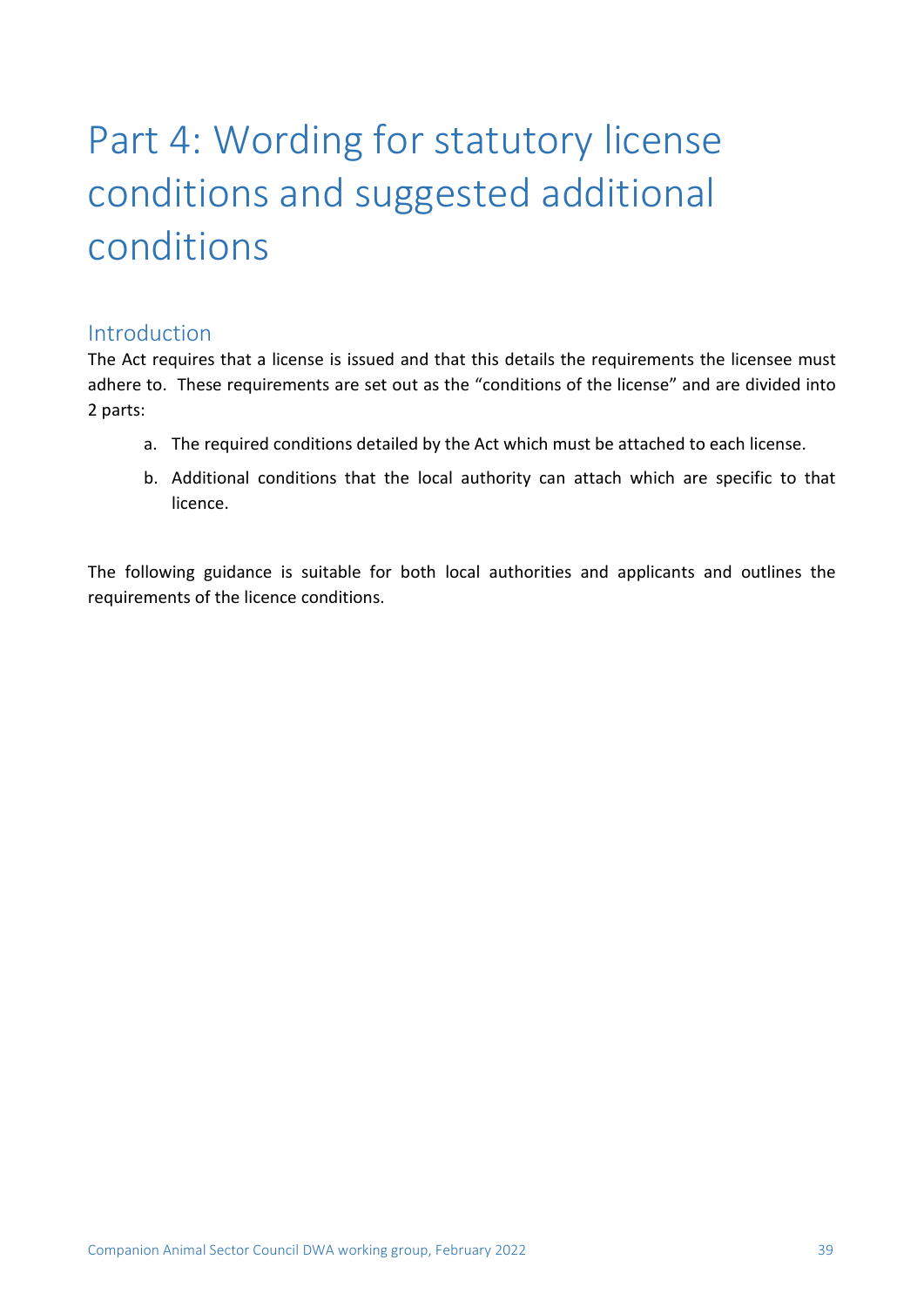# Guidance on Licensing Conditions for the Dangerous Wild Animals Act

The Act requires that a license is issued and that this details the requirements the licensee must adhere to. These requirements are set out as the "conditions of the license" and are divided into 2 parts:

- a. The required conditions detailed by the Act which must be attached to each license.
- b. Additional conditions that the local authority can attach which are specific to that licence. The Local Authority can add any conditions it sees fit, but additional conditions should only be those that are necessary for the proper administration or enforcement of the Act, and should seek to further the aims of the Act; namely to protect the general public from harm by dangerous wild animals kept as pets. Local authorities should not use additional conditions to restrict or deter keepers from their lawful right to keep properly licensed animals. Unreasonable additional conditions can be subject to legal challenge.

## Standard conditions

These required conditions are detailed by the Act and must be attached to each license.

"While any animal(s) are being kept under the authority of the licence:-

- 1. The animal(s) shall be kept by no person(s) other than such person(s) as specified in the licence.
- 2. Where appropriate a register of person(s) authorised by the keeper to handle/care for the animals shall be kept and be available for inspection. The register shall include the name, age and contact details of the person(s). All authorised person(s) shall be competent to handle/care for the animals.
- 3. The licensee shall at all times hold a current insurance policy, which insures him and other handlers (except where those handlers hold their own comparable insurance) against liability for any damage which may be caused by any animal kept under this licence.
- 4. A register shall be maintained of all animals kept under the authority of the licence. The details shall include the species (common named and scientific name) and number of animals of each species. Where known sex and age of specimen should be recorded:
	- 1) a copy of the register shall be provided to the Local Authority and must be kept upto-date;
	- 2) a copy of the register shall be kept by the licensee and available for inspection.
- 5. The person to whom the licence is granted shall ensure that all reasonable precautions are taken:
	- 1) to protect public safety;
	- 2) to ensure that no nuisance is caused to the public.
- 6. Whilst any animal(s) are being kept under the authority of the licence: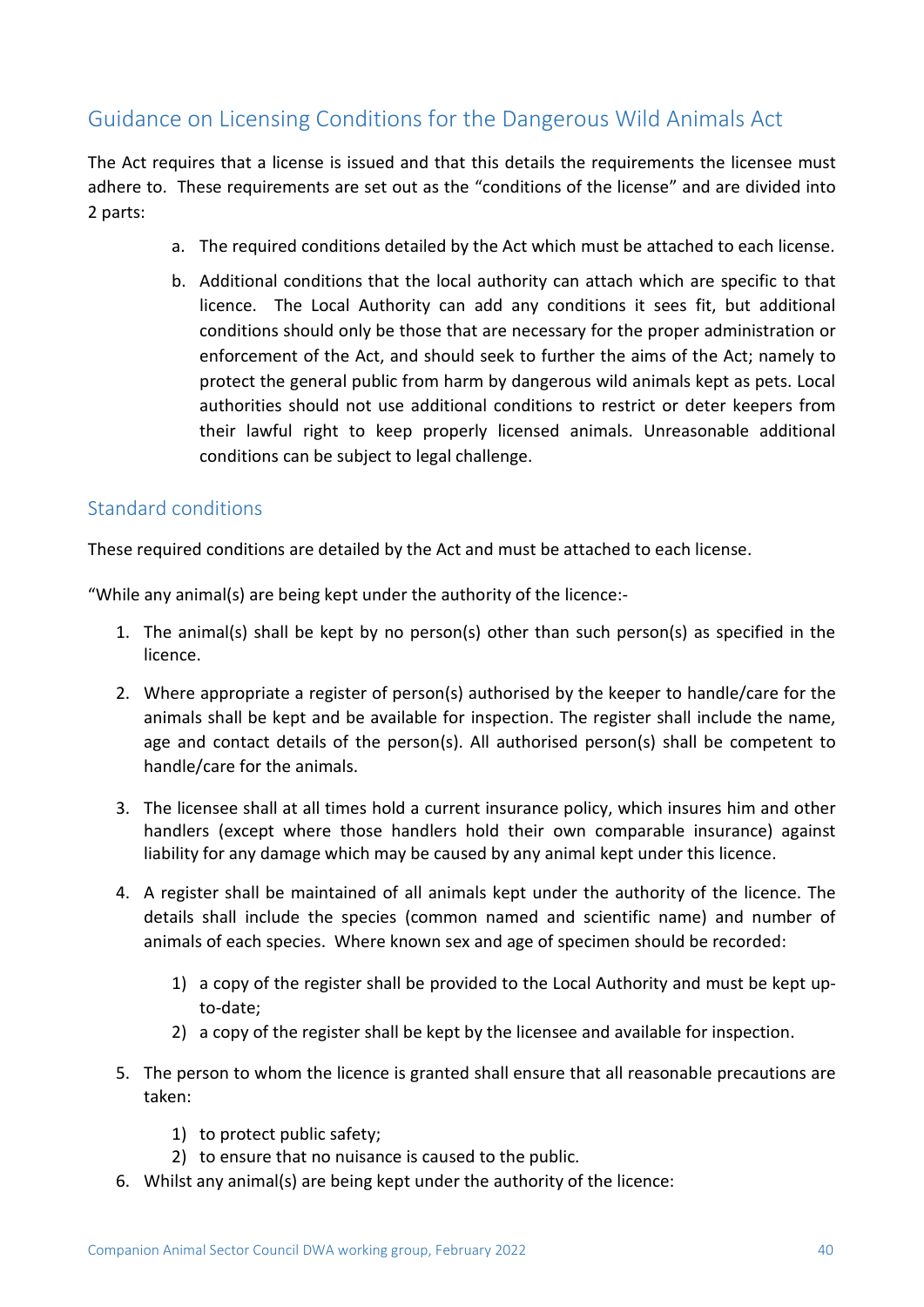- 1) shall be held in accommodation which ensures that the animals will not escape, which is suitable as regards construction, size, temperature, lighting, ventilation, drainage and cleanliness and is suitable for the number of animals proposed to be held in the accommodation;
- 2) shall be supplied with adequate and suitable food, drink and bedding materials and be visited at suitable intervals;
- 3) all reasonable precautions must be taken to prevent and control the spread among animals of infectious or contagious diseases.
- 4) where appropriate suitable equipment for handling the animals must be available at all times;
- 7. Animal(s) kept under the authority of a licence shall only be moved from those premises in such circumstances as are hereby specified, that is:
	- 1) to receive urgent veterinary attention;
	- 2) if sold/moved to another licensed keeper or appropriate establishment;
	- 3) the animal is secured in a suitable, ventilated, container of adequate size; and the animal is at all times accompanied by the licensed keeper or by his/her duly authorised representative.
- 8. Any additions or other changes to the animals kept under the authority of a licence at the premises shall be notified to the Local Authority within 48 hours of the changes, this shall include:
	- 1) new acquisitions of species included upon the schedule;
	- 2) deaths;
	- 3) births.
- 9. The licensee shall inform the emergency services (police/fire brigade) that species scheduled on the Dangerous Wild Animals Act are held at the property, and where they are located.
- 10. Any escape shall be notified by telephone to the Licensing Authority and police as soon as practicable.
- 11. All enclosures containing species scheduled on the Dangerous Wild Animals Act shall be clearly labelled, information shall contain:
	- 1) common name and scientific name of specimen;
	- 2) number of specimens.
- 12. The person to whom the licence is granted shall at all reasonable times make available a copy of the licence to any person who has the authority or power in the enforcement or control of these conditions.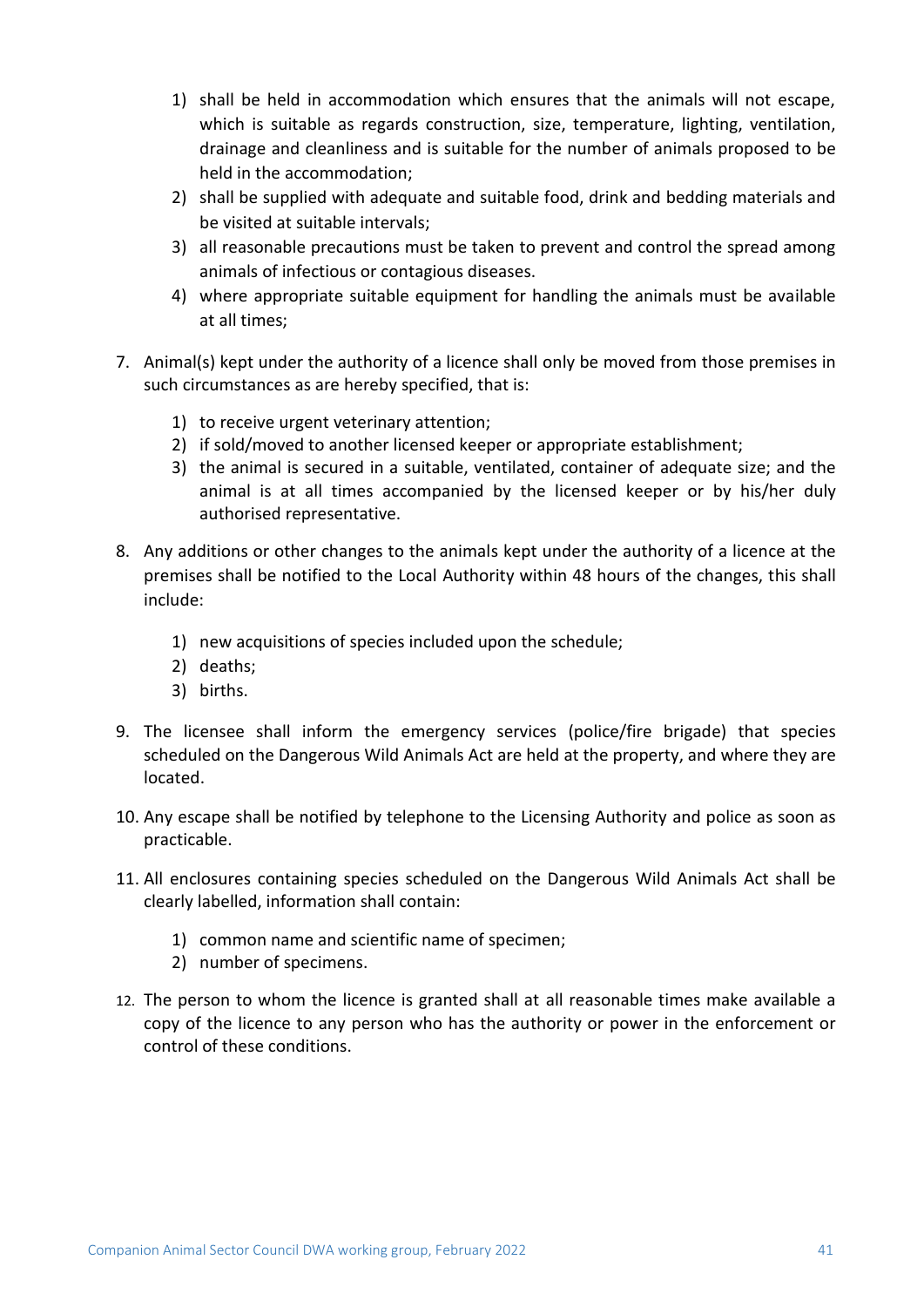# Additional Special conditions

These conditions are ones that the local authority believes are necessary for the proper administration and/or enforcement of the Act and will further enhance the aims of the Act; namely to protect the general public from harm by dangerous wild animals kept as pets.

They can be any condition that the Local Authority sees fit but they should not use additional conditions to restrict or deter keepers from their lawful right to keep properly licensed animals. Unreasonable additional conditions can be subject to legal challenge.

These conditions are usually relevant to specific taxa of animal being kept, i.e. reptile, primates etc., and/or specific situations of licensee.

Examples might include:

- *1.* "*The total number of juvenile/adult venomous snakes shall not exceed XXX:*
	- *1) this number excludes neonates (hatchlings) less than 3 months of age.*
	- *2) a register shall be maintained of all neonates. The details shall include the species (common named and scientific name) and number of animals of each species;*
	- *3) a copy of the register shall be provided to the Local Authority and must be kept upto-date.*
	- *4) a copy of the register shall be kept by the licensee and available for inspection."*

This would assist Local Authorities to monitor offspring not included on the original license.

- 2. "*Elapids (cobra family) housed in RUBS should be housed singularly unless paired for breeding*."
- 3. "*Licensees must at all times maintain good welfare and comply with their duty of care under the Animal Welfare Act*"

All animal keepers are bound by the requirements of Animal Welfare Act (AWA) with regard to animal welfare. This is in addition to any requirements of other animal ownership legislation. Failure to do so is an offence.

*4. "In the event of sale or disposal of a licensed animal the licensee shall immediately notify the authority of the sale or disposal and inform the authority of the name and address of the person to whom the animal was sold or disposed".* 

This information will help local authorities ensure that animals are not in the possession of keepers whose premises have not been inspected for suitability and are unlicensed.

*5. "In the event of the escape of an animal kept under the authority of this licence the licensee shall notify the Police and the licensing authority at the earliest possible opportunity"*

This will enable the enforcement bodies to take appropriate action to ensure public safety.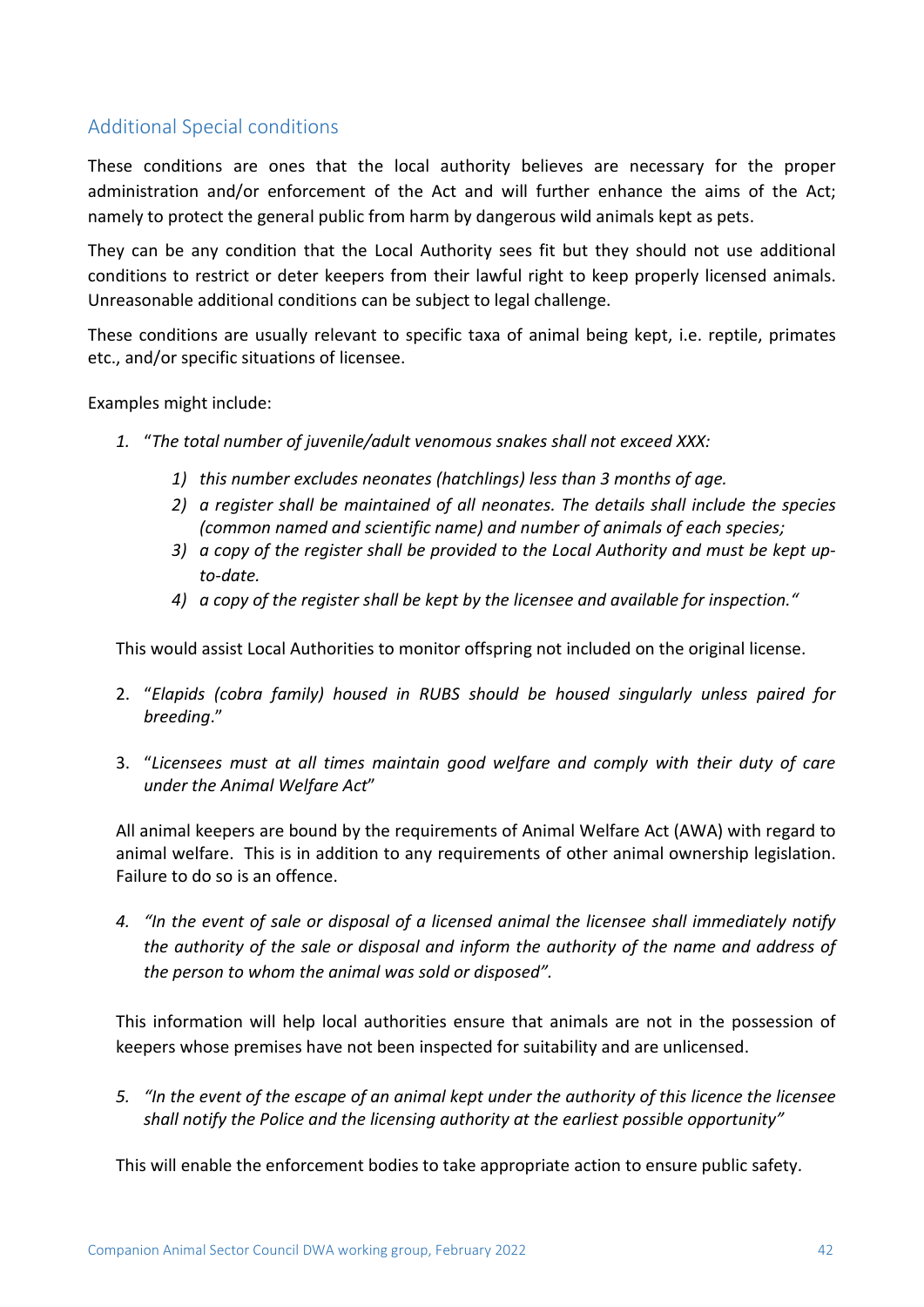# <span id="page-42-0"></span>Part 5: Taxa specific Guidance

# Introduction

Throughout the life of the Act there has been no specific guidance issued in relation to individual taxa being kept and licensed, other than guidance issued by the British Veterinary Zoological Society, which was originally developed by the International Zoo Veterinary Group. This guidance relates solely to large or particularly large DWA species held in a zoological collection. and is not applicable to the species typically held by private keepers in a more domestic setting.

Although the Act itself is primarily aimed at the protection of the general public, rather than the protection of the keeper or the welfare of the animals kept, there would be opportunities to provide guidance on the provision of welfare. This would set out consistent requirements that Local Authorities and inspectors could use as a reference, given that many Local Authorities would lack experience with the animals they are supposed to be licencing, and also provide applicants with standards to adhere to.

Such guidance would need to be taxa specific so that a suitable level of detail and relevance could be achieved, and applicable to the standards required of private keepers rather than zoological collections.

The following guidance for Snakes and Lizards demonstrates how such guidance would look.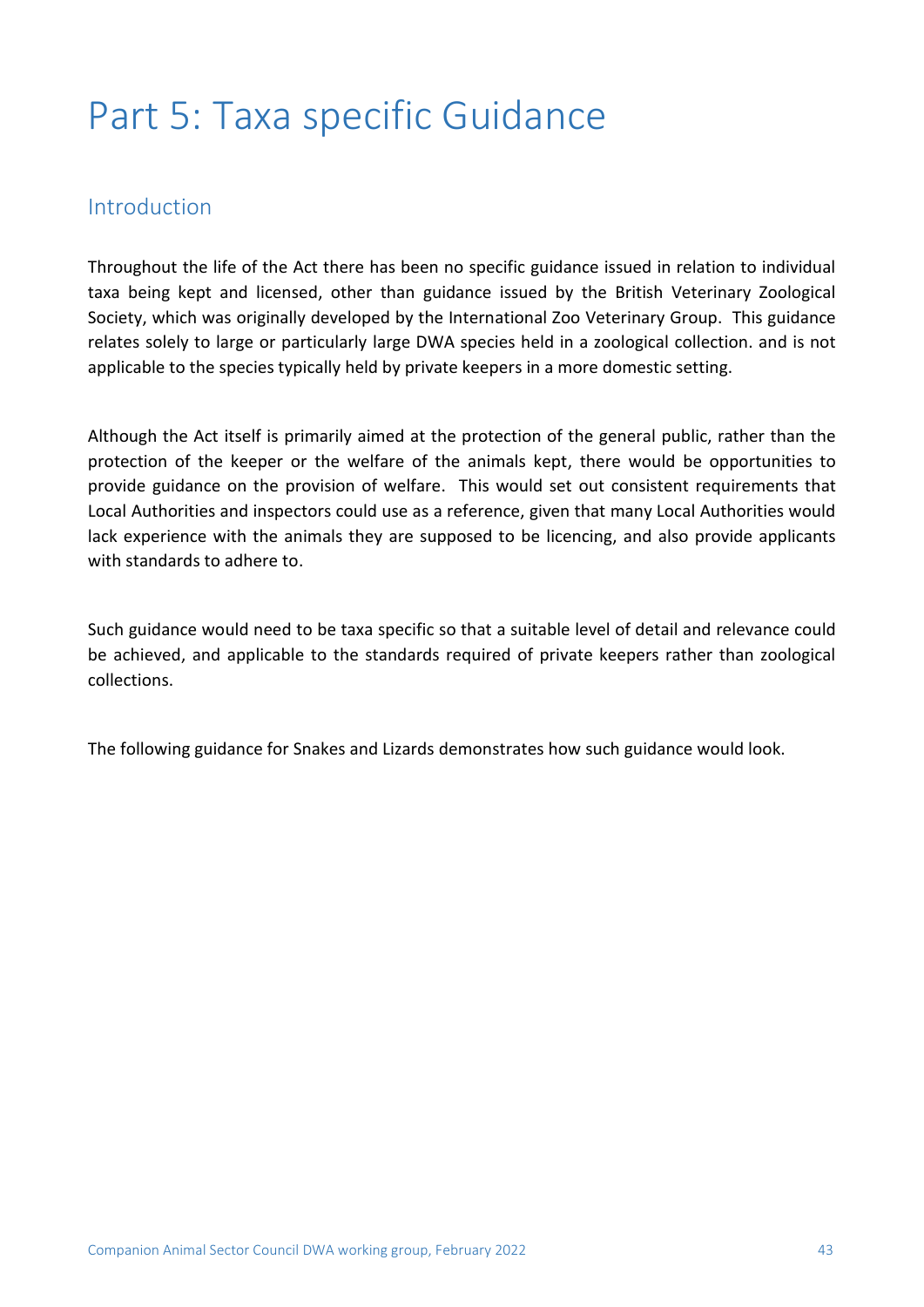# Dangerous Wild Animals Act 1976: Guidance on the Keeping of Venomous Snakes and Lizards

#### Explanatory Notes

These notes have been produced to provide people wishing to keep dangerous wild animals with guidance on the minimum requirements they will have to meet. In determining whether or not a licence should be issued, the local authority will consider the information provided by the applicant when applying for a licence. The authority will also arrange for a suitably qualified person to carry out an inspection of the premises at which the animal or animals will be kept, and the inspector's report will also be taken into consideration. These notes are not a definitive guide and it will be at the authority's discretion, based on advice from the inspector, whether further requirements need to be addressed prior to a licence being granted. The authority also has the discretion to include any other conditions which in the opinion of the authority are necessary or desirable to ensure the welfare of the animals, as specified in paragraphs (c) to (f) of Section 1, subsection (3) of the Act.

| 1.Species<br><b>Names</b> | Family Atractaspididae<br>All species of the genus Atractaspis                                                                                                                                                                            | Burrowing asps, also known as mole or burrowing<br>vipers and stiletto snakes                                                                                                                                                                                                                                                                                                 |
|---------------------------|-------------------------------------------------------------------------------------------------------------------------------------------------------------------------------------------------------------------------------------------|-------------------------------------------------------------------------------------------------------------------------------------------------------------------------------------------------------------------------------------------------------------------------------------------------------------------------------------------------------------------------------|
| <b>SNAKES</b>             | Family Colubridae<br>All species of the genera Malpolon and<br>Thelotornis.<br>The species Disopholidus typus,<br>Rhabdophis tigrinus, Elaphomorphus<br>lemniscatus, Philodryas olfersii,<br>Tachymenis peruviana and Xenodon<br>severus. | Certain rear-fanged venomous snakes, Montpellier<br>snakes and African vine snakes(otherwise known as<br>African twig or bird snakes).<br>The boomslang, the red-necked keelback, the<br>yamakagashi (otherwise known as the Japanese<br>tiger-snake), the Argentine black-headed snake, the<br>South American green racer, the Peruvian racer and<br>the Amazon false viper. |
|                           | Family Elapidae<br>All species                                                                                                                                                                                                            | Certain front-fanged venomous snakes including<br>cobras, coral snakes, kraits, mambas, whipsnakes<br>and all Australian poisonous snakes (including<br>death adders).                                                                                                                                                                                                        |
|                           | Family Hydrophiidae<br>All species                                                                                                                                                                                                        | Sea snakes                                                                                                                                                                                                                                                                                                                                                                    |
|                           | Family Viperidae<br>All species                                                                                                                                                                                                           | Certain front-fanged venomous snakes (including<br>adders, the barba amarilla, the bushmaster, the fer-<br>de-lance, moccasins, rattlesnakes and vipers).                                                                                                                                                                                                                     |
| <b>LIZARDS</b>            | Family Helodermatidae<br>All species                                                                                                                                                                                                      | Gila monsters and the (Mexican) beaded lizard.                                                                                                                                                                                                                                                                                                                                |

**2. Additional information** All members of the genera, families and species listed are included in the Schedule to the Order. This includes the European adder. Captive requirements for sea snakes, such as sea kraits, that are included in the genera listed in paragraph 1 may vary from this guidance. Further information should be sought before a licence application is made.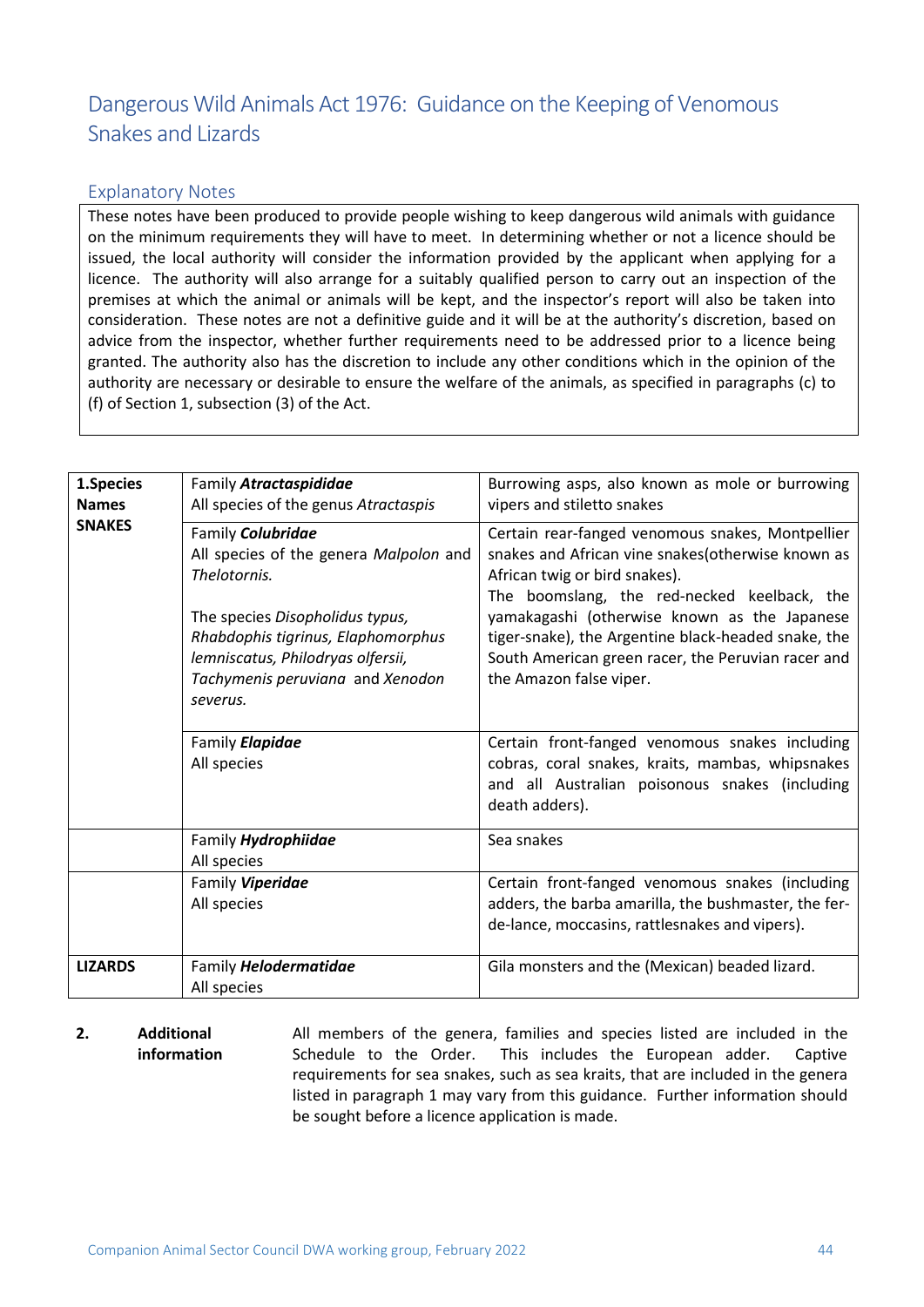- **3. Conservation overview** Some of these species are classified as Annex A under EC Regulation 338/97 (relating to the Convention on Trade in Endangered Species (CITES)). Defra's Wildlife Registration and Licensing should be consulted when these species are bought, sold or breed.
- **4. Housing overview** Vivariums must be of sound construction, with lockable access points. Glass where used, should be toughened. The enclosure must be on a secure base that will not topple if knocked. The enclosure should be of adequate dimensions for the species and size for the number of animals kept within. Air vents should be secure and fitted in such a way that prevents them being 'pushed' out. from the inside

Placing the enclosure - The key points should be, an uncluttered room, no means of escape. Doors should close tightly (preferably with a self-closing device) and opening windows should either be locked shut or screened. A spy hole or for fast moving elapids a viewing panel in the door would also be advised. Emergency lighting should be installed in the event of a power cut.

**5. Keeping experience** In order to protect the public and provide good welfare of these animals, keepers must be able to demonstrate a good knowledge of husbandry and safe handling of the species they wish to keep. Visitors must NOT be allowed to handle the reptiles.

> Experience - A good knowledge of general reptile husbandry should be demonstrated backed up with a 'buddy system'. This means that there should normally be a second named person nominated and *included on the licence* who is competent to care for the animals, and ideally an existing DWA holder, should the owner be absent or incapacitated.

Contact details for this person must be readily available.

- **6. Housing Construction** Reptiles, snakes particularly, have the ability to squeeze through very small gaps; therefore, vivaria must be solidly constructed, with secure lids, and covered ventilation holes that cannot be pushed through from the inside. It is recommended that the door to the reptile room has a viewing window or spy hole, through which the keeper can see all the vivaria before entering the room.
- **7. Housing Size** The minimum recommended space per animal depends on the animal's size, activity patterns and whether they are primarily arboreal or terrestrial. Larger snakes and lizards need more room than smaller snakes. Applicants and inspectors may wish to refer to the FBH guidelines on minimum cage sizes for reference.

In addition to the space required by the animals themselves, there must also be sufficient room for the keeper to safely reach into the tank with snake tongs to remove the animals.

**8. Temperature** Correct temperature ranges must be provided for the species kept and the season in which you are replicating, I.e. Summer breeding or winter hibernating. Heating equipment must be provided in such a fashion so that the occupants cannot harm themselves and a suitable thermogradient is created.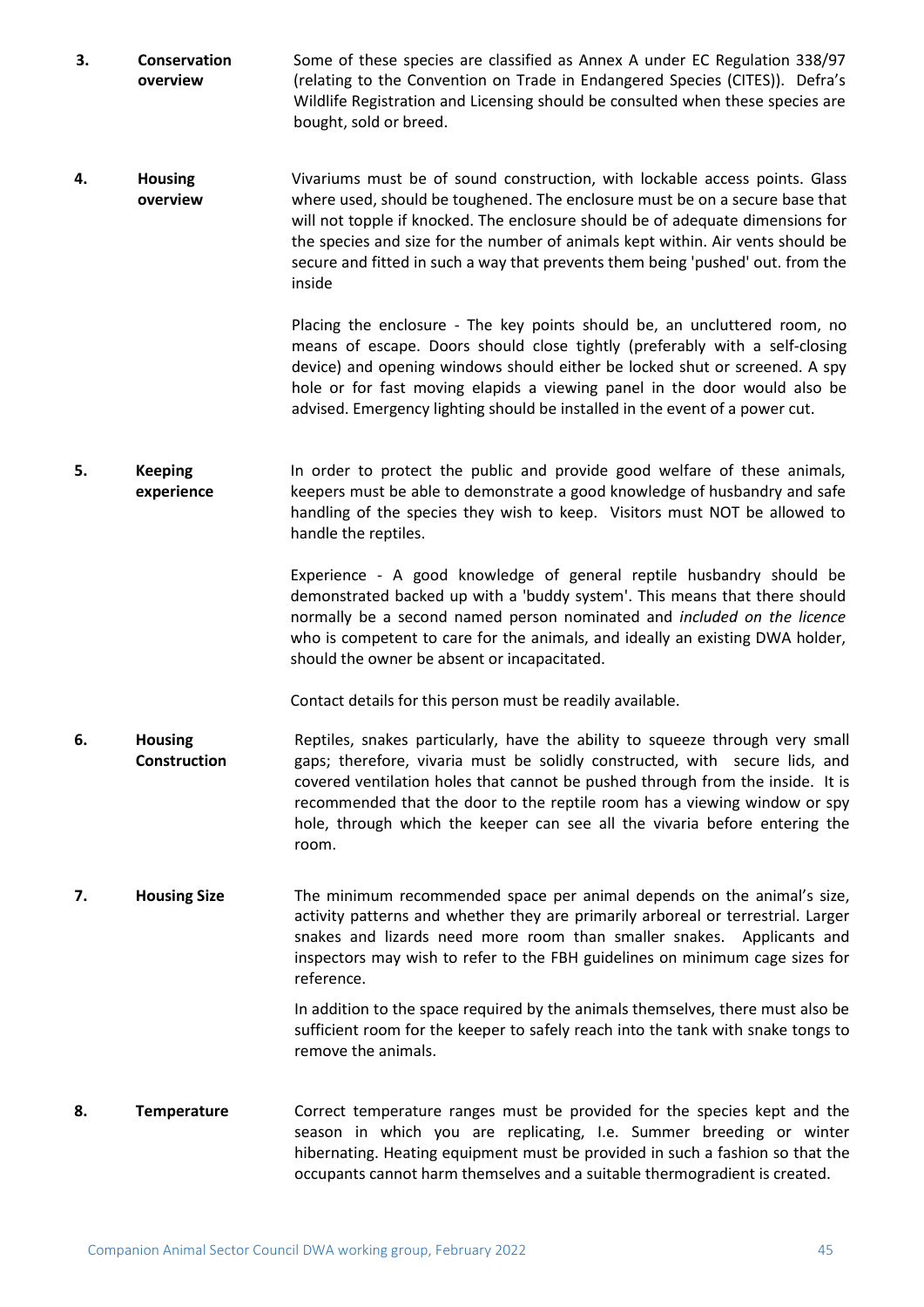- **9. Lighting** For those species that need additional UV lighting it is vital that suitable hides are provided when UV lighting is used.
- **10. Ventilation** Suitable cage ventilation must provider, and correct humidity ranges be provided for the species kept.
- **11. Drainage** The substrate used in the vivaria should allow spilled water to drain away from the reptile, and must be replaced regularly, so as not to become sodden or fouled with faeces. Any faecal material must be disposed of in an environmentally sound manner.
- **12. Cleanliness** Faeces and food debris should be removed promptly. Water bowls and ponds and other furniture must be cleaned at appropriate intervals. The more clinical the enclosure, the more frequently it will need to be cleaned out.
- **13. Social dynamics and behavioural**  While it is possible to keep several individuals together, it is not generally recommended to keep different species in the same enclosure.

**considerations** Keeping several venomous snakes in the same vivarium increases the risk to the keeper during handling time, the risk while feeding, and while cleaning the vivarium. If you wish to house multiple specimens, then trap hide boxes or equivalent should be available.

> It is acceptable to keep several reptile species in individual enclosures in the same room.

**14. Prevention of escape** Reptile rooms should have no open fireplace and no gaps in the walls at all. Any ventilation ducts must be securely covered with a fine mesh to prevent animals escaping. Any windows should be sealed shut.

> In order to prevent escape from the room, it is recommended that a spy glass or viewing window be installed into the door, through which the keeper can observe the room before entering.

> The door to the room must be closed before animals are handled. Vivaria housing snakes or lizards should have solid sides, floor and top, with no gaps and covered air holes, and all vivaria and cages should be locked unless access is necessary.

**15. Food, drink and bedding** These snakes and lizards should be fed whole dead rodents or other prey species of appropriate size for the reptile concerned. Tongs or grabbers should be used to place the food in the vivarium. Food should never be placed by hand.

> There must be fresh water for drinking available as appropriate to the species. Water dishes should ideally be placed any from entrance hides etc

Vivaria should have a substrate that is easily replaced and suitable for the species.

Live feeding of vertebrate species is discouraged but may be required in some circumstances. The welfare of prey and predator species should be considered at all times.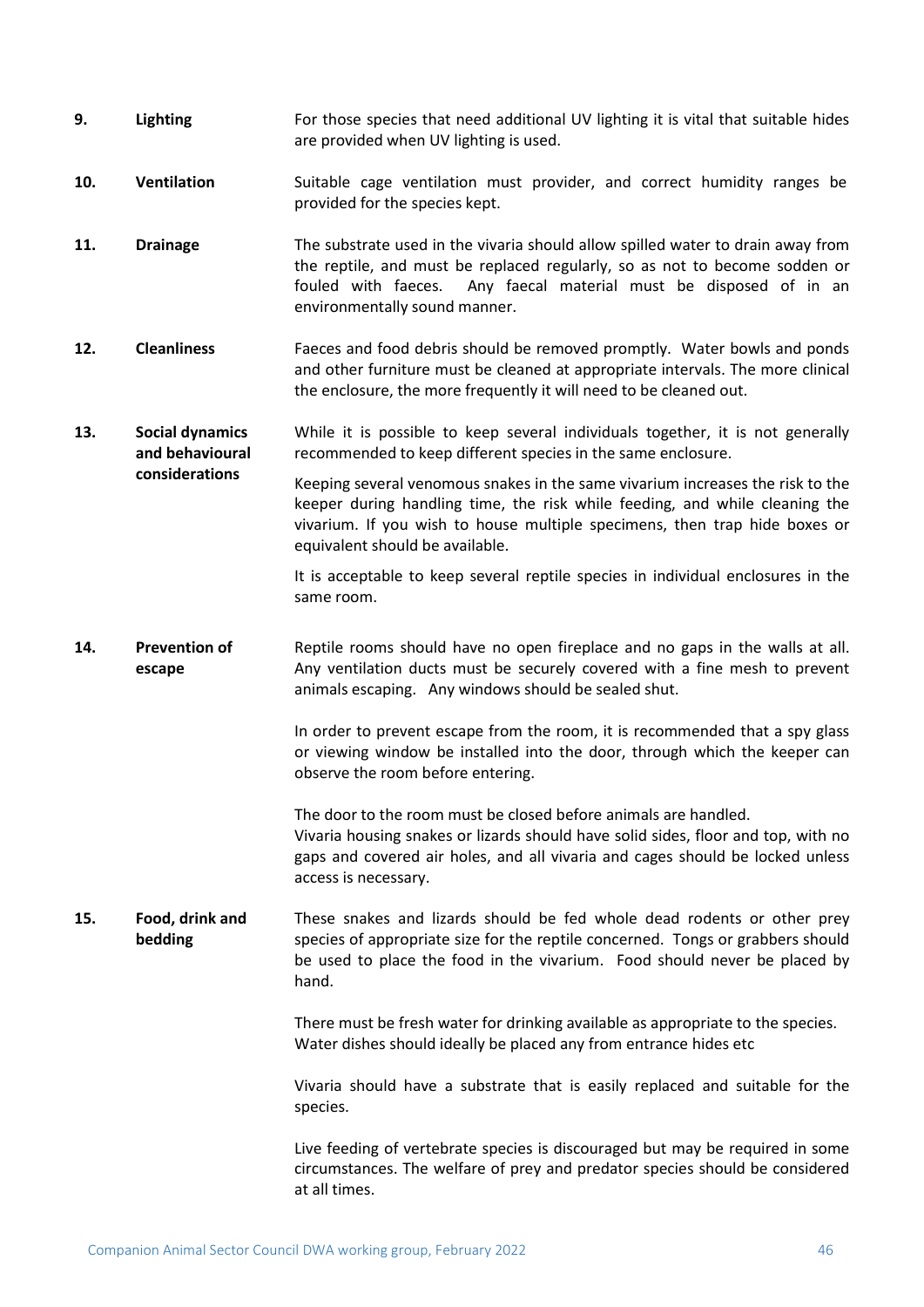- **16. Visiting interval** The animals must be monitored at appropriate intervals, normally at least once every 24 hours.
- **17. Exercise and enrichment** The provision of enrichment for the animals is desirable. For snakes and lizards, this could include something to climb, a water dish large enough to bathe in and a lockable, and removable, 'hide box' which provides shelter for the reptiles and allows safe containment while cleaning the vivarium.

A stone or branch is recommended for reptiles to rub against while shedding their skin.

Heloderma lizards enjoy digging and should be provided with a suitable substrate.

- **18. Protective equipment** Snake tongs or a snake hook, leather or specialist reptile handling gloves (such as Venom Defender gloves), and goggles or a solid visor, may be necessary for handling venomous reptiles. Snakes can easily bite through even thick gloves so care should be taken when selecting these. Incident report sheet/detachable labels with details of the keeper, species kept and venom/poison and location of nearest hospital that could deal with a bite must be available. In the case of a bite, this should go with the victim to the hospital and be clearly visible by everyone.
- **19. Provision for capture and transportation** Some contingencies for safely moving animals should be in place in case veterinary attention is required, or in the event of an emergency. A solid lockable box, such as the hide box from the reptile's tank is recommended as a method of transport, although a plastic box with a lockable, snap-on lid may also be used. Any container that holds the venomous animal must be clearly marked identify the contents (species etc). This should then be contained within another LOCKED box. This outer box should be clearly marked with Warning Venomous Reptiles and full contact details and instructions on what to do if box is found un-attended.

A licence, issued for the keeping of these animals at a specified location, will state that movement of animals, except for Buying / Selling and in a medical emergency, is prohibited.